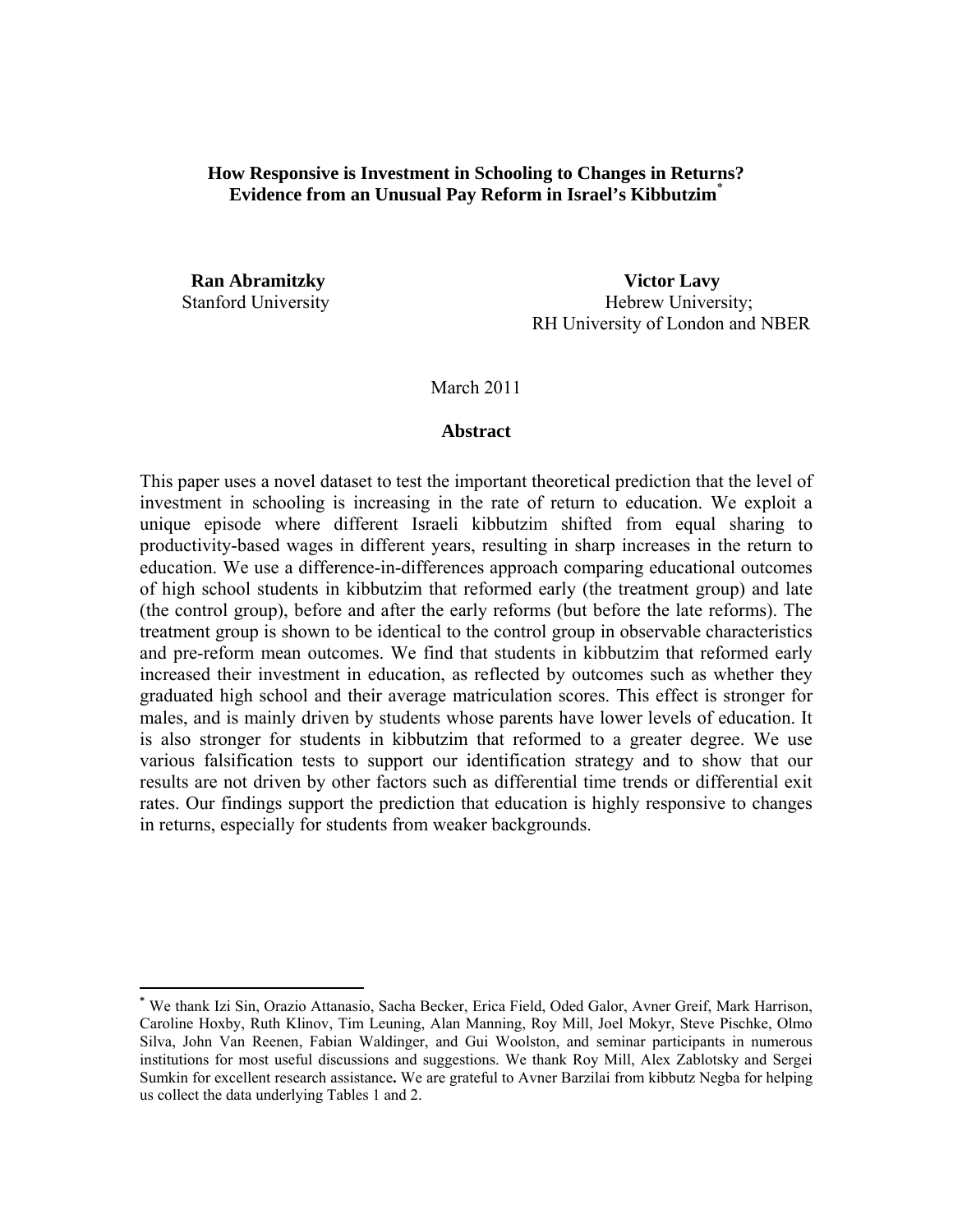## **I. Introduction**

 $\overline{a}$ 

Economic models of optimal human capital investment (Ben Porath 1967, Becker, 1967) suggest that the level of investment in schooling is expected to increase in the perceived rate of return to education. The basic premise is that future labor market return in the form of earnings is a main motivation for investment in schooling, and the higher is this market rate of return the higher is the optimal level of investment. However, despite its centrality in modern labor economics, this fundamental assumption has hardly been tested empirically, both because variation across individuals in the rate of return to schooling is rarely observed and because sharp changes in this return rarely occur.<sup>1</sup> We use a unique episode where some kibbutzim (plural of kibbutz) in Israel, after decades of having wages independent of an individual's human capital, set wages to reflect the market rate of return to schooling. The change from equal sharing to pay-for-productivity introduced a dramatic increase in the returns to schooling for kibbutz members. We rely on this sharp change to test whether and to what extent this increase in returns induced high school students to invest more in their education, as reflected in their academic achievements.

We use administrative records collected by the Israeli Ministry of Education for six consecutive cohorts (from 1995 to 2000) of  $10<sup>th</sup>$  grade students. The data contain detailed demographic information on each student as well as his home address. We use the latter to determine who lives in a kibbutz and when a student's kibbutz implemented the pay reform. A main outcome of interest we examine is students' achievement in the matriculation exams at the end of high school. Passing all the matriculation exams successfully and getting a matriculation diploma (equivalent to a baccalaureate diploma in most of the European countries) is a major milestone in education in Israel as it is the ticket to post-secondary schooling; it yields a substantial earning premium in the general Israeli labor market. Other outcomes of interest are whether the student graduated high school, the average score in the matriculation exams, and whether her diploma meets the university entrance requirements.

<sup>&</sup>lt;sup>1</sup> There is, however, literature on the relationship between the recent skill-biased technological change and the rise in wage inequality in the US (e.g. Autor, Katz and Krueger 1999, Card and DiNardo 2002). On the long term trends in inequality and the returns to education, see Goldin and Katz (2008).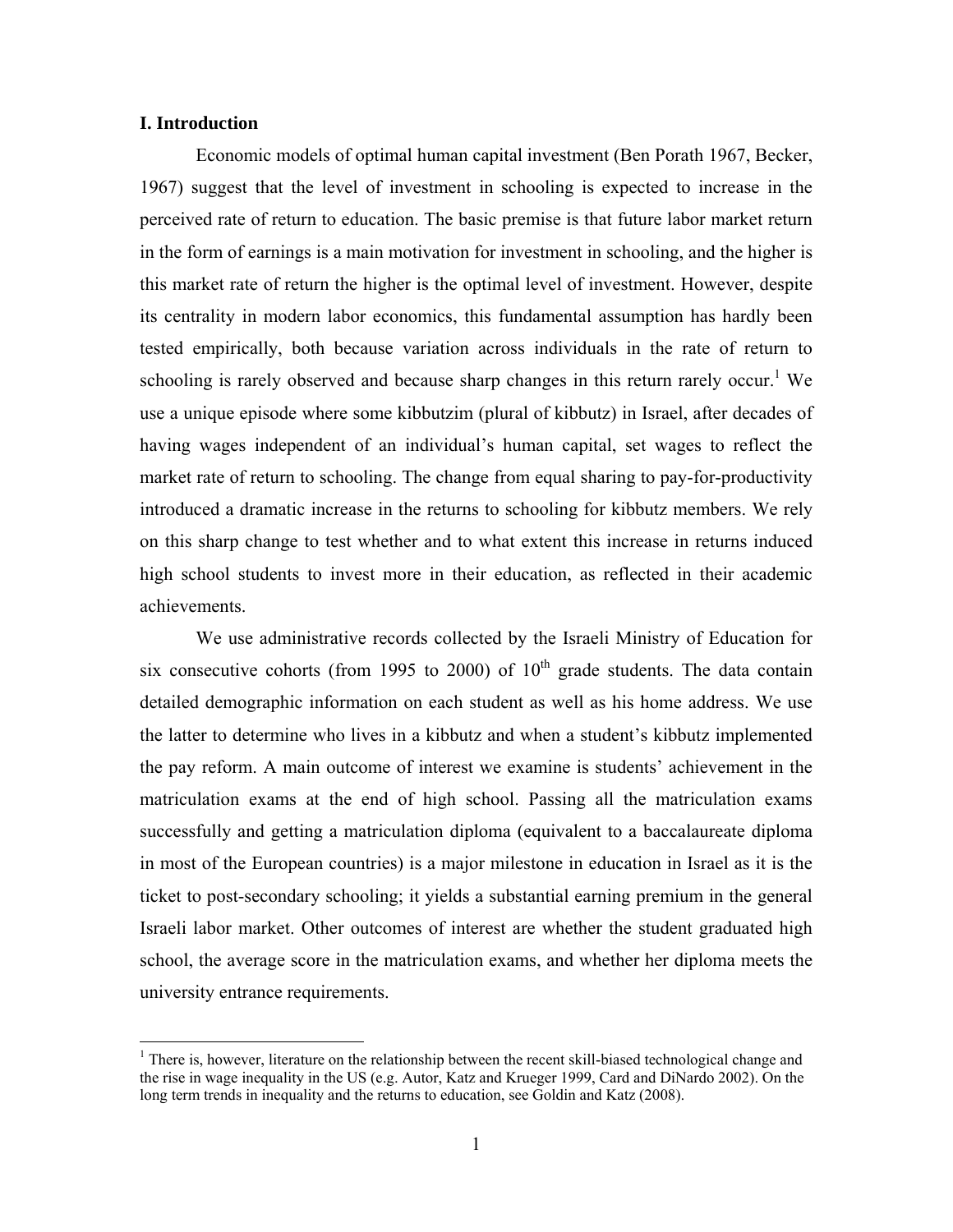Our identification strategy relies on the fact that the pay reform was not implemented in all kibbutzim in the same year.<sup>2</sup> We use a difference-in-differences approach comparing educational outcomes of high school students in kibbutzim that reformed early (the "treatment group") and late (the "control group"), before and after the early reforms (but before the late reforms). We show evidence that students in the treatment and control groups are nearly identical in all observable background characteristics on which we have information, such as parental schooling and number of siblings, as well as very similar in all their pre-reform schooling outcomes.

Specifically, as our first difference, we compare students in kibbutzim that reformed early (1998-2000) with students in kibbutzim that reformed late (2003-2004). As our second difference, we compare students who were affected by the early pay reforms (were in high school after the early reform but before the late reform began) with students who were unaffected by the early reforms (were in high school before the early reforms). The difference in this difference between kibbutzim that reformed early vs. late can be interpreted as the causal effect of the reform, under the assumption that in the absence of the reform, the increase in achievements would not have been systematically different in treatment and control groups.

We find that students in kibbutzim that reformed early increased their investment in education as reflected by their educational outcomes. The mean score in the matriculation exam (*Bagrut*) increased by 3.55 points relative a pre-reform mean of 70.6, or by 0.17 standard deviations of the test score distribution. The matriculation rate increased by 4.9 percentage points and the university qualified *Bagrut* rate increased by 6 percentage points, which is almost 12 percent of the pre-reform university qualified *Bagrut* rate in the control group. The pay reform even increased the high school completion rate by a significant 3.3 percentage points, from a baseline that was already over 95 percent for the pre-reform cohorts. We further show that the effect is larger for students in kibbutzim that reformed to a larger degree. To translate our coefficients into quasi elasticities, we calculate that the pay reform increased the returns to a year of schooling for the average student by about 7 percentage points. Our estimates thus imply

<sup>&</sup>lt;sup>2</sup> Kibbutzim that reformed had different experiences from kibbutzim that did not (Abramitzky 2008).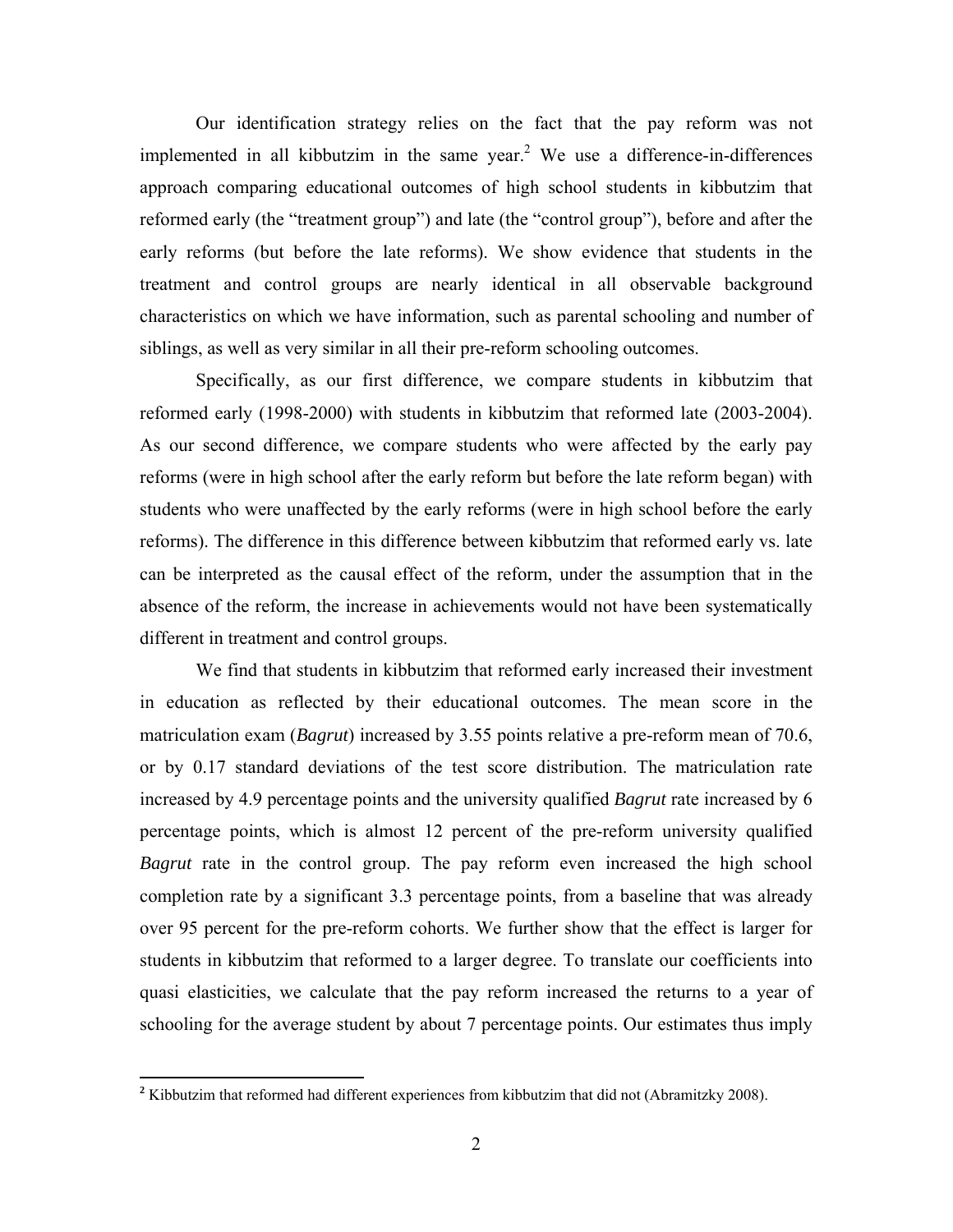that a 1 percentage point increase in the returns to a year of schooling increases graduation rates by 0.43 (3/7) percent, improves the proportion of students graduating with a university qualified matriculation by 1.7 percent (12/7) and improves mean exam scores by 0.51 points (3.55/7).

This positive effect of the reform on education outcomes is mainly driven by students whose parents have lower levels of education. This finding is opposite to that of a recent cleanly-identified paper by Jensen (2010), which found in the context of an experiment in the Dominican Republic that students with more educated parents respond more to changes in the perceived returns to schooling. One explanation for this difference could be that parental schooling often proxies for family wealth and richer people are less financially constrained when making education choices. In our context, this channel plays a lesser role because parents' pay pre-reform was unlinked to education and productivity. The difference we find more likely reflects inherent differences in responsiveness to the change in the returns to schooling brought by the reforms.

Furthermore, unlike other papers that find that females tend to be more responsive to changes in schooling incentives (e.g. Schultz 2004, Angrist and Lavy 2009), we find a larger effect for males. This difference could stem from the fact that, unlike other studies, we study a pay reform that affects future earnings, not a program that directly rewards high performance in school. Females could be less responsive if, for example, they anticipate lower wages or if they expect to not be the main earner in their household.

Finally, we exploit the variation in the intensity of the pay reform. Specifically, some kibbutzim introduced a full pay reform and moved to a pay system that reflected market forces. Other kibbutzim initially introduced only a partial pay reform that was partly based on market forces, but which combined a more progressive tax with a wide safety net for weak members. Many partially reformed kibbutzim eventually fully reformed, and many did so during our period of study. We find that the effect of the pay reform was much stronger for students who lived in a fully reformed kibbutz throughout their three years of high school. This "intensity of treatment" effect is shown again to be larger for students whose parents have lower levels of education, and larger for males.

Our findings also shed light on the responsiveness of labor supply and educational choices to changes in the income tax, because the pay reform we study essentially reflects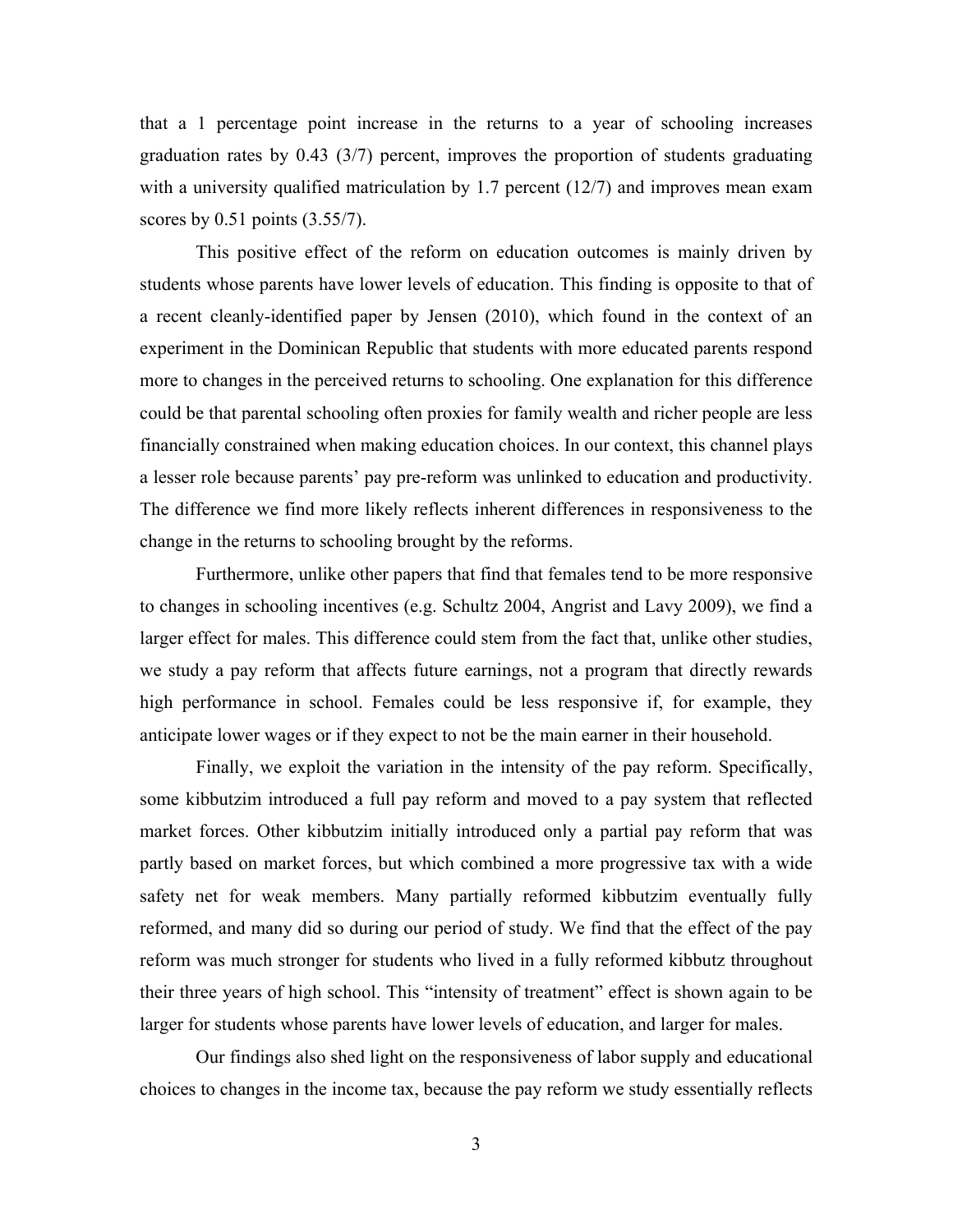a sharp reduction in the income tax and our setting allows us to estimate the educational responses to this change. While it is well known that changes in taxes affect labor supply decisions in the short run<sup>3</sup>, as pointed out by Saez, Slemrod and Giertz (2009), less is known about how such changes affect labor supply decisions in the long run, because it is difficult to identify empirically how such tax changes will affect educational choices.<sup>4</sup>

The identifying assumption in our empirical strategy is that the exact year in which a kibbutz reformed is unrelated to the potential outcomes of its high school students. This assumption implies that older cohorts of early- and late-reforming kibbutzim should have had similar high school outcomes on average, which we indeed find to be the case. We use two additional falsification tests to support our identification strategy. First, we show that there were no pre-reform differences between treatment and control kibbutzim in time trends of educational matriculation outcomes. Second, high exit rates during high school that are differential between treatment and control kibbutzim could be a threat to identification if, for example, students who leave experience a decline in their academic performance because they need to adjust to their new high school, or if their parents moved in order for them to attend a different school. We show that exit rates were low and unrelated to the implementation of the pay reform.

The rest of the paper is structured as follows. The next section provides a short review of the existing literature that is most closely related to our paper. Section III presents a brief background of kibbutzim and the pay reform, and of the Israeli high school system, and also describes the data. Section IV discusses the empirical framework and identification strategy. Section V presents the estimation results, section VI puts into perspective the magnitudes of the effects, and section VII concludes.

## **II. Literature Review**

 $\overline{a}$ 

Despite an important body of theoretical literature, the empirical literature that tests the relationship between the rate of return to education and investment in schooling

 $3$  See also Chetty et al. (forthcoming) on how the effects of taxes on labor supply are shaped by interactions between adjustment costs for workers and hours constraints set by firms.<br><sup>4</sup> Note that even conceptually it is not obvious that higher returns (lower marginal tax rates) will lead to

more education/labor supply, as there are both income and substitution effects associated with decreased tax rates.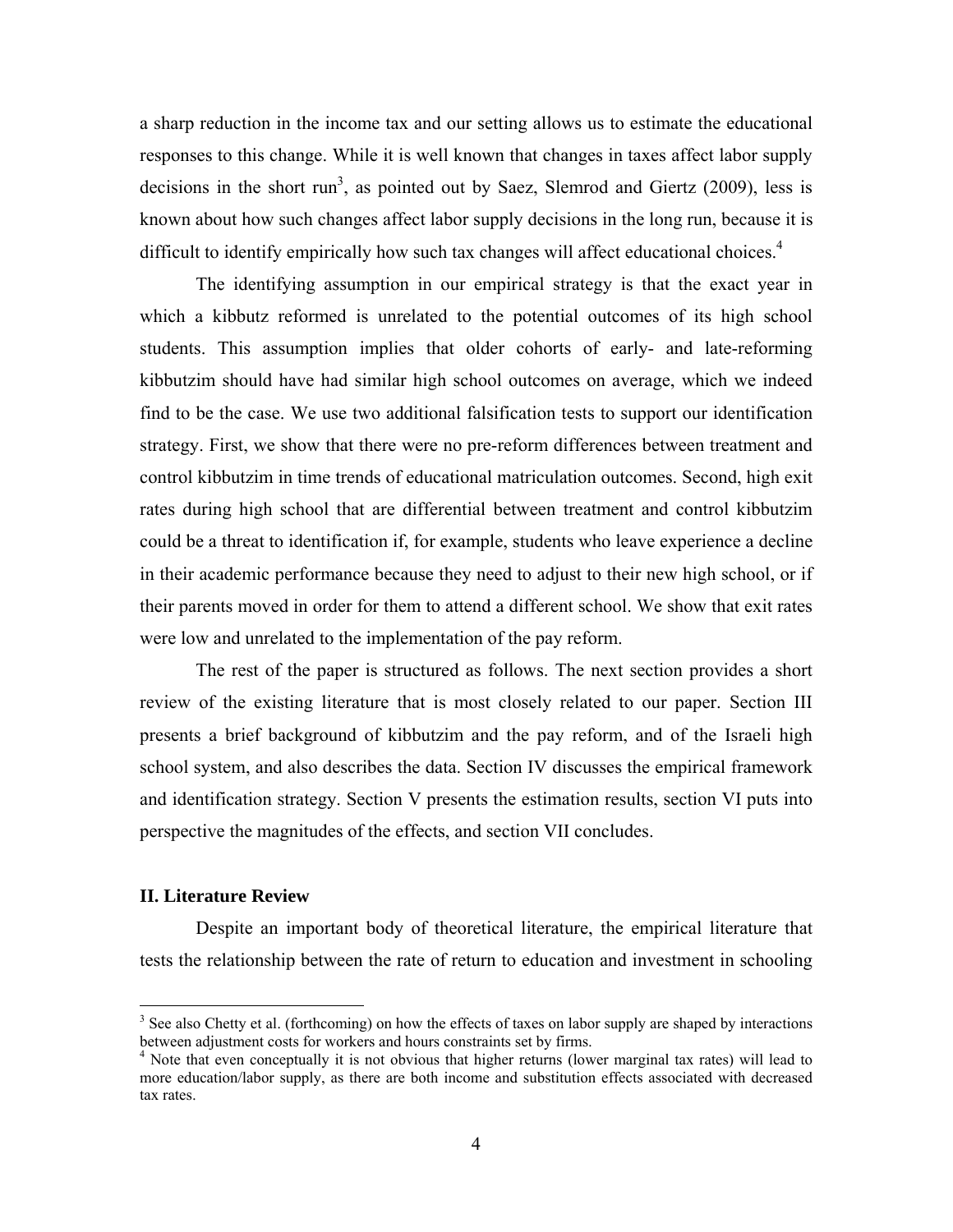is relatively small. Freeman (1976) studied changes in college enrollments in the US and found that they were responsive to changes in rates of return to schooling. Kane (1994) finds evidence that whites' college enrollment rates in the 1980's in the US were responsive to the increase in returns to education, as measured by the ratio of college graduates' to high school graduates' mean earnings (the college premium). For blacks, however, there is little evidence of such a relationship. This conclusion is based on the trends in enrollment rates not being different by gender for blacks even though there were large gender differences in the trend in the college earnings differential. However, Kane (1994) also reports that students seem to be more responsive to increases in direct costs than they are to the present value of future earnings differentials. However, as noted by the author, the limitation of these findings is that they are primarily based on a coincidence of time series, namely the similar timing of a rise in returns to education and a rise in college entry. Therefore a causal interpretation of the association between returns and college enrollment is not possible in this case.

Several studies estimate the perceived rate of return to schooling, as distinct from the actual rate of return estimated in this paper, and some then assess its effect on schooling. Betts (1996) and Smith and Powell (1990) have attempted to estimate the perceived returns among high school and college students. The latter study finds that students accurately estimate the earnings of college educated workers; however, men on average expect their own earnings to be above the mean for such workers, a finding the authors attribute to an optimism bias in perceived ability. Dominitz and Manski (1996) approach the measurement of perceived returns directly by asking high school and college students to estimate what their future earnings would be in hypothetical situations of different levels of education. They find that men accurately estimate the earnings of other men with different levels of education, while women tend to overestimate the earnings of other women. Avery and Kane (2004) also ask about own expected earnings in assessing the perceived returns to college education among high school students in the Boston area. They find that students overestimate the returns to education. Jensen (2010) uses survey data from the Dominican Republic reports the opposite findings. Specifically, students under-predict their returns to education, and students who were better informed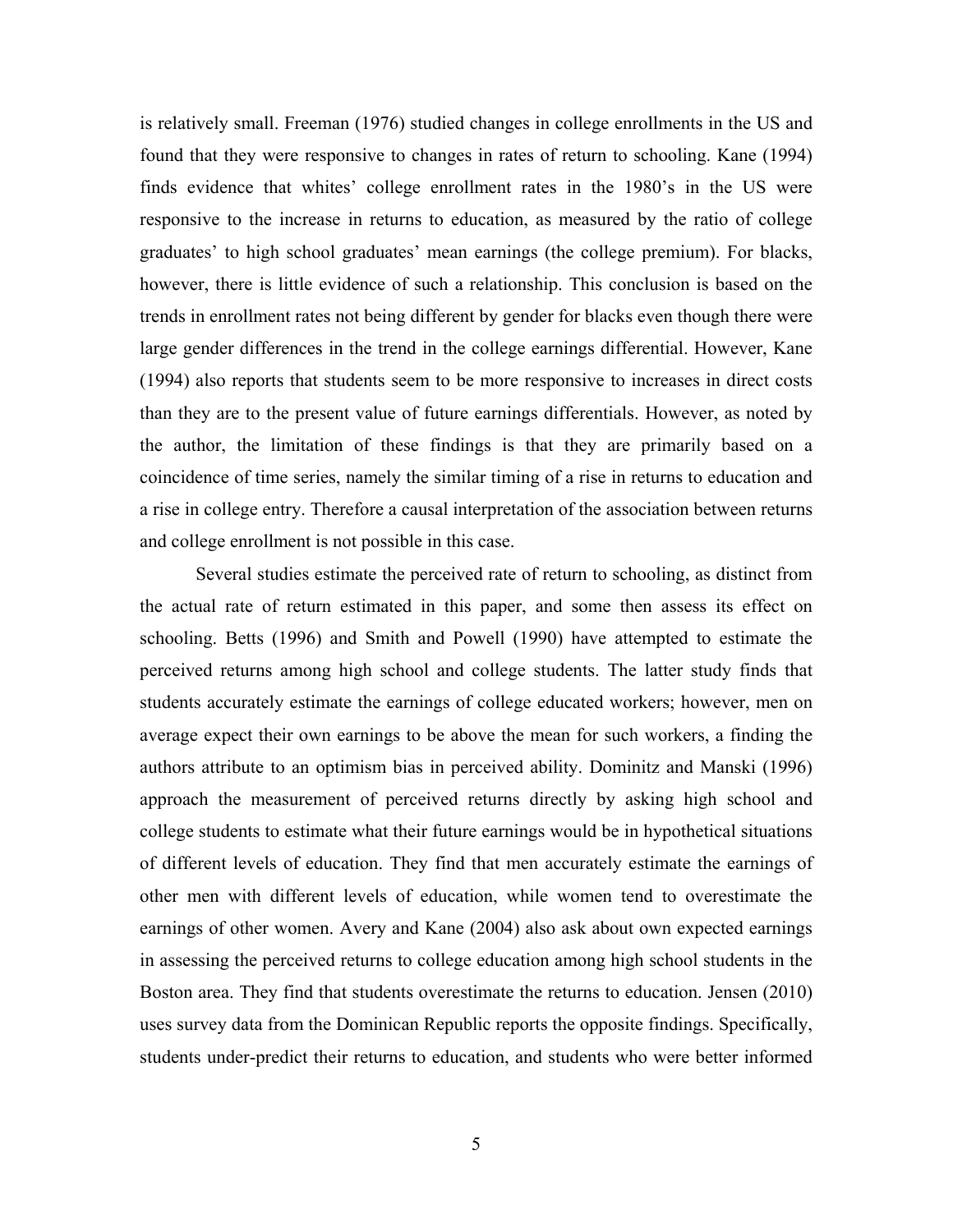(experimentally) of the higher estimated returns were significantly less likely to drop out of school in subsequent years.

Other somewhat related research explores the relationship between the business cycle and investment in schooling. Specifically, Sakellaris and Spilimbergo (2000) focus on foreign students coming to US universities and find that for OECD countries enrollment is countercyclical, whereas it is pro-cyclical for non-OECD countries.

Our paper is also related to a literature on the achievements of high school students in kibbutzim relative to students in cities. This literature focuses on the prereform period. Trumper (1997) compares samples of kibbutz and city students and finds that while in junior high school (grades 8 and 9) city students were better achievers than kibbutz students, this difference became insignificant in senior high school (grades 10 and 11). Gilboa (2004) uses data from psychometric test results during the period 1992- 1996 and compares achievements of kibbutz and city children. He finds no differences in the average grade of children whose parents have more than 12 years of schooling. However, among children of less educated parents, kibbutz children had higher average grades.

## **III. Background and Data**

 $\overline{a}$ 

# **a. The pay reform and the rate of return to schooling in kibbutzim i. Brief description of kibbutzim and the nature of the pay reform**

Kibbutzim are voluntary communities that have provided their members with a high degree of income equality for almost a century.<sup>5</sup> Traditionally, all kibbutzim were based on full income sharing between members. Specifically, each member of a kibbutz was paid an equal wage, regardless of her contribution to the community. Kibbutz members who worked outside their kibbutz brought their salaries in, and these were split equally among members. This meant that monetary returns to ability and effort were

 $<sup>5</sup>$  For a history of kibbutzim, see Near (1992, 1997). For an overview of the economics of kibbutzim, see</sup> Abramitzky (2011).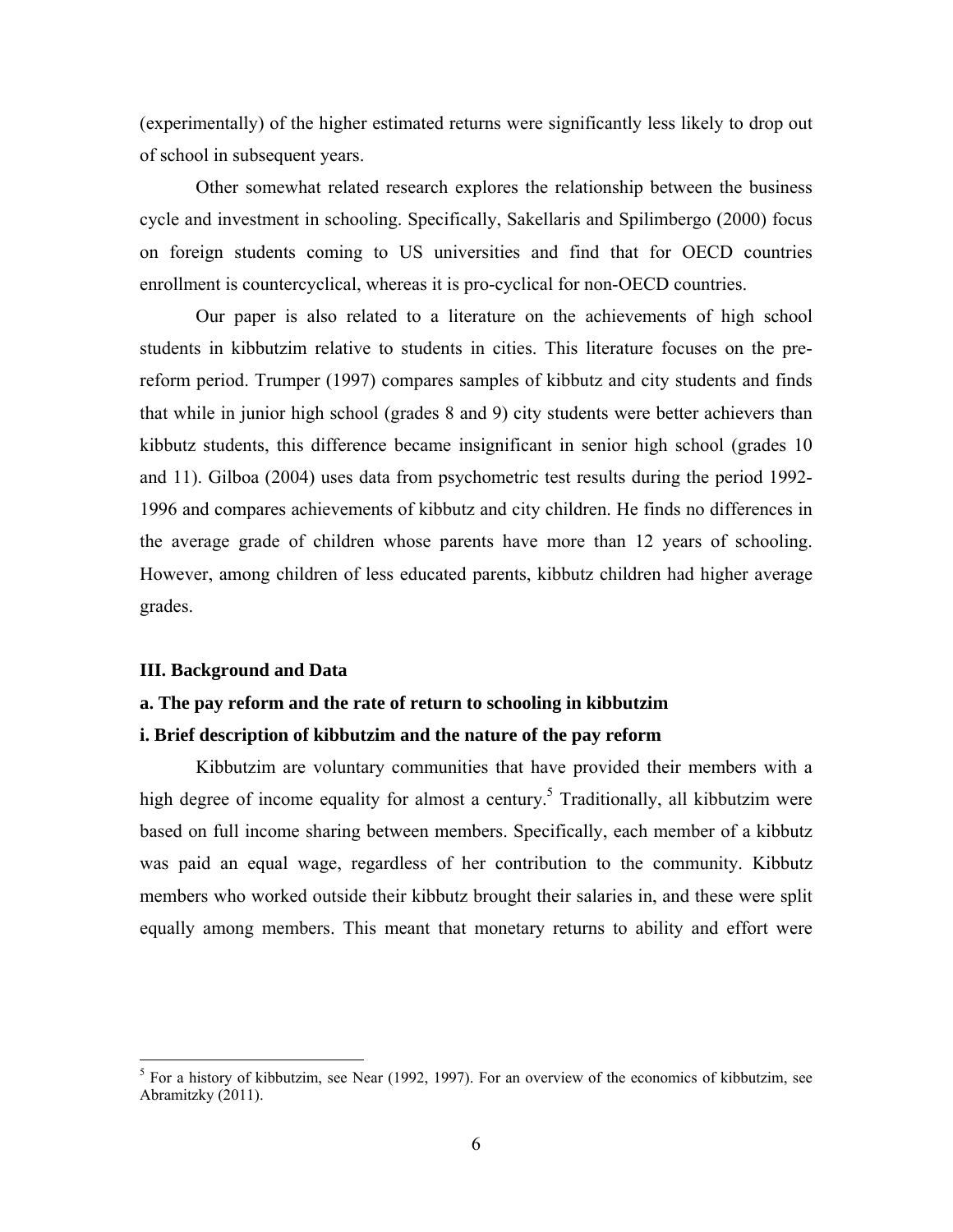close to zero. Specifically, there were no earnings-related returns to schooling in the kibbutz, as members earned the same regardless of their education levels.<sup>6</sup>

The episode that we study is a unique pay reform that kibbutzim in Israel adopted beginning in 1998. During the following years, many kibbutzim shifted from equal sharing by introducing compensation schemes based on members' productivity, which created a link between productivity and earnings in kibbutzim for the first time. These pay reforms were a response to changing external pressures and circumstances facing kibbutzim. Some contributing factors were a decline in world prices of agricultural goods, bad financial management, and a high-tech boom during the mid-1990s, which increased members' outside options considerably. But perhaps the biggest problem was that many kibbutzim had borrowed heavily in the 1980s, both to expand their housing stock and to expand their industry. In the early 1980s, it was easy and cheap for kibbutzim to borrow money because inflation in Israel was very high and loans were often not indexed to inflation. However, the Israeli government eventually decided to take action to halt the inflation and, as part of the stabilization program, raised interest rates dramatically. Kibbutzim, like many other businesses in Israel, found themselves with huge debts they could not repay. Eventually, some of the loans were erased and others were rescheduled, but living standards in many kibbutzim still fell substantially, many members left during the late 1980s and early 1990s, and talk about a major reform of kibbutz life started.

In reformed kibbutzim, members' wages reflected market wages so that members were allowed to keep a substantial fraction of their earnings for themselves. For members who worked outside their kibbutzim, market wages were the wages they received from their employers (prior to the reform, these wages were brought by members to their kibbutz and were split equally among all members). For members who worked inside, market wages were based on the wages of non-kibbutz workers of similar occupation, education, skills, and experience. A kibbutz 'tax' was deducted from members' gross

 $6$  Kibbutz scholars and observers have often felt, as predicted by economic theory, that under the traditional kibbutz system, kibbutz-raised children often lacked ambition and a sense of personal achievement. Bettelheim (1969) concluded that "they will not be leaders or philosophers, will not achieve anything in science or art." This quote was also cited in Gavron (2000).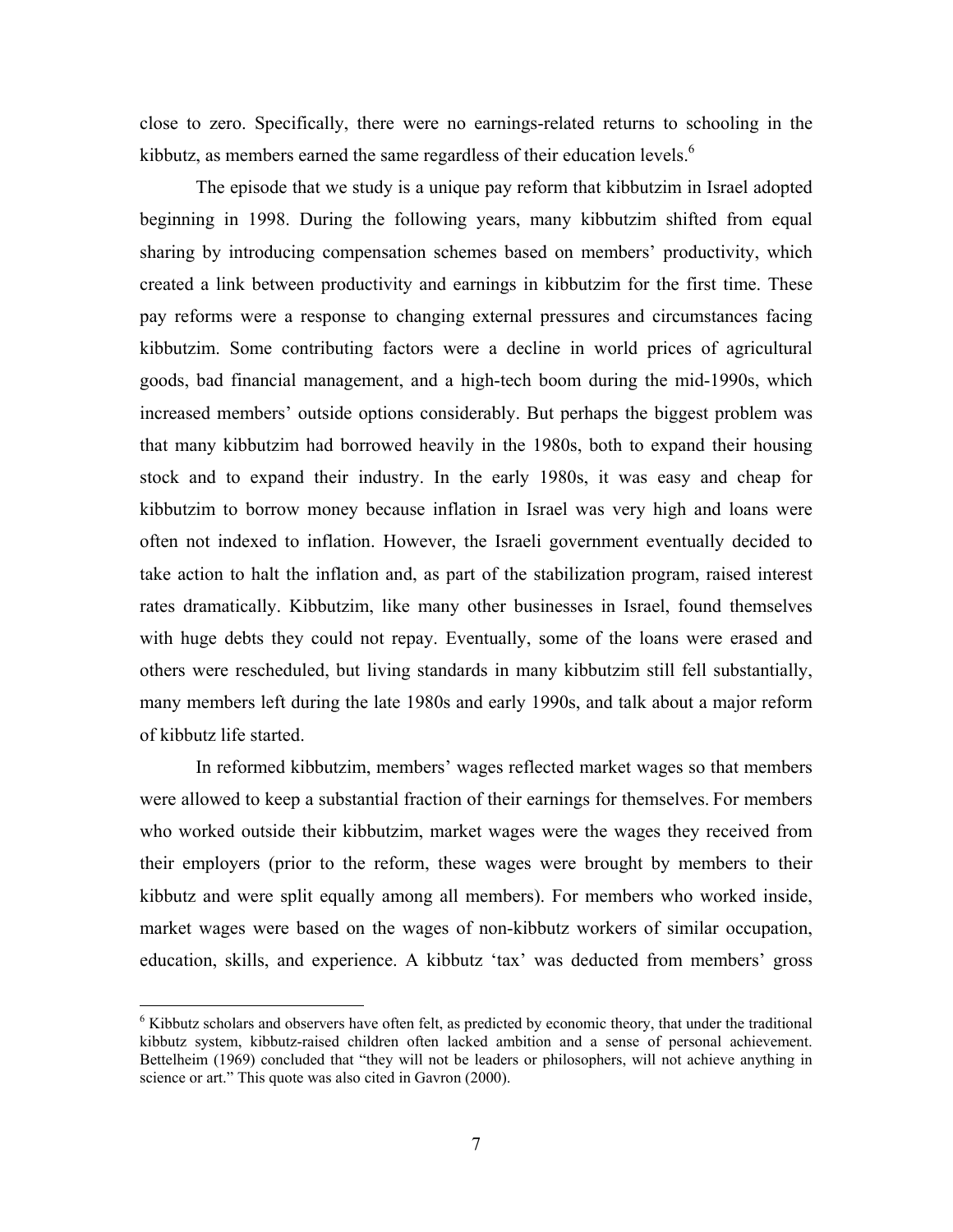wages to guarantee older members and very low wage earners in the kibbutz a safety net (i.e. a minimum wage).

## **ii. How the reform changed the return to schooling**

To gain a sense of how big the reform was in terms of an increase in the return to education, note that pre-reform the monetary return to education was zero and post reform the return to education became similar to the rest of Israel, which is estimated by various studies at about 8% per year of schooling. In actuality, while the reform resulted in a big increase in the return to schooling, it likely increased the return to education by less than this amount for several reasons. First, monetary rewards are not the only reason people acquire education.<sup>7</sup> Non-monetary incentives such as prestige and care about the collective had always played a role in the pre-reform period. Second, the exit option meant that the return to education was higher than zero pre reform and some members might have acquired education to improve their wages upon exit.<sup>8</sup> If a high school student knew for sure that he was going to leave in the future, his perceived return to schooling was high even pre reform, and the pay reform did not change his perceived return to schooling. On the other hand, a high school student who planned on staying faced no monetary returns to schooling and the full pay reform increased his return by 8 percentage points. For an average high school student who had not yet decided whether to stay, the reform increased the perceived returns by less than the full  $8\%$ , to about  $6.4\%$ .<sup>9</sup> Third, for kibbutzim that only reformed partially, the post reform return are smaller so that their pay reform increased the return by a lower amount.

<sup>&</sup>lt;sup>7</sup> See Oreopoulus and Salvanes (2009) for a recent paper that makes this point convincingly.

<sup>&</sup>lt;sup>8</sup> As noted, a kibbutz-born individual could always choose to leave her kibbutz and earn the market rate of return on her education outside. At the same time, a range of mechanisms was in place to limit the attractiveness of this option (for example, bequests were not allowed and members could not take their share of the assets of the kibbutz with them). However, note that Israel is a small country, meaning the outside market return to education was the same for members of all kibbutzim, specifically both in kibbutzim that reformed early and later. Moreover, we show in a later section that exit rates during the period we study were relatively low and nearly identical in kibbutzim that reformed early and late.

<sup>&</sup>lt;sup>9</sup> To gain a sense of the increase in return for such an average student, we note that in the decade prior to the reform, about 20% of members left their kibbutz, implying that the perceived return for such a student pre reform was 1.6% so that the reform increased their perceived returns by 6.4%. To see this, assume a high school student that plan to exit the kibbutz in the future with probability 20%. The pre-reform returns for such student is 0.2\*(ReturnOutside)+0.8\*(ReturnInside)=0.2(ReturnOutside)+0.8\*0=0.2\*8%=1.6%. That is, the pay reform increases the return to schooling for such student by 6.4%.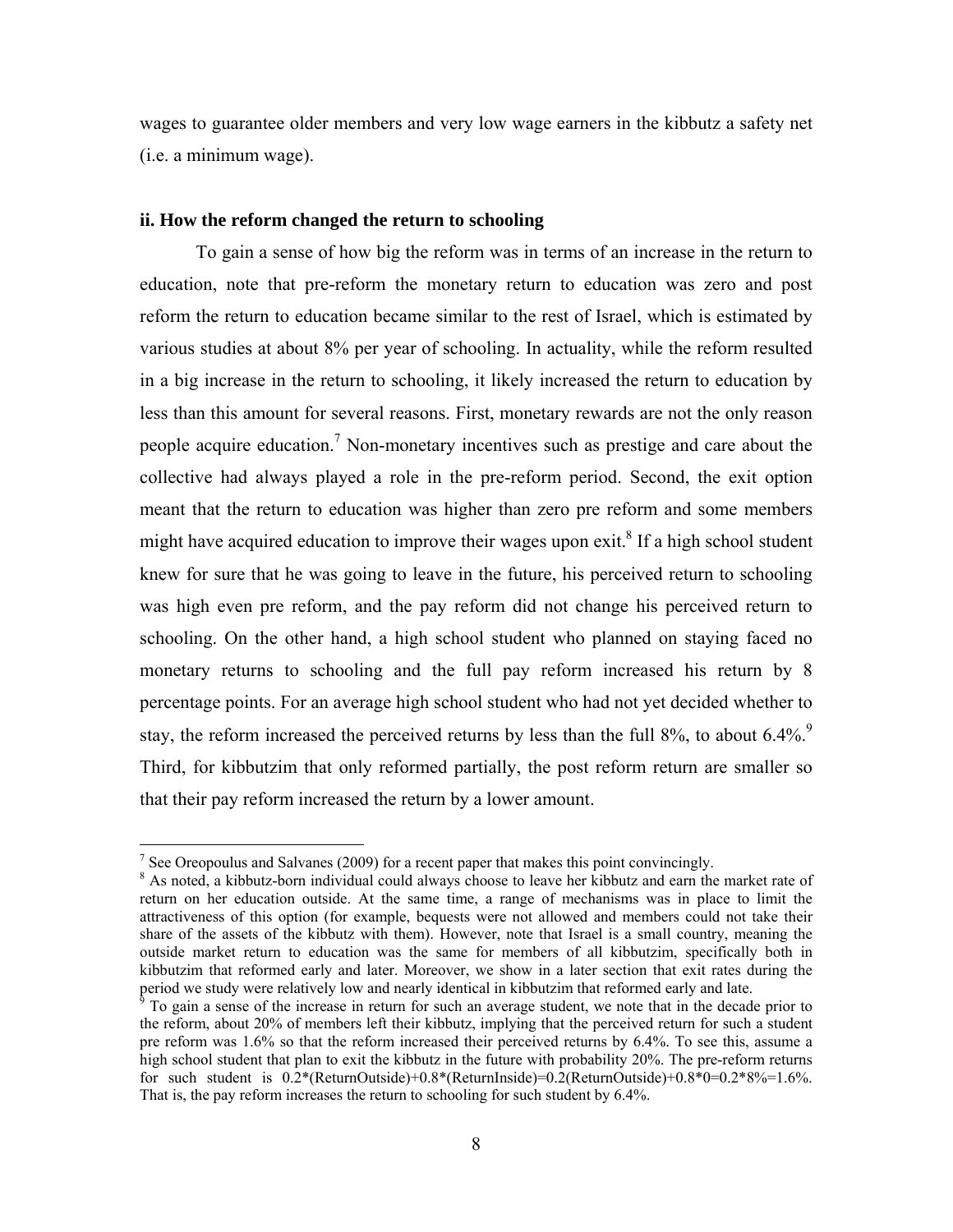An alternative way to interpret the reform is in terms of a decline in the income tax rate. Before the reform, income in kibbutzim was 100% taxed. Post reform, the tax rate in kibbutzim became more similar to the Israeli tax rates. Specifically, kibbutz members faced a progressive tax system, with marginal tax rates ranging from 20 to 50%.

To illustrate how the reform increased returns to schooling, we collected data on the earnings and education of all working members in one particular kibbutz that is currently reforming its pay system from equal sharing to a full pay reform. Table 1 illustrates that while before the reform members of all education levels earned the same wage, post reform more educated members earned higher wages in this kibbutz. In addition, we collected data on post reform wages of all working members in another fully reformed kibbutz (one of our treatment kibbutzim). Pooling observations from these two fully reformed kibbutzim, Table 2 illustrates the large returns to schooling after the pay reform. Specifically, we run a regression of ln(wages) post reform on education level, with and without controlling for a member's age and age squared. A bachelor degree is associated with 30% increase in wage relative to high school education. A master degree is associated with a 45% premium, and doctoral degree with a 63% premium. Stating these different degrees in terms of years of schooling, we find that an extra year of schooling is associated with 8% higher wages, which is the same as the returns outside of kibbutzim.

To gain a sense about the differences and similarities in returns to education between kibbutz members and city residents, Klinov and Palgi (2006) used survey data from 2004 (Labor Force Survey) and 2005 (kibbutzim survey<sup>10</sup>) to estimate Mincerian wage equations for a sample of wage earners in Israeli cities and for a sample of kibbutz members.<sup>11</sup> They find that the average return to increasing education from primary schooling only to a master degree is very similar in both samples, 59.4 percent in the city and 63 percent in kibbutzim. However there are large differences between the two

<sup>&</sup>lt;sup>10</sup> This is a Survey of Public Opinion in kibbutzim to estimate Mincerian wage equations for a sample of wage earners in Israeli cities and for a sample of kibbutz members. The survey was conducted in 2005 by Michal Palgi and Eliat Orchan of the Institute for Research of the Kibbutz at Haifa University.<br><sup>11</sup> The kibbutzim sample included equal pay non-reformed (28%), partial differential pay (27%) and full

differential pay kibbutzim (45%). The survey includes 818 adult (age 21+) members but the wage data is available only for 625 individuals, mostly from reformed kibbutzim. The survey provides information on demographics, education and monthly (grouped) earnings. The mean monthly earnings in both samples were very similar, 6,568 Shekels in the kibbutzim and 6,248 Shekels in the CBS sample.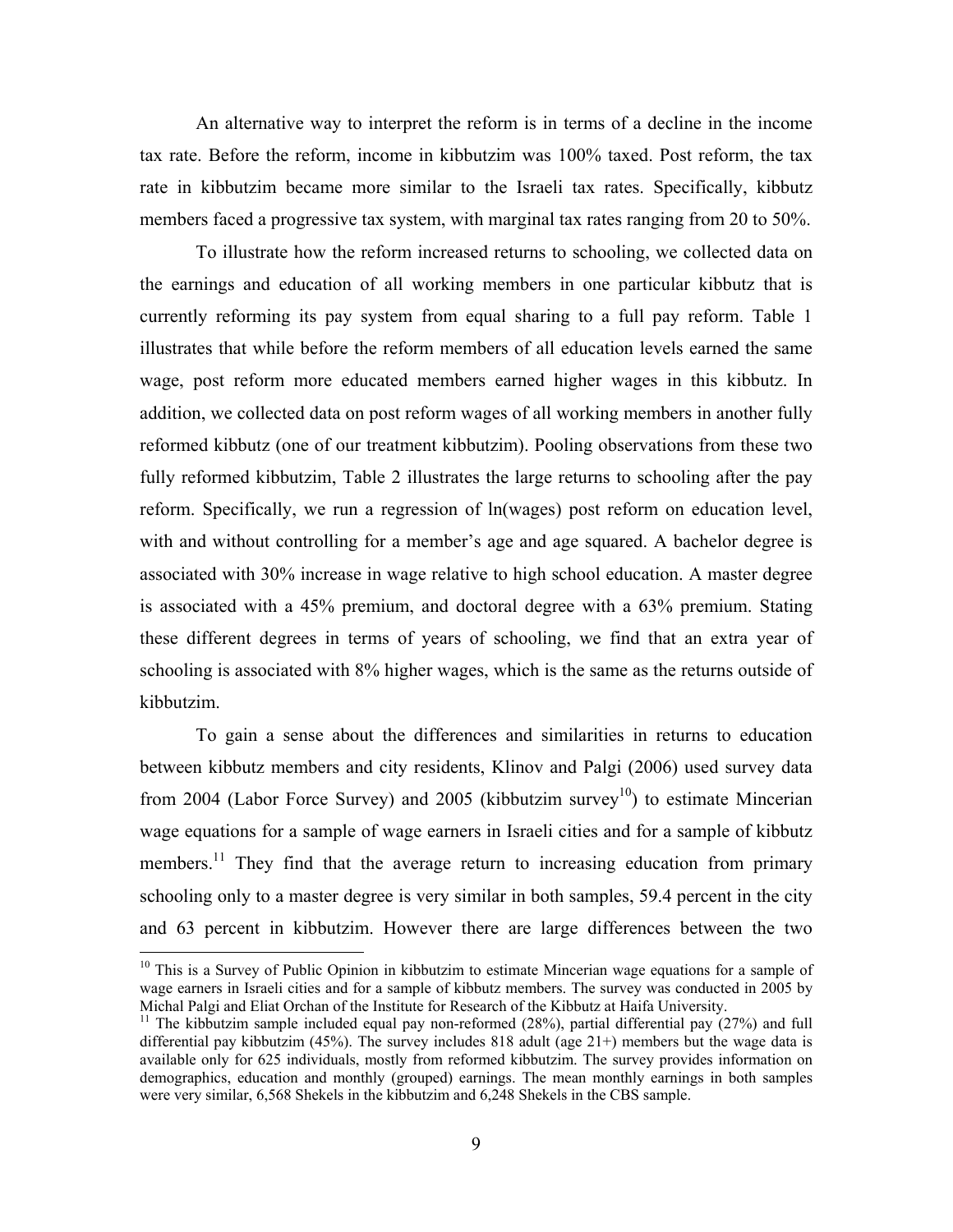samples in the return to different levels of schooling. Completed high school relative to primary schooling yields a return of 23 percent in the city and only 13 percent in the kibbutz, but the return to college education relative to high school completion is 24 percent in kibbutzim and only 17 in cities. Similarly, masters and Ph.D. degrees (relative to college education) yield a 27 percent return in kibbutzim versus 19 percent in cities. The authors suggest that this pattern could be a result of the limited alternatives in the kibbutz for the less-educated members, who are therefore not optimally matched to an occupation and industry. In contrast, more educated members tend to work outside the kibbutz, where more options are available, and therefore are allocated more optimally to occupations and industries. We note that, if anything, this higher return to post high school education of kibbutz members is an additional incentive to invest more in human capital while in high school in order to increase the chances of getting into and succeeding in college, a hypothesis we test in this paper.

## **iii. Why compare kibbutzim that reformed in different years**

 $\overline{a}$ 

Kibbutzim that even today are based on equal sharing and never reformed differ from those that did in that they had different experiences in the decade leading to the reform period. Specifically, kibbutzim that reformed experienced a deeper financial crisis and higher exit rates in the decade leading to the reform (Abramitzky 2008). Kibbutzim that did not reform are therefore not the most natural comparison group for those that did.

Kibbutzim that implemented the same pay reform a few years apart from each other are more likely similar to each other. While it is difficult to know exactly why some kibbutzim reformed in 1998 and others in 2003 this likely reflects differences in the degree of intra-kibbutz opposition to the reform by the objecting minority (often older members), and is unlikely to be related to the outcomes we study in this paper.<sup>12</sup> Indeed,

<sup>&</sup>lt;sup>12</sup> Since the pay reform was such a fundamental change in the key defining principle of kibbutzim, implementing it in a kibbutz required the overwhelming support of a large majority of the kibbutz's members. This was not an easy process, because such a reform was against the original ideology of the kibbutz and many members, especially the older cohorts, had lived their entire lives under full equal sharing and strenuously resisted the change. Older members were also potentially the biggest losers from linking salaries to productivity because they no longer worked, but had supported the earlier generation by working during the previous decades of equal sharing. Some members even took their kibbutz to court, claiming that a shift from equal sharing meant reneging on the original contract they entered with kibbutzim years earlier. Younger members were the ones typically leading the reform. They claimed that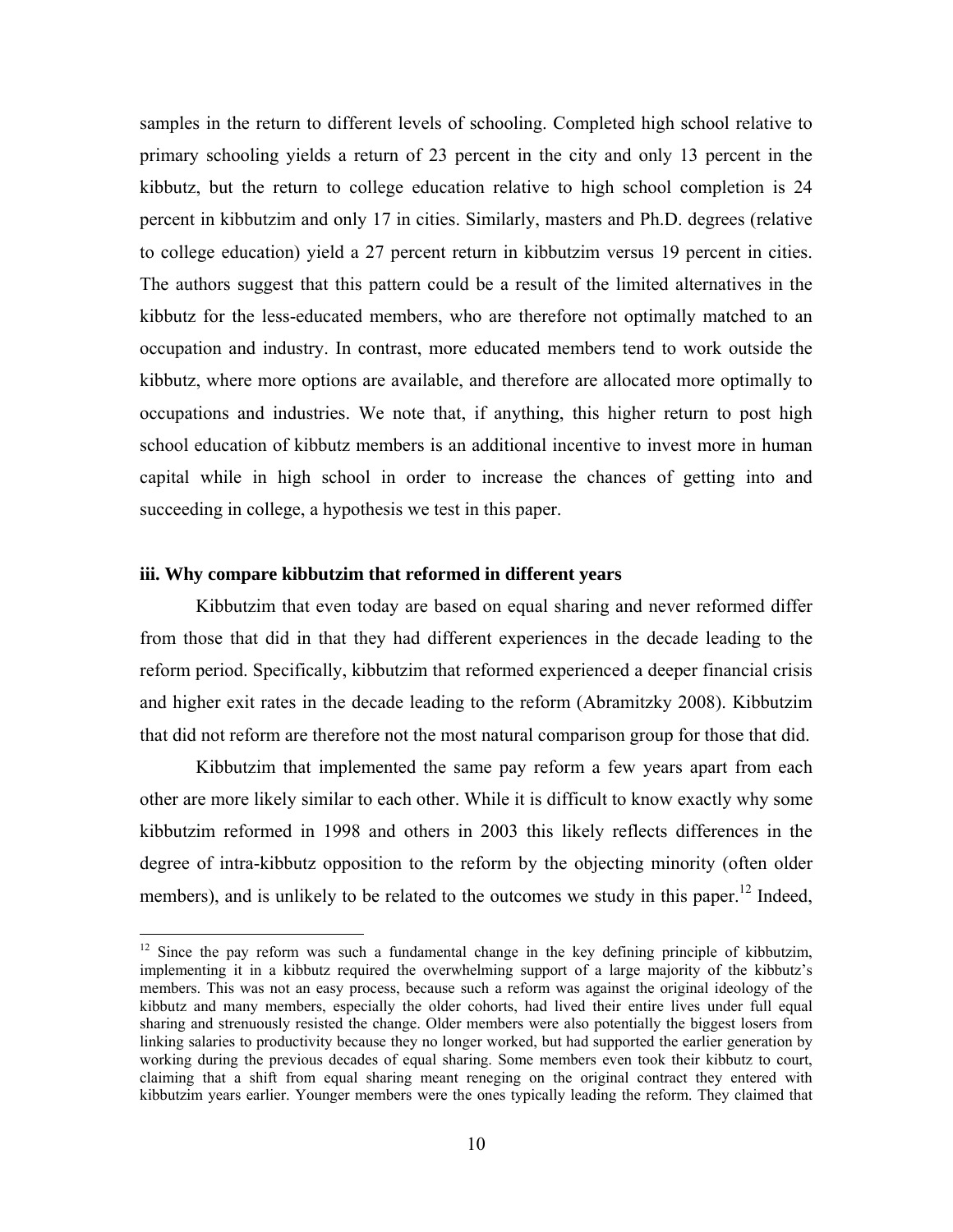we later show that students in kibbutzim that reformed earlier were indistinguishable from those in kibbutzim that reformed later in both their background characteristics and their pre-reform educational outcomes.

## **iv. How salient was the reform**

Evidence suggests the move from equal sharing to differential pay signaled strongly to young adults in the kibbutzim an increase in the financial rewards to human capital. First, this pay reform was a dramatic change in the returns to skill. Whereas before the reform wages were equal for all members of a kibbutz, the reform introduced huge productivity-related wage differences within a kibbutz for the first time. This increase in the return to skills was noticeable within a family, as students' parents experienced a decrease or increase in their earnings depending on their skills (Table 1 illustrates this point). This change was also noticeable in kibbutzim as a whole. A survey of 3000 kibbutz members conducted by Pilat institute in 2004 reveals huge wage differences by occupation and education. For example, a director of a kibbutz sector (e.g. agriculture sector or industry sector) started to earn close to 30,000 New Israeli Shekels (NIS) (about \$8000 per month), and members in leading positions such as the main secretary (chairman) and the treasurer of the kibbutz earned over 15,000 NIS (about \$4000). Over 80% of members holding such positions have academic degrees. In contrast, a member working as a menial laborer in the kitchen or in the laundry, none of whom had an academic education, earned less than 4,000 NIS (about \$1000). A more recent survey in 2009 that included 180 kibbutzim that reformed their pay structure reveals large pay gaps within kibbutzim. The survey looked only within kibbutzim; it provided data on the monthly wages of 120 different occupations. The highest gross monthly income recorded in the survey was 17,500 NIS (\$4,600) and the lowest 4,100 NIS (\$1,080). This range suggests large income inequality, which is most likely much

times had changed and a reform that linked salaries to productivity was necessary for the kibbutzim to remain viable communities. The eventual reforms almost always protected older members who didn't work by providing them a safety net.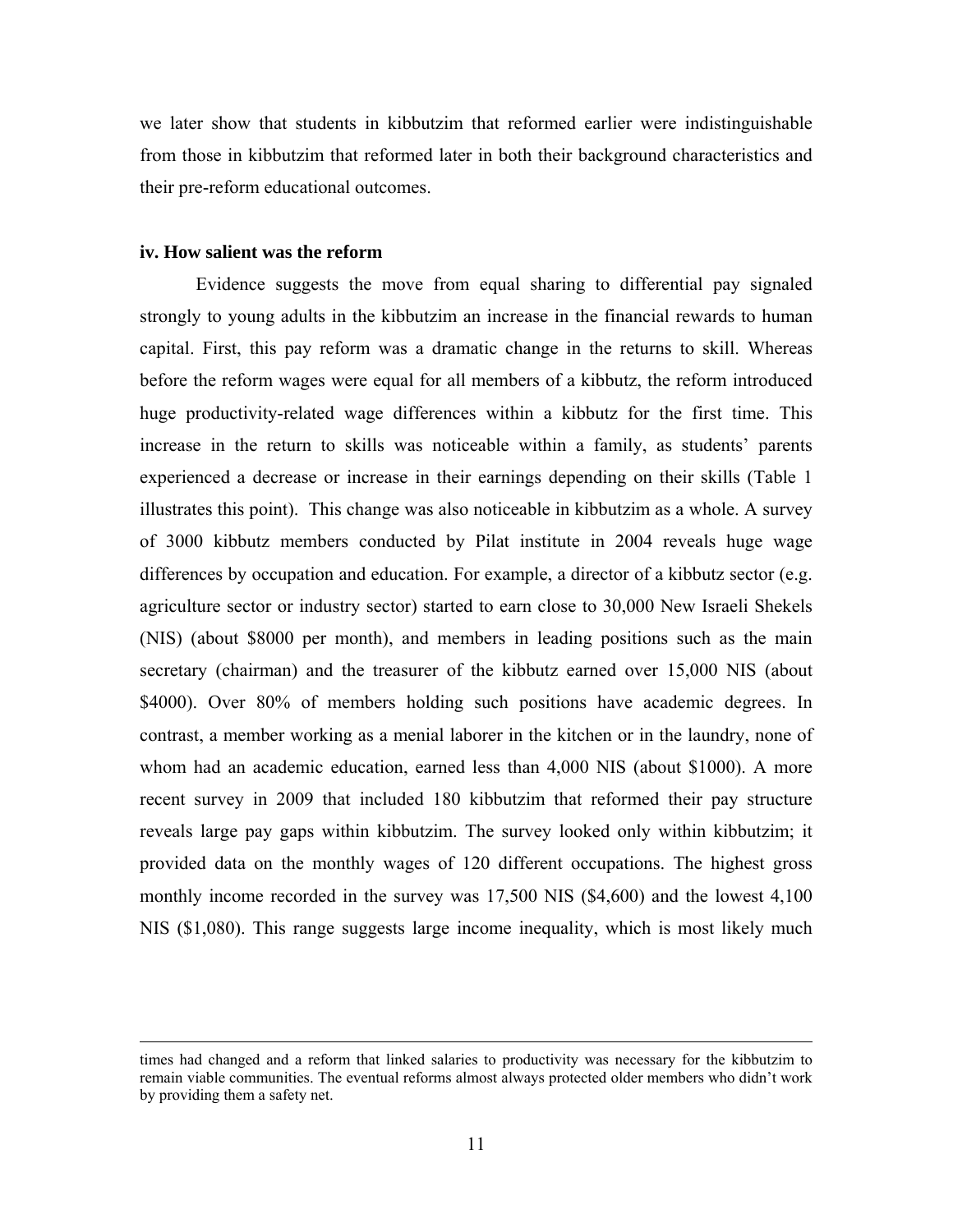higher once the wages of the members employed outside the kibbutz are taken into account.13

Second, the pay reform was highly noticeable by members. The pay reforms in kibbutzim have been the most discussed topic in kibbutzim since reforms started. The new productivity-based sharing rules were hotly debated and voted on by members in kibbutzim. Booklets elaborating on the reforms were distributed to all members. There were even some cases of kibbutz members suing their kibbutz because of the pay reform. The pay reform also received a lot of attention in the media both in Israel and abroad. Naturally, high school students in kibbutzim observed the heated discussions over the pay reform and saw their parents' wages increase or decrease substantially depending on their education and skills. Thus they must have been aware both that their kibbutz had instituted a pay reform and of its practical implications.

We note that even though people in kibbutzim grew up in communities where the link between schooling and earnings was essentially non-existent, they were in a very good position to understand their rate of return to schooling. Kibbutzim are typically located close to cities, kibbutz-born children interact with non-members in their high schools, they very often have family outside of the kibbutz, and in general, unlike American communes, kibbutzim are not isolated from the Israeli society as a whole and they are well aware of their outside options (Abramitzky 2011). Moreover, with the implementation of the reforms, kibbutz members received detailed information about the new sharing rule and how earnings were now going to be linked to productivity and reflect market forces.

## **v. Did late reformers observe early reformers and anticipate they would reform too**

While the pay reform was implemented starting at a particular date and created a sharp change in the wage structure, we cannot rule out that members in kibbutzim that reformed later observed the reforms in other kibbutzim, and anticipated that at some later date their kibbutz would reform too. However, three relevant things are worth noting. First, conceptually, we note that even if anticipation effects were present, such effects

<sup>&</sup>lt;sup>13</sup> This information is provided in a haaretz article in 17/09/2009.

<sup>[</sup>www.haaretz.co.il/hasite/objects/pages/PrintArticle.jhtml?itemNo=1115205]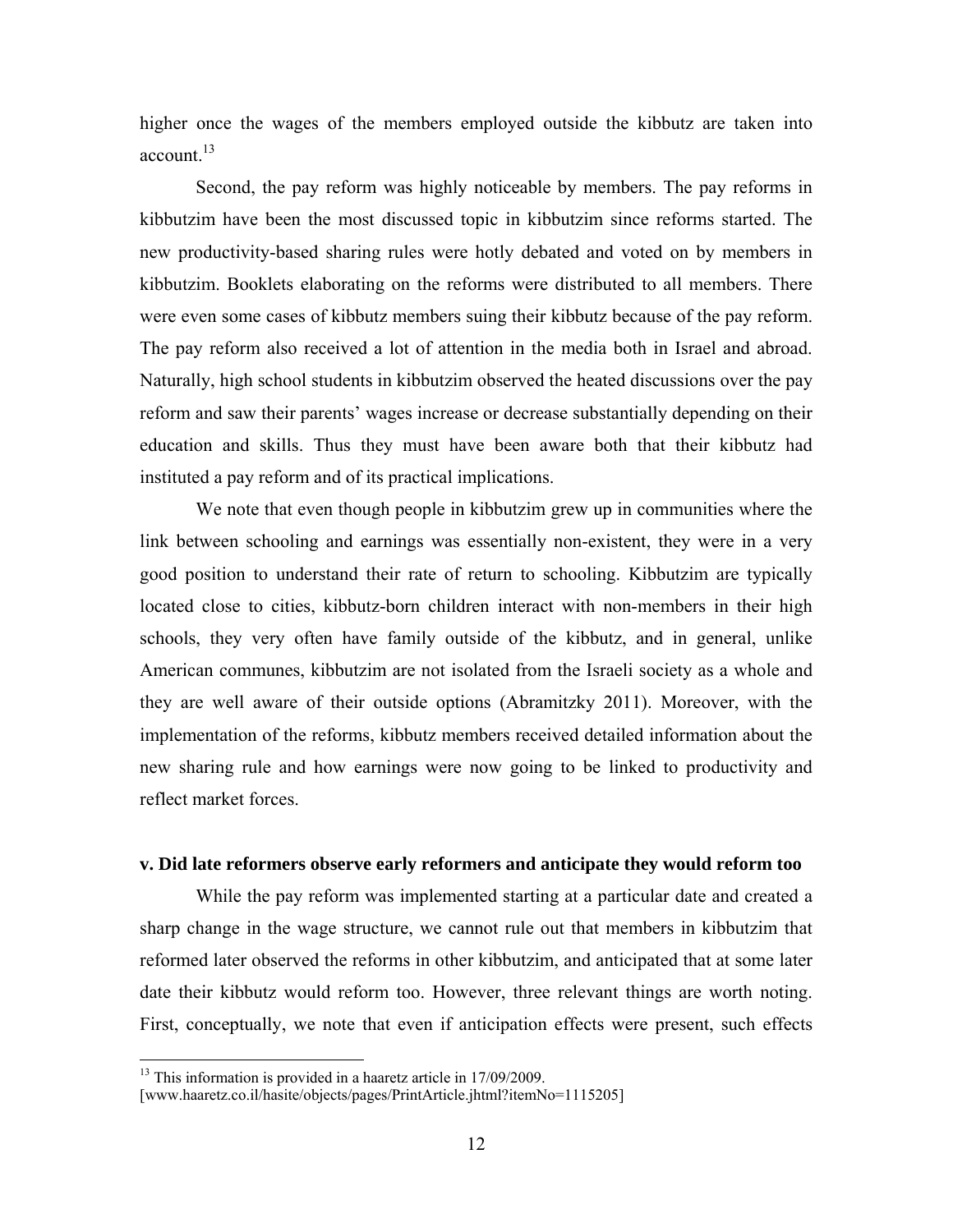make it more difficult for us to find an impact of the reform, because it would imply that students in the control group too perceived some possible increase in the returns to education and increased their investment in schooling accordingly. Second, this is one reason we choose as a control group kibbutzim that reformed at least four years after the treatment kibbutzim reformed, making such anticipation effects less likely and less prominent if they exist. Third, empirically, we don't find evidence for such an effect, in the sense that educational outcomes in control kibbutzim are similar for the earlier and later cohorts.

### **b. The Israeli high school system**

Israeli high school students are enrolled either in an academic track leading to a matriculation certificate (*Bagrut*) or in an alternative track leading only to a high school diploma. The *Bagrut* is completed by passing a series of national exams in core and elective subjects taken by the students between 10<sup>th</sup> and 12<sup>th</sup> grade. Thus, *Bagrut* certificates are typically obtained at the end of senior year (twelfth grade) or later.

Students choose to be tested at various proficiency levels, with each test awarding one to five credit units per subject, depending on difficulty. Some subjects are mandatory and many must be taken for at least three units. Advanced level subjects are those subjects taken at a level of 4 or 5 credit units. A minimum of 20 credit units is required to qualify for a *Bagrut* certificate, though some university study programs require more, and students must also satisfy distribution requirements. About 52 percent of all high school seniors received a matriculation certificate in the 1999 and 2000 cohorts (Israel Ministry of Education 2001). Roughly 60 percent of those who took at least one *Bagrut* subject test ended up receiving a *Bagrut* certificate.

The matriculation certificate is a prerequisite for university admission and receiving it is one of the most economically important educational milestones. Similar high school matriculation exams are found in many countries and in some states in the United States. Examples include the French Baccalaureate, the German Certificate of Maturity, the Italian Diploma di Maturità, and the New York State Regents examinations.

Although the *Bagrut* is an Israeli institution, it can be understood in the American vernacular as a "college-bound" indicator. Most of the Israeli students who fail to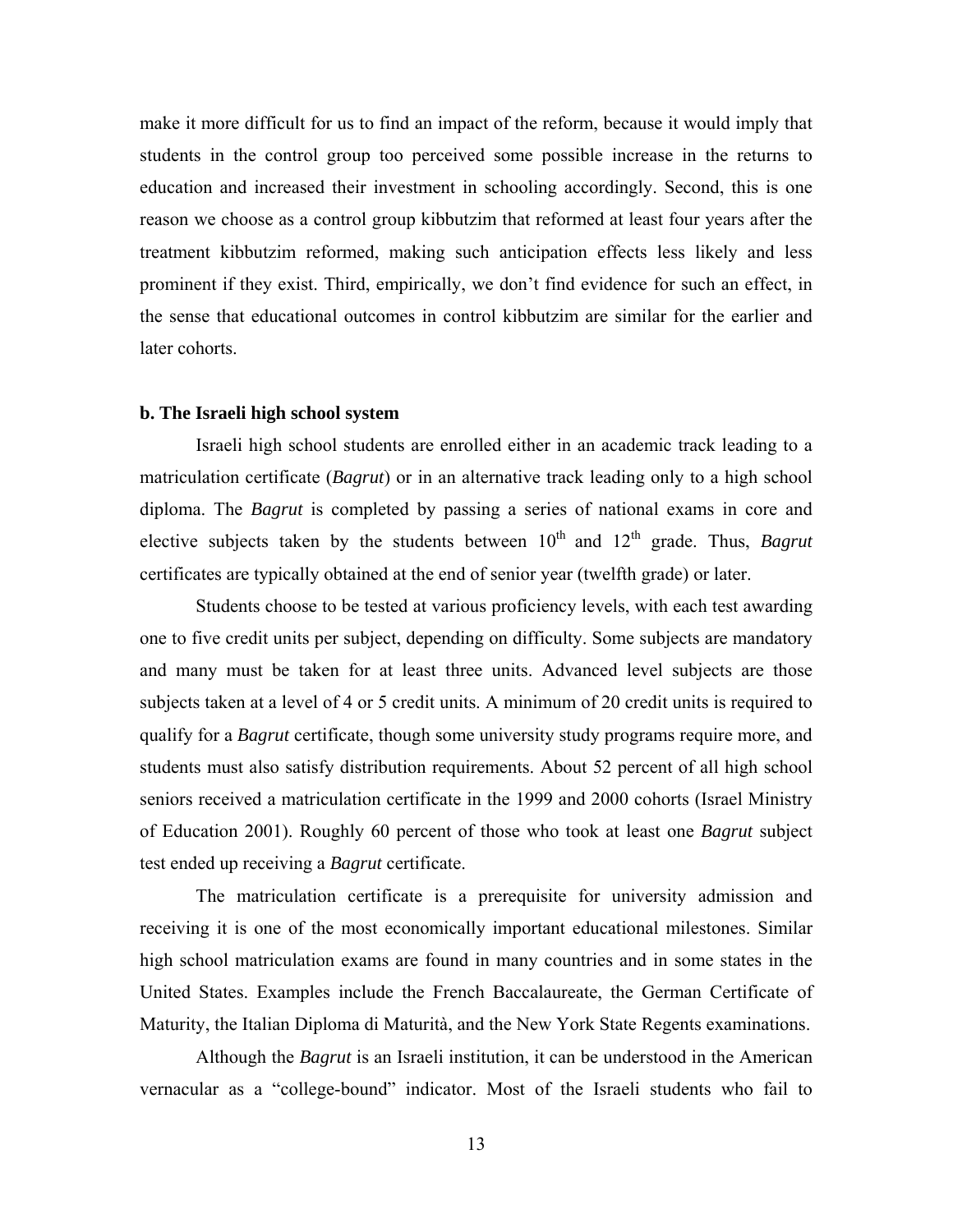complete a *Bagrut* still finish their secondary schooling. Nevertheless, postsecondary schooling options for high school graduates without a  $Bagrut$  are limited<sup>14</sup>; very few will obtain further schooling. Even institutions that are not otherwise very selective, such as teachers' colleges and two-year professional programs for nursing, optometry, and computer programming, favor applicants with a *Bagrut* certificate. Consistent with this, regression evidence from the Israeli census suggests that the economic returns to a *Bagrut* are high. While there is no experimental evidence for the earnings consequence of *Bagrut* certificate, Abramitzky (2009) shows that having at least a high school diploma (which means completing 12 years of schooling but not achieving a Bagrut certificate) is associated with  $36\%$  higher earnings.<sup>15</sup>

We note that kibbutz children typically go to regional high schools, where they are mixed with children from moshavim (small villages not based on equality and some of whose inhabitants are farmers) and other kibbutzim.

## **c. Data**

 $\overline{a}$ 

The empirical analysis is based on a sample that includes high school students who live in kibbutzim at the start of  $10<sup>th</sup>$  grade, the information on whom is drawn from several administrative data files obtained from the Ministry of Education in Israel. We use administrative records collected by the Israel Ministry of Education for six consecutive cohorts (from 1995 to 2000) of  $10<sup>th</sup>$  grade students. The data are based on annual reports submitted by school authorities to the Ministry of Education at the beginning of the school year. Each record contains an individual identifier, a school and class identifier, and detailed demographic information on the student: date of birth, gender, parental education, number of siblings, year of immigration (where relevant),

 $14$  In the US context, Hoxby (2000) shows that people who invest in education at a more selective college earn back their investment several times over during their career. Dale and Krueger (2001) find that students who attended more selective colleges do not earn more than other students. However, the average tuition charged by the school is significantly related to the students' subsequent earnings. They also find a substantial internal rate of return from attending a more costly college and that the payoff to attending an elite college appears to be greater for students from more disadvantaged family backgrounds.

<sup>&</sup>lt;sup>15</sup> In another context, a recent quasi-experimental study of exit exams in Texas suggests that those who pass these exams go on to get more postsecondary schooling than they otherwise would have (Francisco Martorell, 2005).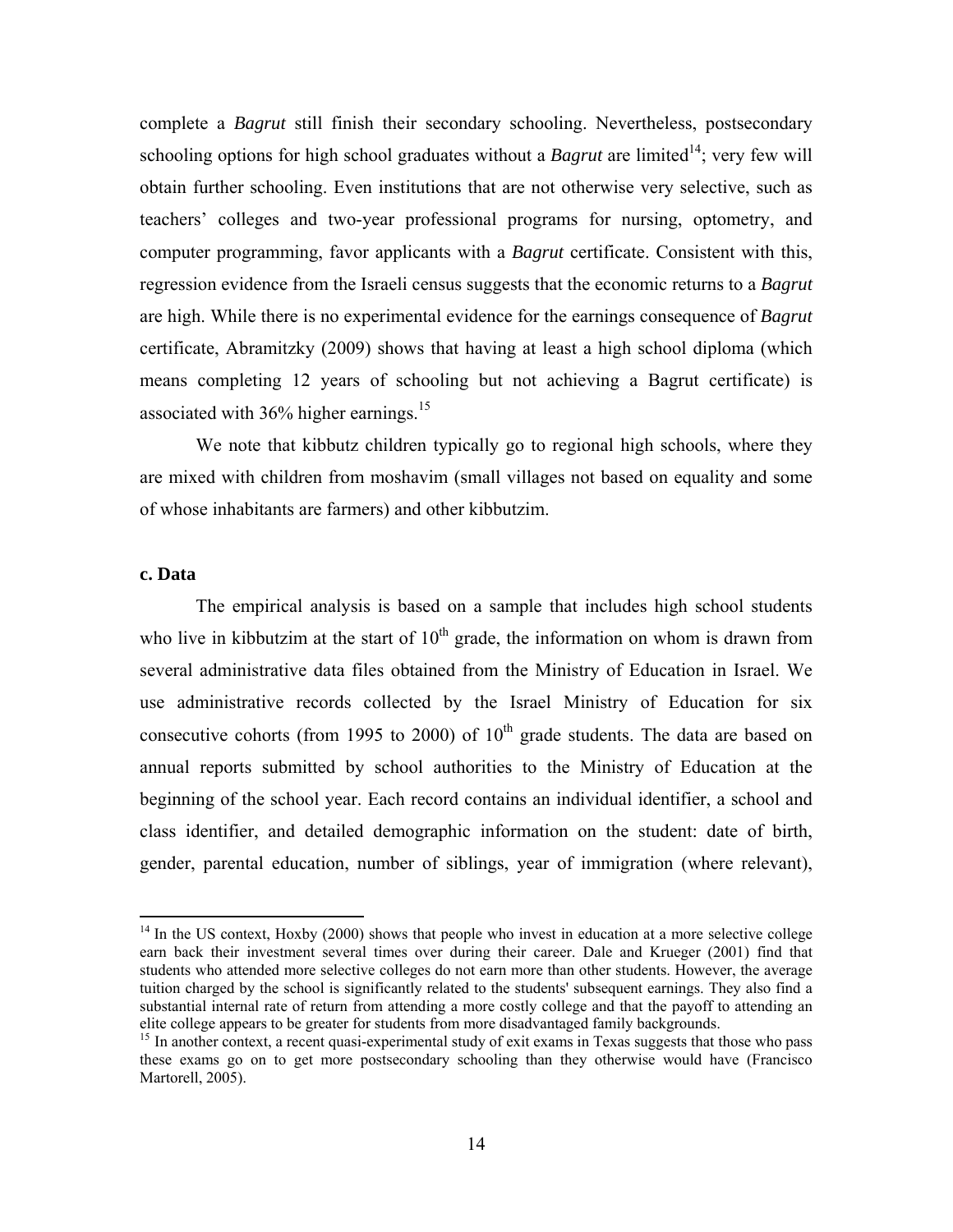ethnicity and, importantly, the student's home address, which allow us to determine who lives in a kibbutz.

We also use the home addresses of students to identify which kibbutz they live in, which allows us to link these student-level data with additional data collected by the Institute for Research of the Kibbutz and the Cooperative Idea (Getz 1998-2004) on the date at which each kibbutz reformed. We can thus classify students as belonging to kibbutzim that reformed early, or kibbutzim that reformed late, and by the degree of their kibbutz's reform. We use  $10<sup>th</sup>$  grade to define the base population because it is the first year of high school and the last year of compulsory schooling. Therefore, for every  $10<sup>th</sup>$ grade cohort at the year of the reform or following it, any change in enrollment or outcomes should be treated as endogenous.

We link the students' files with administrative records on schooling outcomes. We focus on the following matriculation outcomes that are available for all the years: whether the student graduated high school, whether the student received a matriculation certificate, whether the student received a matriculation certificate that meets university entrance requirements (at least 4 credits in English and another subject at a level of 4 or 5 credits, in addition to being awarded the certificate), and the average score in the matriculation exams. Roughly, 6 percent of the students in the sample did not take the matriculation exams. These students get zero values in the average score. The other three matriculation outcomes that we use, matriculation status, matriculation status that meets university entrance requirements, and the high school completion indicator, do not require such imputation; a zero value that students get for these other outcomes is real and not an imputed measure of their achievements.

## **IV. Identification Strategy and Estimation**

We take advantage of the different timing of the reforms in different kibbutzim to construct an appropriate control group in order to estimate the causal effect of the pay reform on human capital investment. We use a difference-in-differences approach comparing educational outcomes of high school students in kibbutzim that reformed early (treatment group) vs. late (control group), before and after the early reforms (but before the late reforms). As our first difference, we compare students in kibbutzim that reformed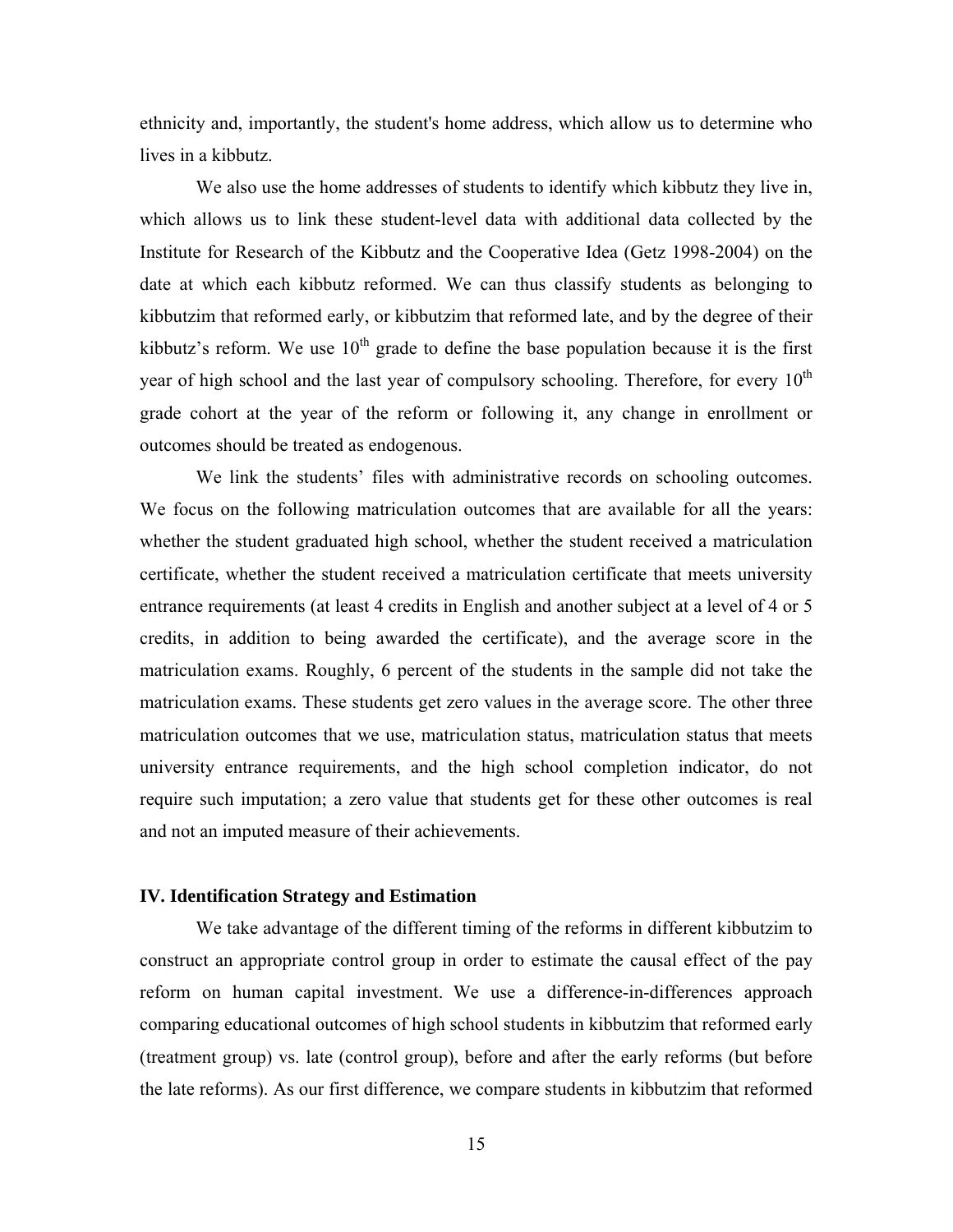early (1998-2000) as the "treatment group", with students in kibbutzim that reformed late (2003-2004) as the "control group". As our second difference, we compare students who were in high school when the early reform started but before the late reform began  $(10<sup>th</sup>$ grade students in 1999 and 2000), with those who were in high school before the early reforms  $(10<sup>th</sup>$  grade students in 1995 and 1996). Figure 1 illustrates our identification strategy, and the time line of the early and late reforms, and of the affected and unaffected cohorts.

The identifying assumption in this strategy is that the exact timing of the reform is unrelated to potential outcomes of high school students. This assumption implies that older cohorts of early and late reformed kibbutzim should have had similar high school outcomes on average. Specifically, since kibbutzim started to reform their pay systems in 1998, all children who graduated from high school in 1997 or before could not have been affected by the reforms because they left high school before the pay reforms began. For younger children, the exposure is an increasing function of their date of birth. Hence, the effect of the pay reform should be close to 0 for cohorts of children who graduated in 1998 and increasing for younger cohorts. Therefore, the basic idea behind the identification strategy is to compare the difference in high school outcomes between potentially affected and unaffected cohorts in a kibbutz that reformed early and the respective difference in a kibbutz that reformed late. The difference in these differences can be interpreted as the causal effect of the reform, under the assumption that in the absence of the reform, the increase in achievements would not have been systematically different in students from early- and late-reforming kibbutzim.

In the next section we provide two related pieces of evidence in support of this assumption. First, we show that students in the treatment and control groups are practically indistinguishable in terms of their mean background characteristics. Very important in this regard is the similarity in the level of education of children's parents, which implies that the students in kibbutzim that reformed early vs. later were similar in their academic potential. Similarly, we show that students in the two groups are similar in their pre-reform mean schooling outcomes. This evidence implies that the first difference is close to zero. Second, we show that the treatment and control kibbutzim were on the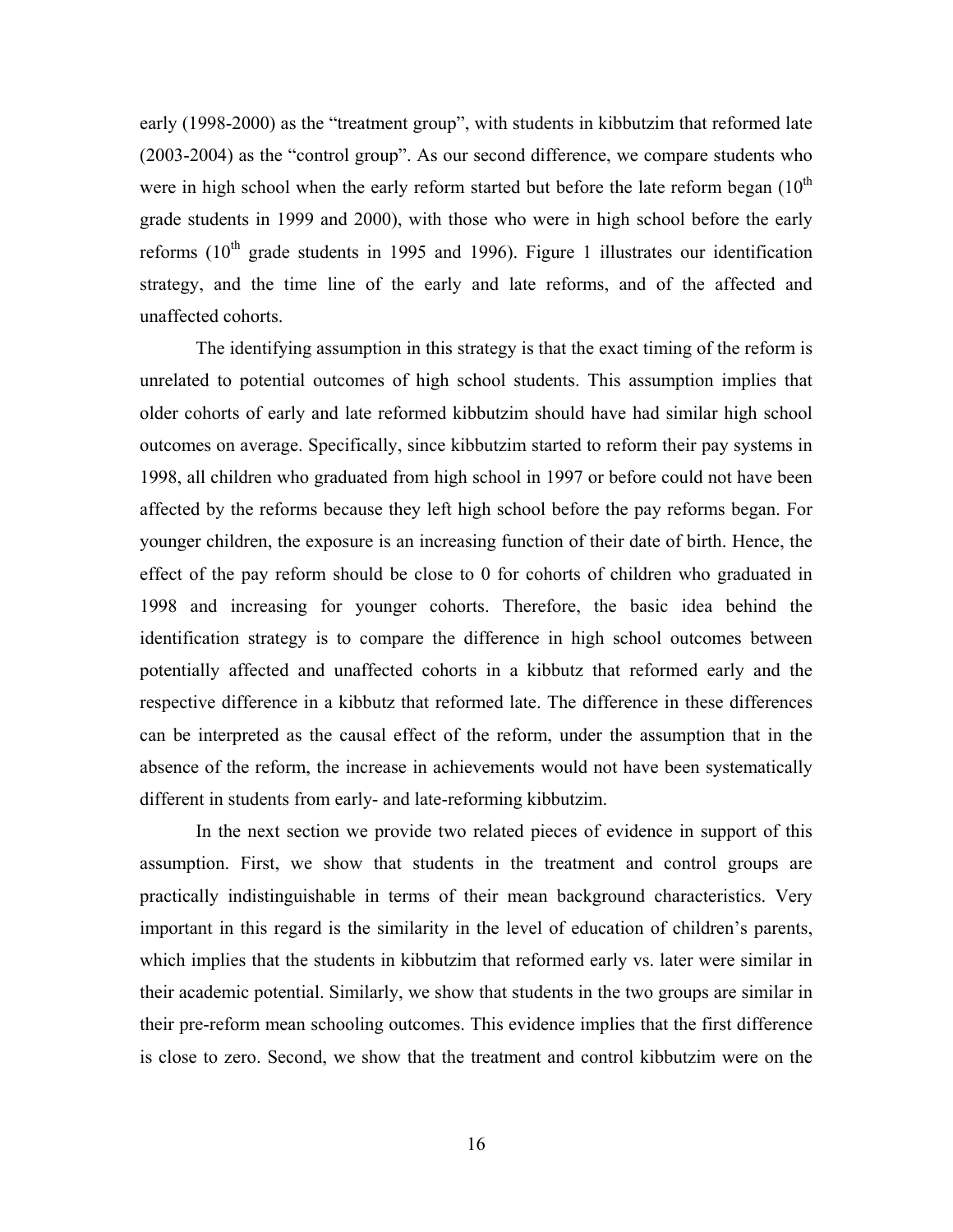same time trend of educational matriculation outcomes between 1992 (the first year with available *Bagrut* data) and 1998, when the first wave of reforms started.

We next discuss the estimation framework. Consider first the difference between the mean matriculation outcomes of a young cohort exposed to the reform and that of an older cohort not exposed to the reform. If the pay reform led to an increase in high school achievements, the difference between young and old cohorts in the affected kibbutzim relative to non-affected kibbutzim can be modeled as in the following simple differencein-differences regression:

$$
Y_{ikc} = \alpha_c + \beta_1 (EarlyReform)_k + \beta_2 (AftertedColor t_c EarlyReform_k) + \varepsilon_{ikc}
$$
 (1)

where  $Y_{ikc}$  is the achievement outcome of student *i* in kibbutz *k* in cohort *c*,  $\alpha_c$  are cohort dummies (for students starting high school in 1995, 1996, 1999 and 2000),  $(EarlyReform<sub>k</sub>)$  denotes whether the student belonged to a kibbutz that implemented the reform early, and (*AffectedCohort EarlyReform*) is the interaction of interest, namely whether the student belonged to the affected (young) cohort and lived in a kibbutz that reformed early. Standard errors are adjusted for clustering at the kibbutz level.

 In addition to the simple difference-in-differences regressions, we also run "controlled" specifications where we include kibbutz fixed effects, cohort fixed effects, and a vector of the student's background characteristics. We therefore estimate the following model:

$$
Y_{ikc} = \gamma_k + \alpha_c + \beta_1 (A \text{ffectedCohort}_{c} \text{EarlyReform}_{k}) + \beta_2 X_{ikc} + \varepsilon_{ikc}
$$
 (2)

where  $\gamma_k$  are kibbutz fixed effects,  $X_{ikc}$  are student *i*'s characteristics: gender, father's and mother's education, number of siblings, a set of ethnic dummies (originate from Africa/Asia, Europe/America, the former Soviet Union (FSU), Ethiopia and other countries), and the rest of the variables are as in equation (1). Note that once we include kibbutz fixed effects in the model, we have to drop the  $(EarlyReform_k)$  term. We note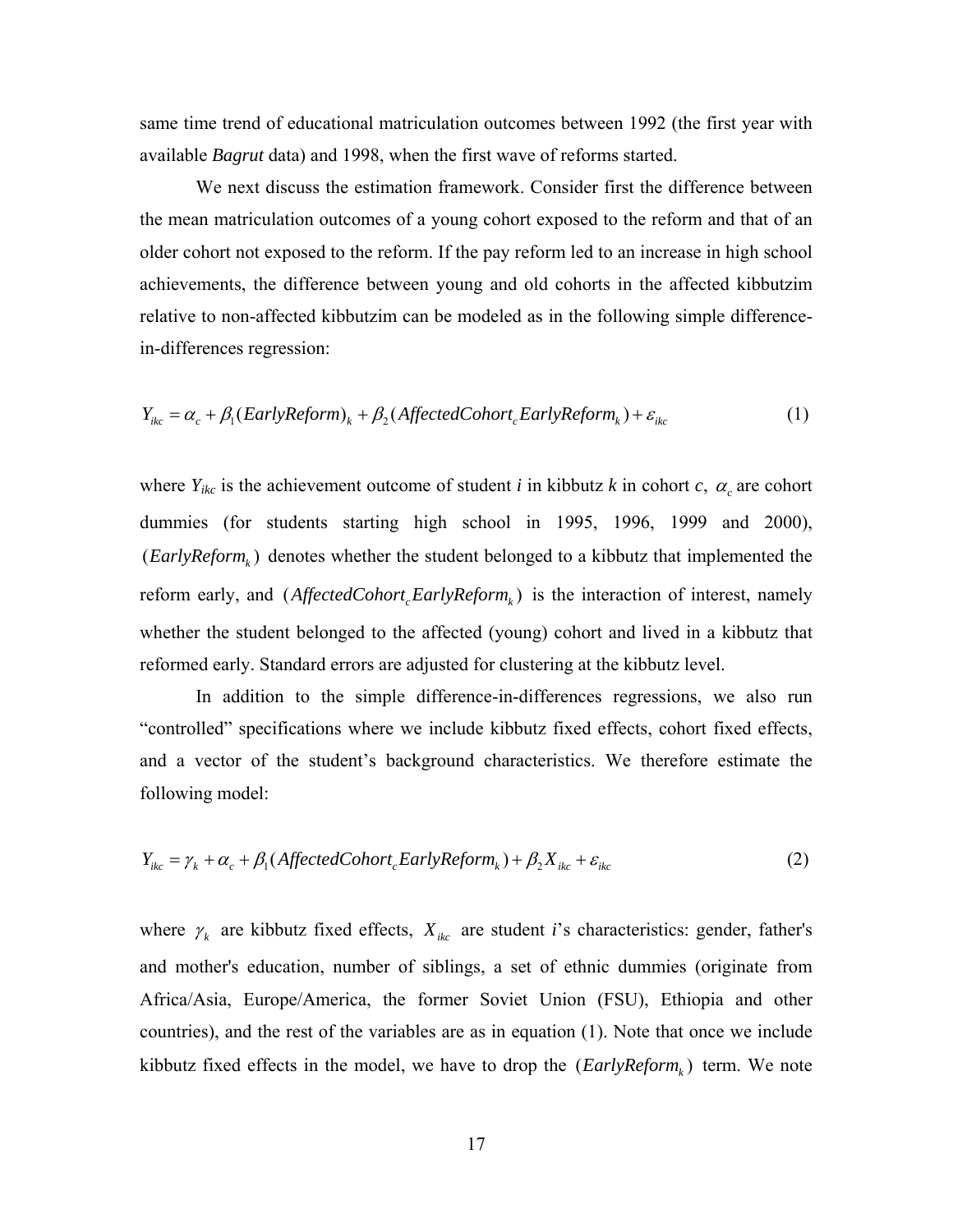further that when comparing treated and control students, the kibbutz fixed effects essentially also capture school fixed effects because almost all students from the same kibbutz attend the same high school. We thus practically not only compare treated and control students in the same kibbutz, but also in the same school. We also note that kibbutz fixed effects provide an alternative to kibbutz-level clustering. By absorbing the kibbutz-level variation in the outcome variable, they may lead to a gain in precision; clustering standard errors makes very little difference.

 An implication of the identification assumption can be tested because in none of the kibbutzim were individuals aged 18 or older in 1999-2000 exposed to the reform. The increase in high school matriculation achievements between cohorts in this age group should not differ systematically across kibbutzim that adopted the reforms earlier and those that adopted them later. We explore this control experiment and contrast the outcomes of two pre-reform cohorts, the 10th graders in 1995 and 1996 against the 10th graders in 1997. These are the three cohorts that started high school in the three years that preceded the first round of the pay reform. For our identification strategy to be convincing these difference-in-differences estimates should be close to zero.

## **a***.* **Are the control and treatment groups observationally equivalent?**

In this subsection we test directly whether the students in the treatment and control groups are statistically indistinguishable in terms of their observed characteristics. To address this issue, we check whether the treatment status (early reformed kibbutzim) is correlated with students' background variables like parental education, family size, and proportion of new immigrants. We perform these tests for two pre-reform cohorts (10th graders in 1995 and 1996), both separately and jointly, and for the post-treatment cohort of 10th graders in 1999 and 2000. For the pre-treatment cohorts we also check whether their academic high school matriculation outcomes are similar.

Table 3 presents the sample of kibbutzim and students by year of reform and by cohort. In the period 1998-2000, 74 kibbutzim reformed while 33 reformed in the period 2003-2004. The sample of students includes the cohorts of  $10<sup>th</sup>$  graders in 1995-1996 as pre treatment and of 1999-2000 as post treatment. The pre-treatment sample includes 1,701 students while the post-treatment sample includes 1,648 students. We have also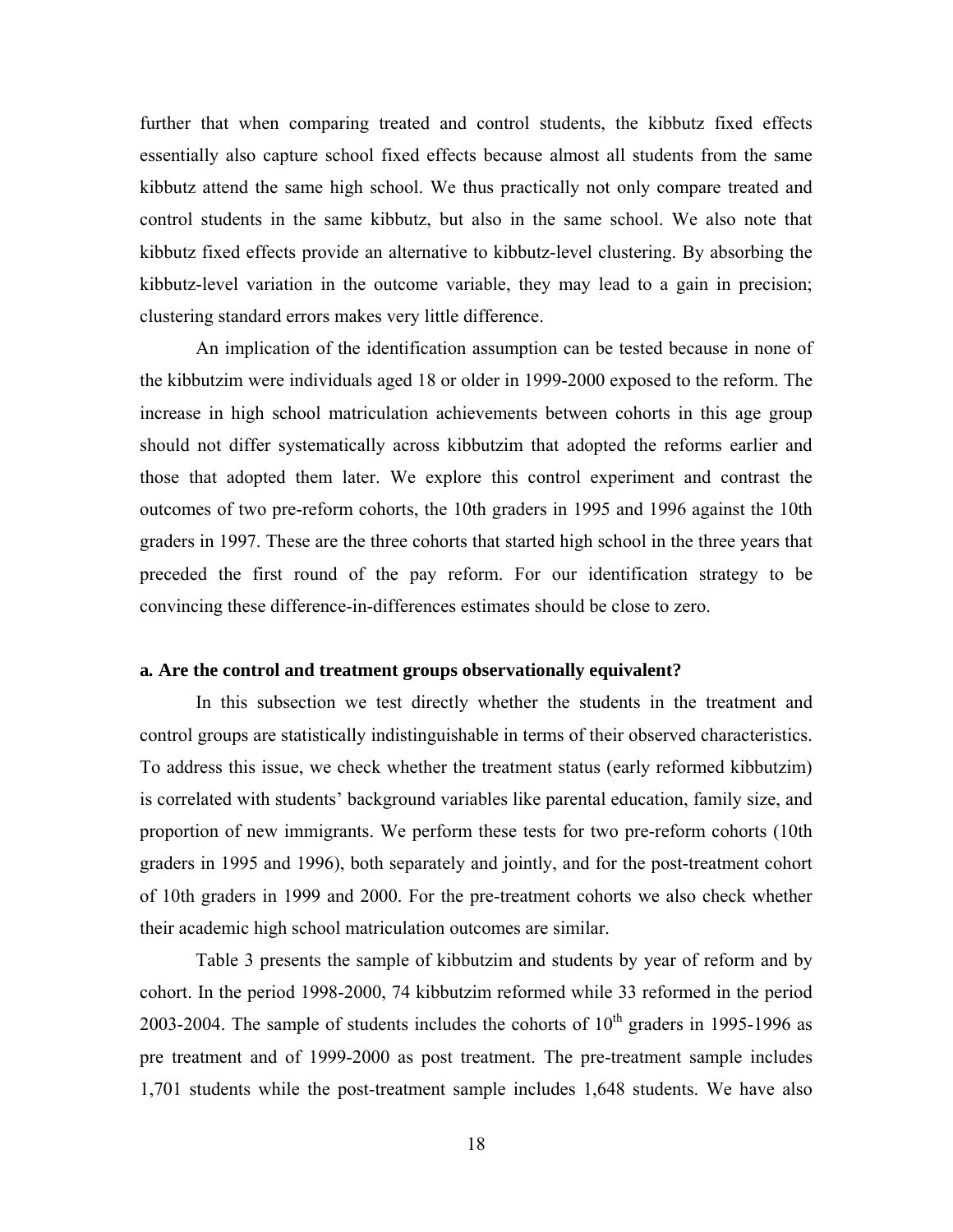experimented with a larger control group by including in it 13 kibbutzim that reformed in 2005, but the results were unchanged and we therefore do not report them here.

Panel A of Table 4 provides evidence on these balancing tests and presents the mean student characteristics for each cohort by treatment status. In columns 1-3, we present the means for the 1995-1996 pre-reform cohorts and in columns 4-6 the means for the 1999-2000 post-reform cohorts.<sup>16</sup> The treatment and control sample means for the pre-reform and post-reform cohorts are presented in columns 1-2 and columns 4-5 respectively. The within-cohort treatment-control differences are presented in columns 3 and 6, using the following balancing regressions:

$$
X_{ik} = \alpha + \beta (EarlyReform_k) + u_{ik}
$$
\n(3a)

$$
Y_{ik} = \alpha + \beta (EarlyReform_k) + u_{ik}
$$
\n(3b)

where  $(EarlyReform_k)$  again denotes whether the student belonged to a kibbutz that implemented the reform early. Standard errors are adjusted for clustering at the kibbutz level. Below we also discuss comparisons across cohorts within treatment and control groups (results are available from the authors).

Table 4 shows that student background characteristics are very similar in the treatment and control groups, both for pre and post cohorts. For example, focusing first on the pre-reform cohorts, we see that levels of parental education are very similar in control and treatment, with just over 13 years of schooling for both mother and father. The differences in parental education presented in column 3 are -0.292 (s.e. 0.174) for mother's years of schooling and -0.328 (s.e. 0.264) for father's years of schooling. The two respective differences for the post reform cohorts are -0.140 (s.e. 0.229) and -0.523 (s.e. 0.419). Note that these differences are not statistically different from zero and equally importantly they are very small relative to the respective means. The similar

<sup>&</sup>lt;sup>16</sup> In Table 3, we used the 1995 and 1996 cohorts together as the pre-treatment baseline but balancing tests based on each of these cohorts separately are not different from when pooling them in one sample.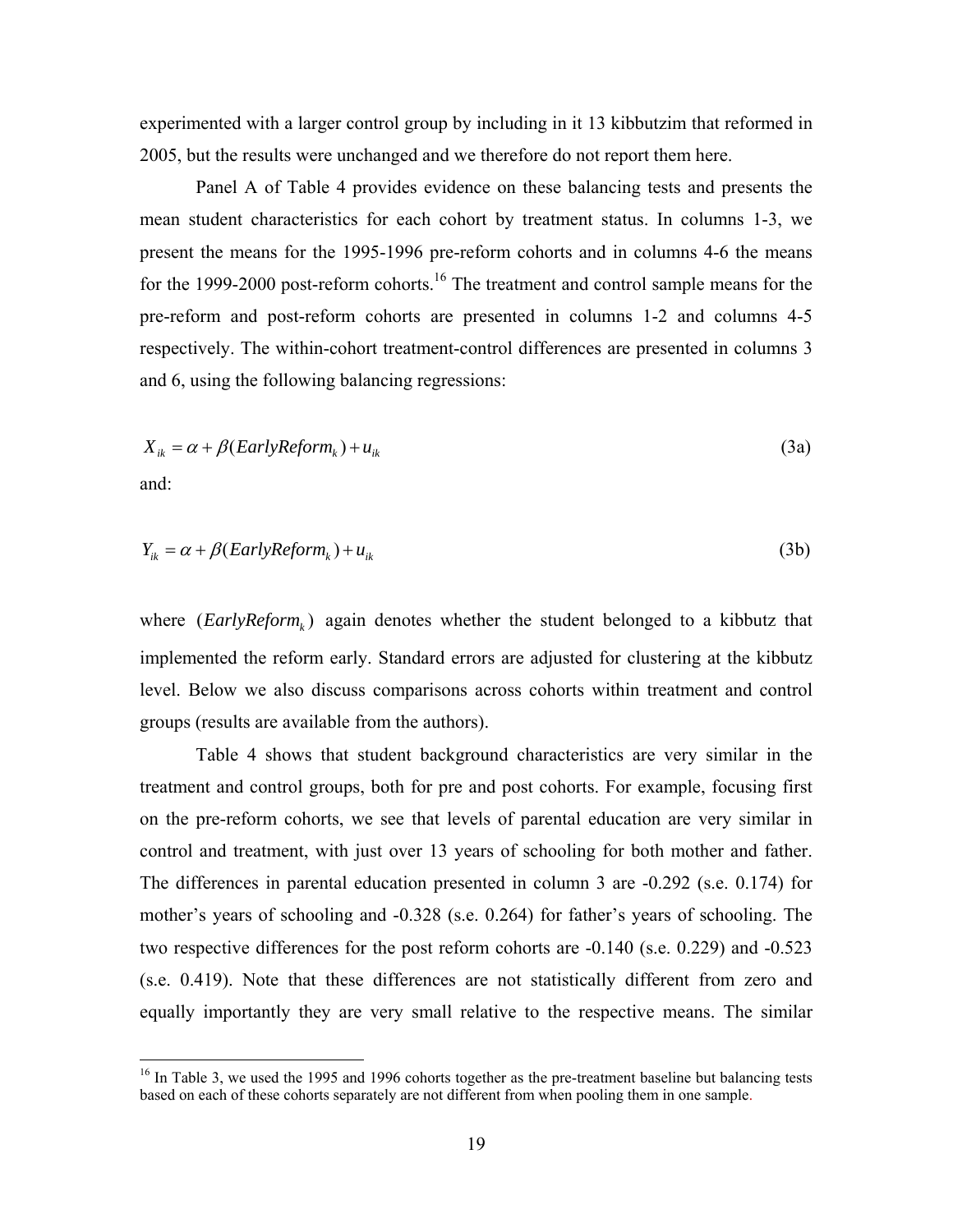levels of parental education in the treatment and control groups can also imply that students in the two groups had similar academic potential, both before and after the pay reform.

Similarly small and non-significant differences are also seen in all the other background characteristics. Out of the 16 estimated differences in background characteristics, the only one that is significant (at the 10% level of significance) is the difference in proportion of students of European/American ethnic origin in the postreform sample. Note this lone significant control-treatment difference is unlikely to reflect a consistent pattern because statistically we expect one significant difference at the 10% level even in the absence of a true difference between the samples, and additionally the sign of this difference is positive while the respective difference for the pre-reform cohort is negative. We therefore view the results presented in Table 4 as an indication of near perfect balancing, meaning that, within cohorts, the treatment and control group are indistinguishable in their observables.

The above close similarity in background characteristics is also reflected in similarly small and insignificant differences in mean outcomes of the control and treatment groups in 1995/1996, presented in Panel B of Table 4. Recall that these means are pre-reform outcomes and therefore they imply an equal baseline for both groups. For example, the mean high school completion rate in 1995/96 is 95.1% in the treatment group and 96.7% in the control group, and the difference between the two is 1.6 percentage points and not statistically different from zero (s.e. 1.1%). The mean *Bagrut* (Israeli matriculation exam) completion rates are 54.9 and 56.9 and in the control group and treatment group, respectively, and the small difference (2.0) is again not significant (s.e. 3.6). A similar pattern exists for the other outcomes. These unconditional simple mean differences being close to zero is a good indication of a compelling natural experiment.

Table 4 also allows us to compare the cohorts within the control and treatment groups over time. The most notable change is in parental schooling, which is higher for the 1999/2000 cohort. For example, mean father's years of schooling increased in the control group from 13.6 in 1995/1996 to 14.1 in 1999/2000. Similarly, mother's years of schooling in the control group increased by about 0.4, from 13.7 percent to 14.1 percent.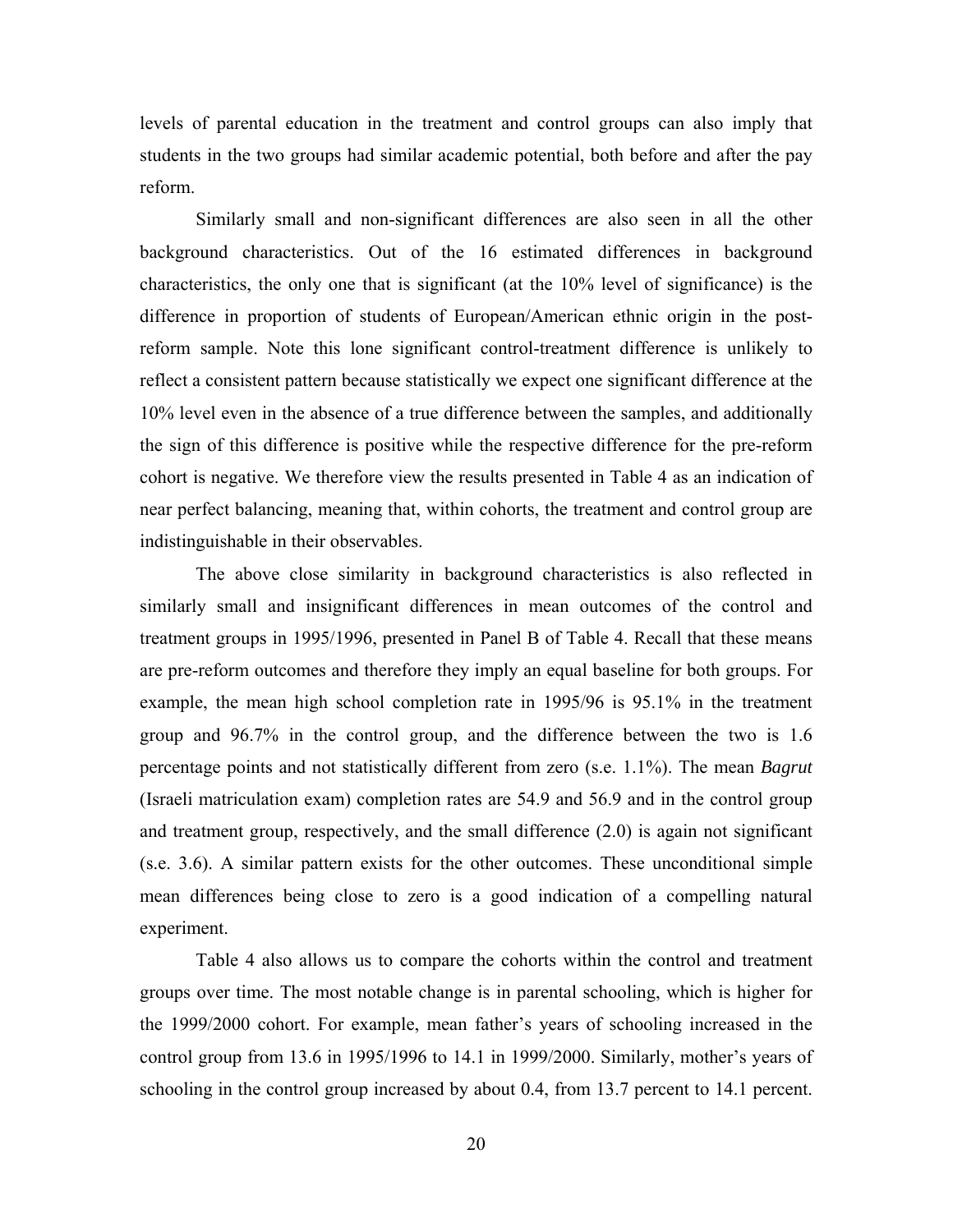However, the treatment-control differences remain balanced because equal changes occurred in both groups. It is also worth noting that the magnitude of the changes is small relative to the magnitude of the independent variable. In any case, in the outcome regressions we include specifications that control for the student background covariates (to allow a reduction in the variance of the error term) and we also include kibbutz fixed effects.

### **b***.* **Did the control and treatment kibbutzim experience different exit rates?**

We note that exit is not necessarily a threat for identification, even if the reform changes the probability of exit from the kibbutz. To see this, recall that post reform (in a fully reformed kibbutz) the return to schooling facing a kibbutz member is the same (8%) regardless of whether the student plans to stay or leave (because returns inside and outside the kibbutz become the same). That is, the change in return to schooling is the same regardless of whether the student is more or less likely to exit post reform.

At the same time, high exit rates during high school that are differential between treatment and control kibbutzim could be a threat to identification if, for example, students who leave suffer academically because they need to adjust to their new high school, or if their parents moved to allow them to attend a different school. We address this concern by checking whether the likelihood that a student leaves a kibbutz (by moving to a non-kibbutz community) is associated with the timing of the reform in his kibbutz. We identify students who exit using changes in their home address over time. We define a student as exiting if he lived in his kibbutz at the start of the  $10<sup>th</sup>$  grade and lived outside it at the end of his  $12<sup>th</sup>$  grade.  $E<sub>i</sub>$  is therefore an indicator that is equal to 1 if a student left the kibbutz before completing  $12<sup>th</sup>$  grade, and zero otherwise, and we use it as the dependent variable in following balancing equation:

$$
E_{ik} = \alpha + \beta (EarlyReform_k) + u_{ik}
$$
\n(4)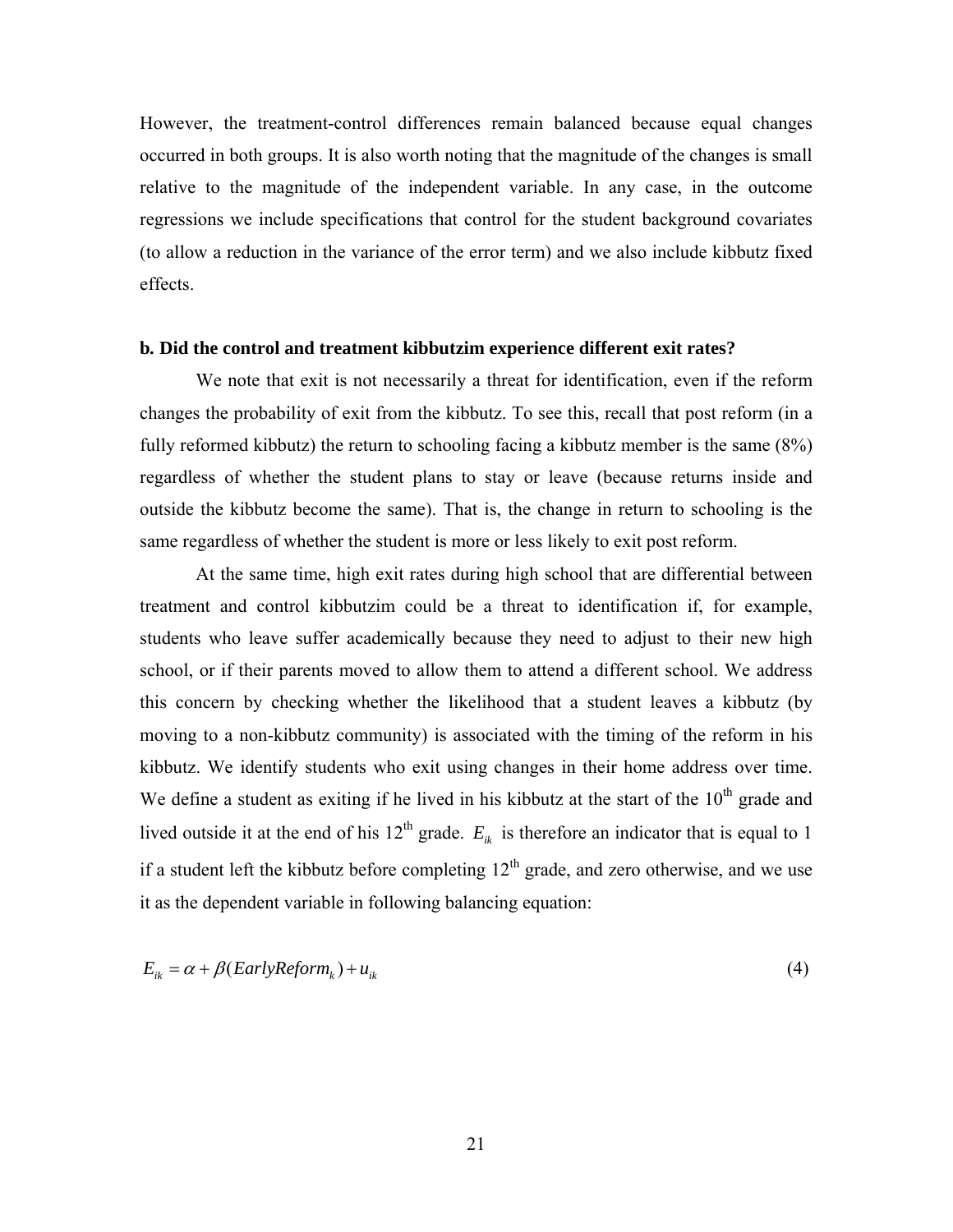We estimate this equation for three different samples, two pre-treatment (1995-96 and 1997-98) and one post treatment sample (1999-2000). Standard errors are adjusted for clustering at the kibbutz level.

Table 5 shows that the likelihood that a student leaves his/her kibbutz is relatively low and unrelated to the implementation of the pay reform. The exit rate from kibbutzim of the cohort of  $10<sup>th</sup>$  graders in 1994/5-95/6 was 4.2 percent in the control group and 5.6 percent in the treatment group. The difference between these two rates is 0.015 (s.e. 0.016). We note that the same patterns remain for the post-reform cohort of  $10<sup>th</sup>$  graders in 1999-2000: the respective exit rates were 3.8 and 5.2 percent and the difference is 0.014 (s.e. 0.011). Clearly, the difference in the differences is zero. Exit rates also remained the same over time in both the treatment and control groups. In the control group the exit rates declined from 4.2 in 1995-1996 to 3.8 in 1999-2000, practically no change. In the treatment group the exit rates declined from 5.6 in the pre-reform periods to 5.2 in 1999-2000 post reform years. These results show that the small and insignificant control-treatment differences within each period were paralleled by constancy in the exit rate in each of the two groups. The similarity in exit rates between treatment and control groups and over time within these groups suggests no association between the timing of the reform and the level and changes in the exit rates from early- and late-reforming kibbutzim. This suggests that the likelihood that a student leaves his/her kibbutz is unrelated to the implementation of the pay reform.<sup>17</sup>

# **c***.* **Did the control and treatment kibbutzim experience different pre-reform time trends?**

We use pre-reform data on the kibbutz mean matriculation rate and *Bagrut* mean test score (two representative outcomes; the evidence for the other outcomes is identical) from 1993 to 1998 to estimate differential time trends for treatment and control kibbutzim. The unit of observation in this analysis is the kibbutz. We employ two methods for this estimation. First, we estimate the following constant linear time trend

<sup>&</sup>lt;sup>17</sup> We note that students who exit are still included in the sample because excluding them would imply a sample selection criterion based on an endogenous variable.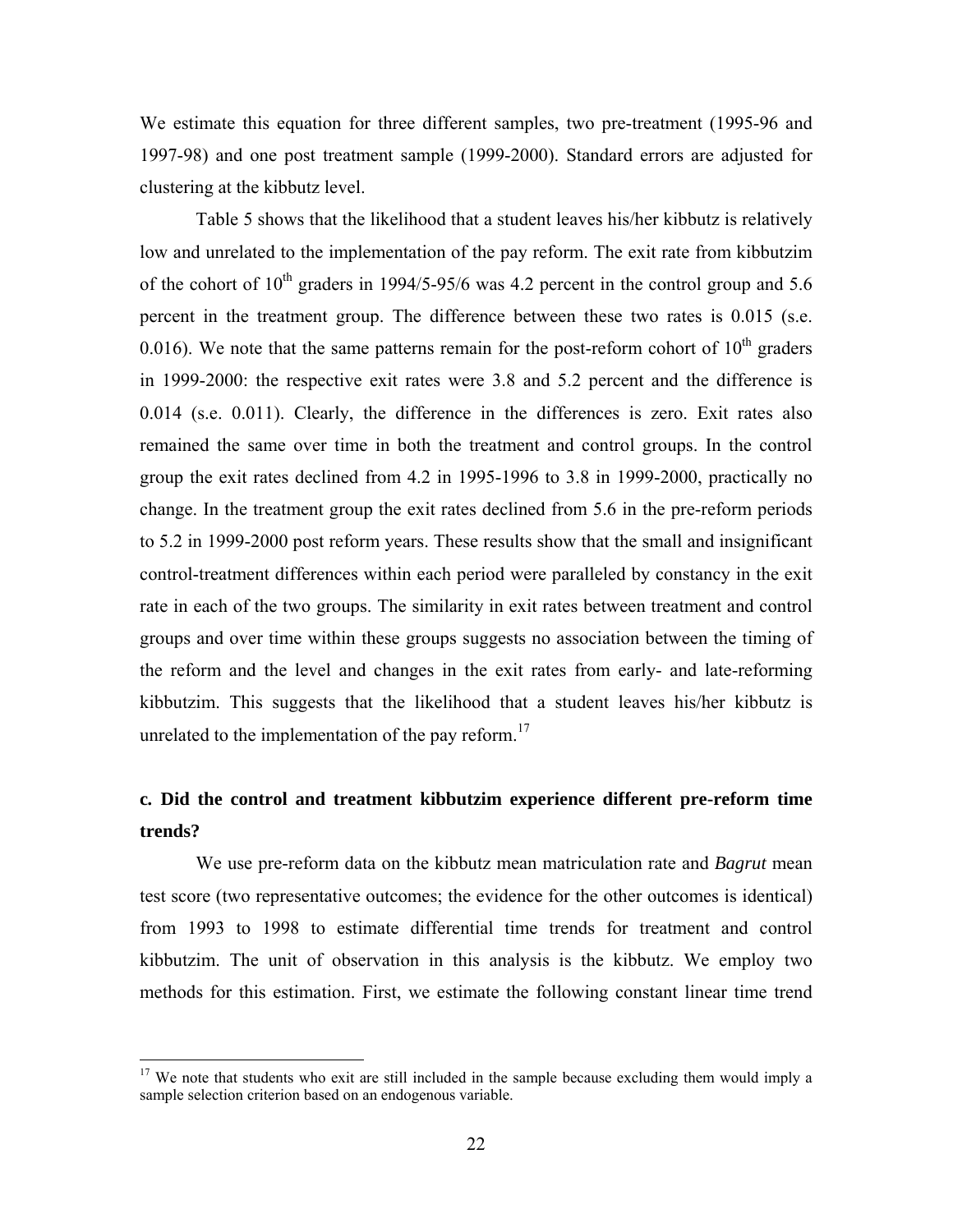model while allowing for an interaction of the constant linear trend with the treatment indicator:

$$
Y_{kc} = \gamma_k + \beta_1 c + \beta_2 (c \times EarlyReform_k) + v_{kc}
$$
\n<sup>(5)</sup>

where *c* is the cohort (year the student started high school) so that  $\beta_1$  measures the constant linear time trend and  $\beta_2$  measures the mean treatment-control difference in this time trend. We also include specifications with the main effect for the treatment group (the indicator of early reform) instead of kibbutz fixed effects. Second, we estimate a model where we replace the linear time trend variable with a series of year dummies and include in the regression an interaction of each of these cohort dummies with the treatment indicator. Specifically, we estimate the following equation:

$$
Y_{kc} = \gamma_k + \alpha_c + \beta_c (EarlyReform_k) + \nu_{kc}
$$
\n
$$
\tag{6}
$$

For each cohort  $c$ ,  $\beta_c$  measures the mean treatment-control difference in the outcome. The estimates from both models suggest that there is a time trend in the educational outcomes used, but this trend is identical for treatment and control kibbutzim. These results are presented in Table 6. Panel A presents the estimates of the linear trend model. The mean trend is an annual increase of 0.026 in the matriculation rate and a 1.225 points annual increase in test scores. The estimated coefficient on the interaction of this trend with the treatment indicator is practically zero in both cases. Moreover, the estimated coefficient of the treatment indicator main effect is zero in both cases, again confirming the balancing tests' results on pre-reform outcomes presented in Table 4.

Panel B presents the estimates of the year dummies model. The evidence presented in panel B is fully consistent with the linear trend model. The interaction terms of the treatment indicator with the year dummies are all small and not significantly different from zero; we also note that some are positive and others are negative, lacking any consistent pattern. This conclusion is supported by the fact that we cannot reject the hypothesis that all the interaction terms are jointly equal to zero. These F tests are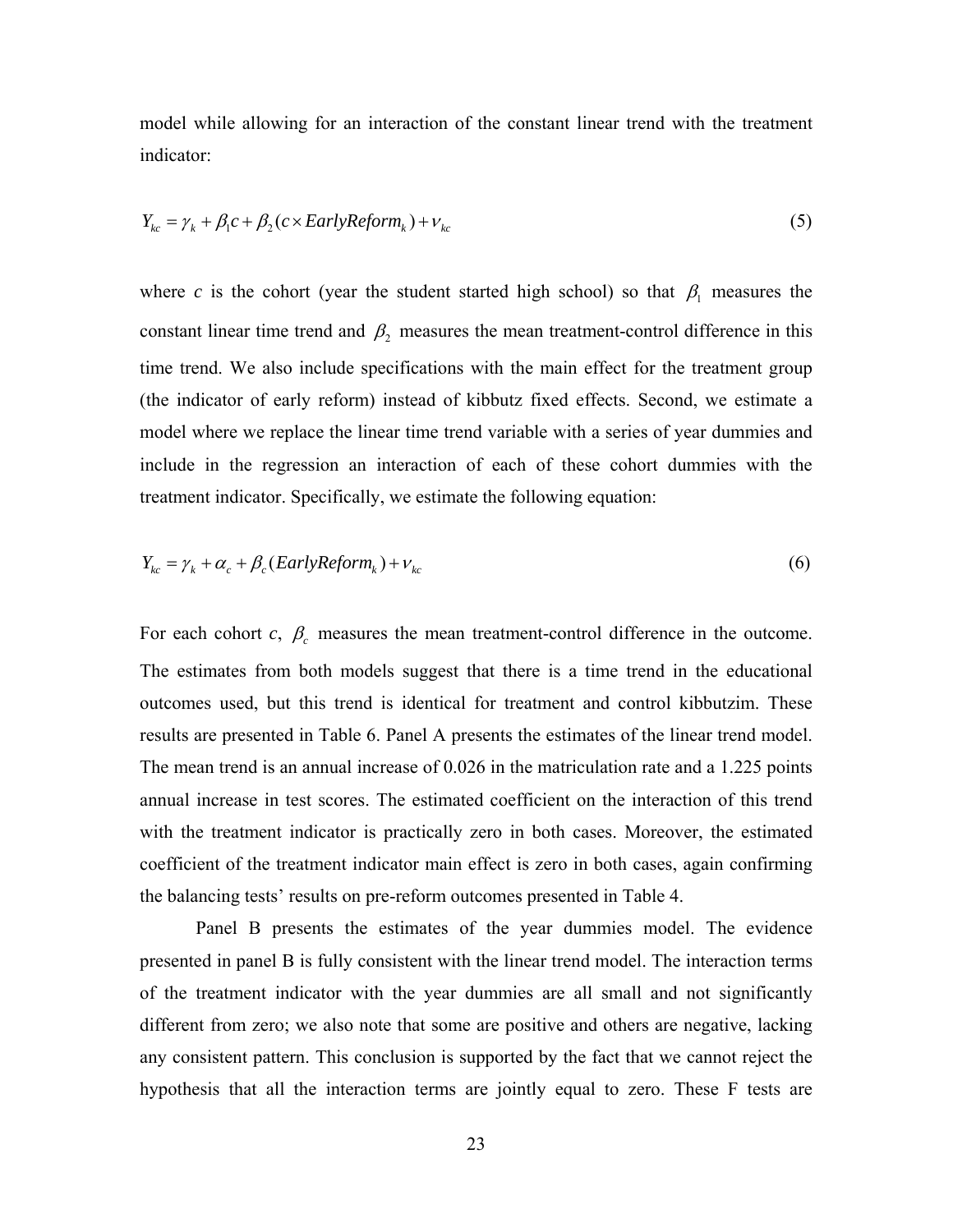reported in the bottom row of the table for the regressions reported in column 2 and column 4. We are therefore confident that there were no pre-1998 existing differential time trends in early- and late-reforming kibbutzim that could confound the estimated treatment effects that we present below.

## **V. The Effect of the Reform on Educational Outcomes**

## **a. Basic Results**

Panel A of Table 7 reports simple mean outcome differences between treatment and control for pre-reform (unaffected) cohorts (1995-1996) and for post-reform (affected) cohorts (1999-2000) of  $10<sup>th</sup>$  graders. These results are presented in the first two rows of the table while in the third row we present simple difference in differences estimates with no additional controls. In the fourth row we present the difference in differences estimates which are based on regressions that also include individual characteristics and kibbutz fixed effects. Each cell in the table shows the estimated coefficient on the affected cohort in treated kibbutzim.

Table 7 shows a positive coefficient of interest for all schooling outcomes. That is, relative to control kibbutzim, there was a larger improvement in schooling outcomes following the reform in treated kibbutzim. Two things are worth noting before we describe the results. First, the pay reform increased the high school completion rate despite the fact that this rate was already over 95 percent for the pre-reform cohorts in the sample, implying limited scope for improvement. The estimated treatment effect on the high school completion rate is 0.033, amounting to a 3 percent improvement. Second, the simple and controlled difference in differences estimates of this treatment effect are similar, which is a result of the near perfect balancing between treatment and control in observables characteristics and in pre-reform outcomes.

Turning to the estimated treatment effect on the other outcomes, the mean exam score is up by 3.55 points relative a pre-treatment mean of 70.6, or 0.17 standard deviations of the test score distribution. The matriculation rate is up by 4.9 percentage points and the university qualified *Bagrut* rate is up by 6 percentage points, which amounts to almost 12 percent of the pre-reform university qualified *Bagrut* rate in the control group. The improvement in the university qualified *Bagrut* rate could be driven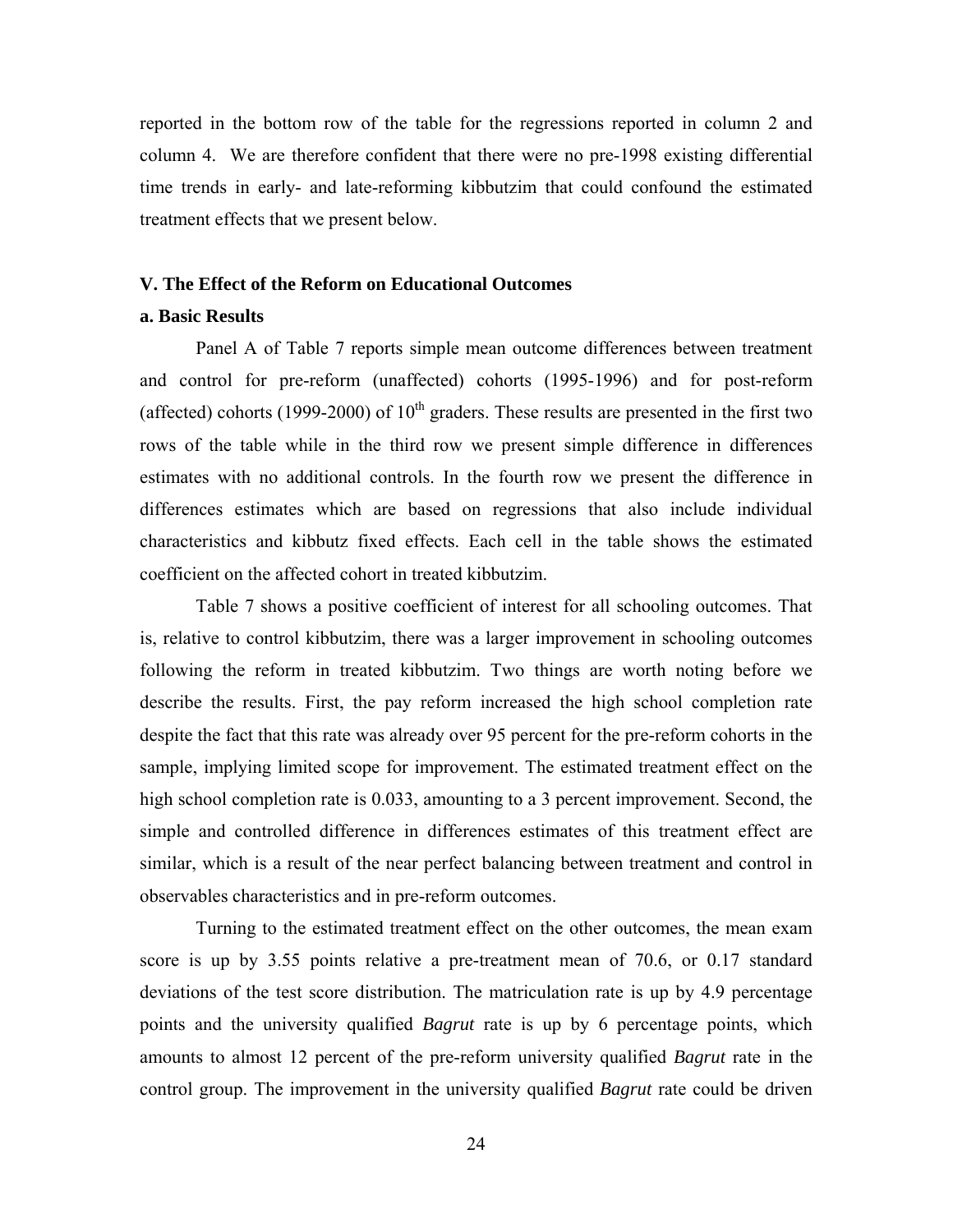by two particular improvements. The first is an increase in the proportion of students who enroll in and pass the English matriculation program at more than a basic level. The second is an increase in the proportion of students who have passed the matriculation program in at least one advanced placement subject. These two criteria are an admission requirement for all universities and most colleges Israel. The improvement we observe likely reflects a higher intention to enroll in post secondary schooling. Finally, we note that the estimated gain from the pay reform is due to a positive treatment-control difference in outcome means in the post-reform period, coupled with a negligible or zero respective difference in the pre-reform period.

To translate these coefficients into quasi elasticities, recall that the pay reform increased the returns to a year of schooling of the average student by about 7 percentage points. Our estimates thus imply that a 1 percentage point increase in the returns to a year of schooling increases high school completion rates by 0.43 (3/7) percent, improves the proportion of students graduating with a university qualified matriculation by 1.7 percent (12/7) and improves mean scores by 0.51 points (3.55/7).

 An implication of the identification assumption that the exact timing of the reform was unrelated to students' potential outcomes can be tested because individuals aged 18 or older in 1998 were not exposed to the program. The increase in high school matriculation achievements between cohorts in this age group should not differ systematically across kibbutzim that adopted the reforms earlier and those that adopted them later. In Panel B of Table 7, we present this control experiment. We contrast the outcomes of two pre- reform cohorts, the 10th graders in 1995-1996 and the 10th graders in 1997-1998. These placebo estimated difference in differences are very different from the treatment estimates presented in Panel A of Table 7, and they are very close to zero. For example, the placebo estimate of the effect on average *Bagrut* score is 0.304 (s.e. 1.544) and the estimates on the two *Bagrut* diploma outcomes are actually negative, though not significantly different from zero. We also conduct a placebo test contrasting the outcomes of the  $10<sup>th</sup>$  graders in 1995 against the  $10<sup>th</sup>$  graders in 1996 and find similar results, i.e. no effect; results (not presented) are available from the authors. These results provide additional suggestive evidence that the difference in differences estimates based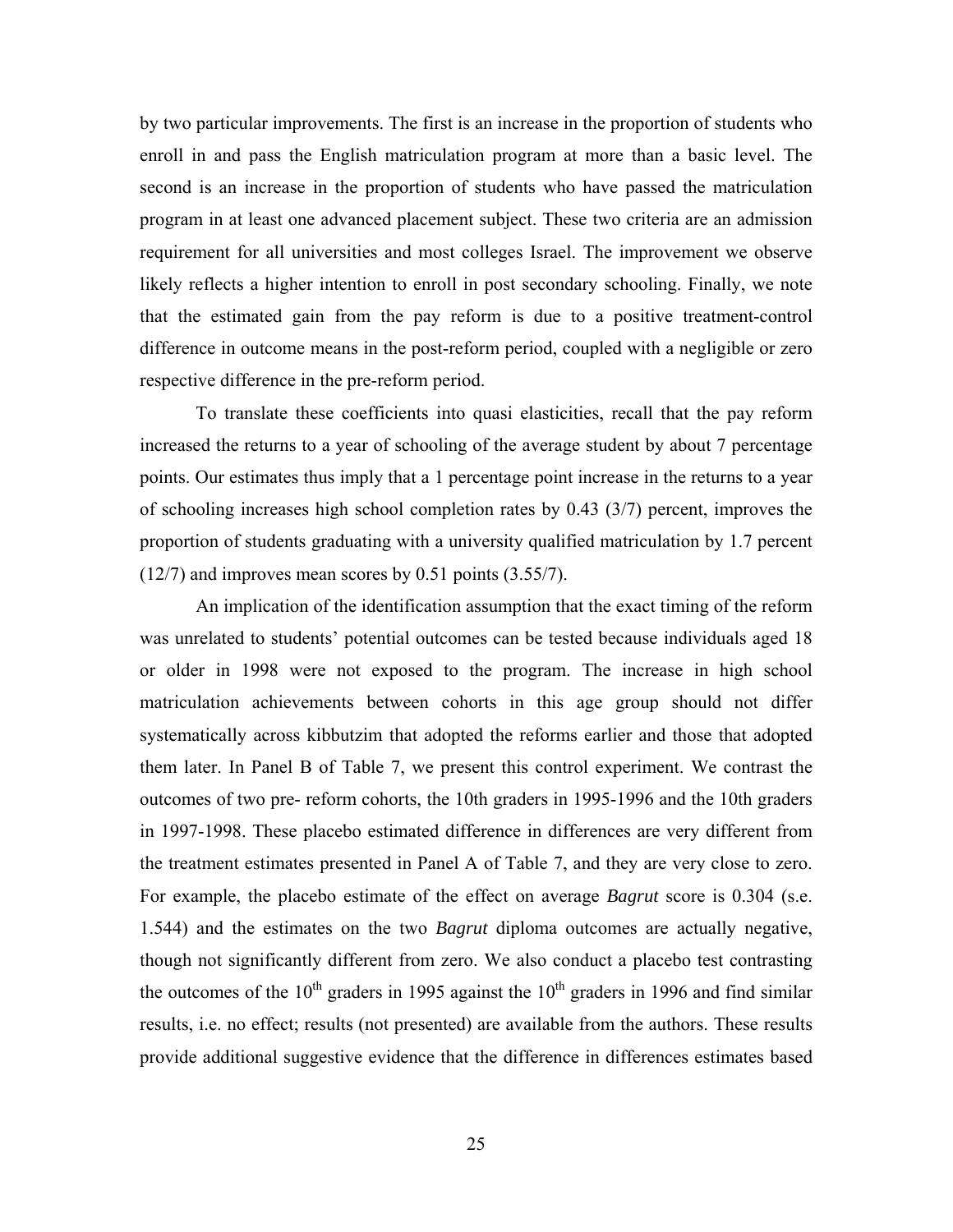on comparing the before and after cohorts are not driven by inappropriate identification assumptions.

### **b. Allowing for Heterogeneous Effects**

 $\overline{a}$ 

## **i. Heterogeneous effect by social bakground**

First, we look at whether the pay reform affected students with different social backgrounds differently. On the one hand, we expect students from lower social backgrounds to be more affected by the change in return if they are less likely to have inherent motivation to invest in schooling and will only do so when given external incentives, or because their parents suddenly experienced a decline in their earnings because they were less educated. On the other hand, students whose parents are more educated might receive more help at home or elsewhere, thus be in a better position to improve their schooling when given the incentives. We stratify the sample by parental schooling, splitting the sample into two groups as follows: students whose mothers have 13 or more years of schooling (50% percent of students) and the rest. Similarly, we stratify the sample by the father's years of schooling and find similar results.

The heterogeneous estimates by parental schooling presented in Panels A and B of Table 8 suggest that almost all the mean effects are coming from the sample of students for whom parents' schooling is below the median. Therefore these estimated treatment effects are much larger than the basic results presented in Table 7, and their percentage increases are also larger because the counterfactual means for these students are much lower than the mean of the overall sample. Based on partitioning the sample by mother's schooling, the estimated effect on high school completion is 0.049 (s.e. 0.024) for the students from low education families and 0.014 (s.e. 0.019) for pupils from high education families.<sup>18</sup> The two respective difference in differences estimates for the average score are 6.175 (s.e. 2.553) and 0.329 (s.e. 2.114), for the *Bagrut* rate they are 0.116 (s.e. 0.053) and -0.031 (s.e. 0.047), and for the university qualified *Bagrut* rate they are 0.100 (s.e. 0.053) and 0.002 (s.e. 0.048).

<sup>&</sup>lt;sup>18</sup> We note that this higher effect on high school completion likely also reflect the "ceiling effect" on this outcome. That is, high school completions was already very high pre-treatment (95%) suggesting a very limited role for improvement. Because students from low education families had a somewhat lower pretreatment high school completion rate, the treatment had more scope to improve their outcomes.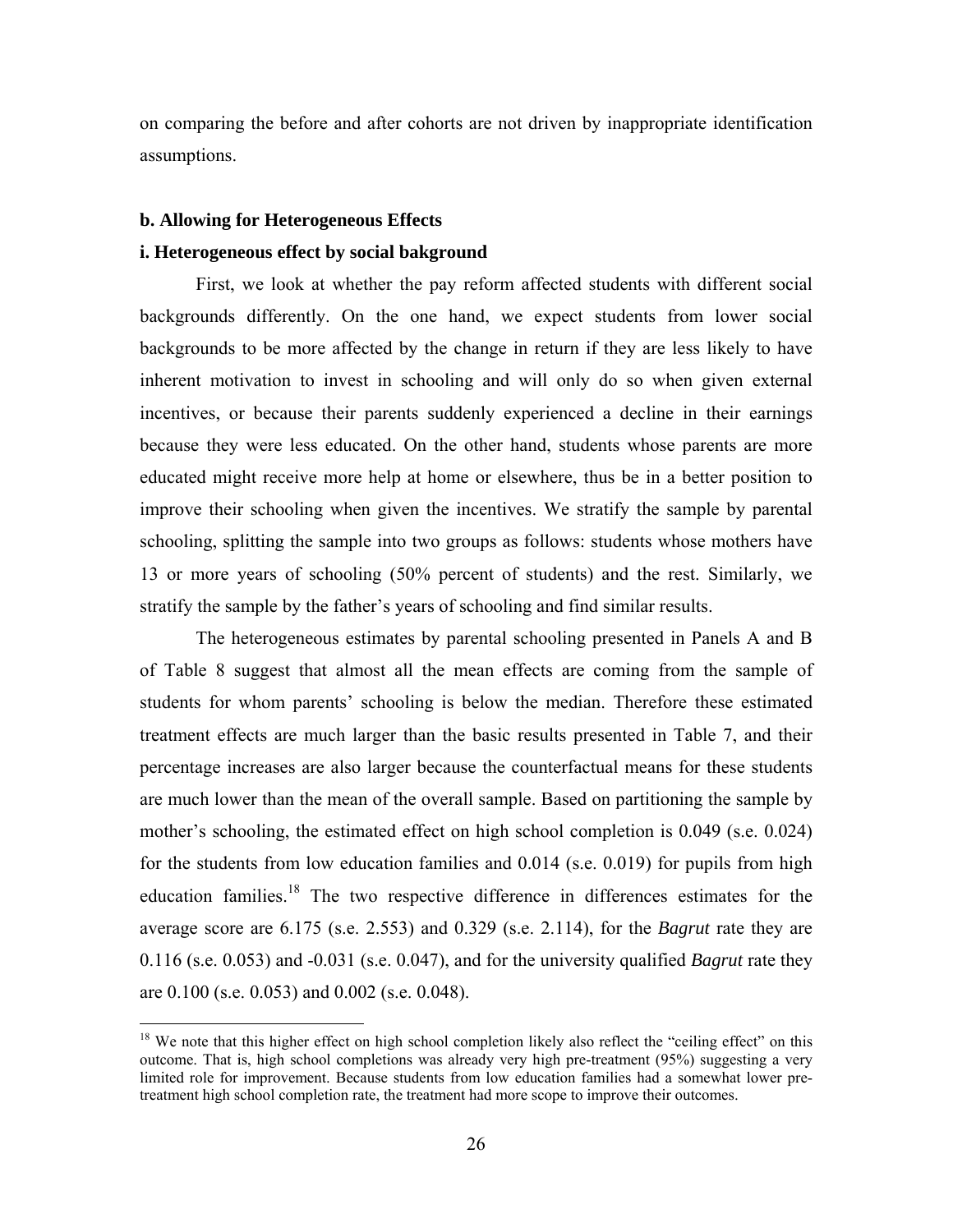The results stratified by father's schooling are very similar and the implied percentage increases in the low education group are again large, except for the effect on high school completion, which in this case does not differ between the two groups. Specifically, the estimated effect on high school completion is 0.033 (s.e. 0.027) for the students from low education families and 0.031 (s.e. 0.017) for pupils from high education families. Overall, as can be seen in the top panels of Table 8, the estimates of the effect on the other outcomes are large and significant for the low education families but small and insignificant for students from high education families.

This result by parents' education level is exactly the opposite of Jensen's (2010) result that, in the context of an experiment in the Dominican Republic, students with more educated parents respond more to changes in the perceived returns to schooling. One explanation for this difference could be that parental schooling often proxies for family wealth, and richer people are less financially constrained when making education choices. In our context, this channel plays a lesser role because parents' pay was unlinked to education and productivity. The difference we find more likely reflects inherent differences in responsiveness to the change in the returns to schooling brought by the reforms. Alternatively, it could be that students from weaker backgrounds in our context were more affected by the reform because their parents experienced a decline in earnings.

Another possibility for why we find little effect for students from high social background is that pre reform high-ability members invested more in education because there was low opportunity cost in terms of forgone earnings, and they preferred to be in school or university than to be working in an unskilled job. We note that a low opportunity cost is an inherent feature of high income tax rates.

## **ii. Heterogeneous effect by gender**

Next we allow for heterogeneity by gender. Male and female students have been shown to respond differently to incentives (e.g. Schultz 2004, Angrist and Lavy 2009), with females typically responding more to incentives. However, our estimates, presented in Panel C Table 8, suggest a stronger effect on males than on females, although the standard errors of the estimates are not precise enough to reject no gender differences. The estimated effect on high school completion is 0.052 (s.e. 0.023) for males and 0.011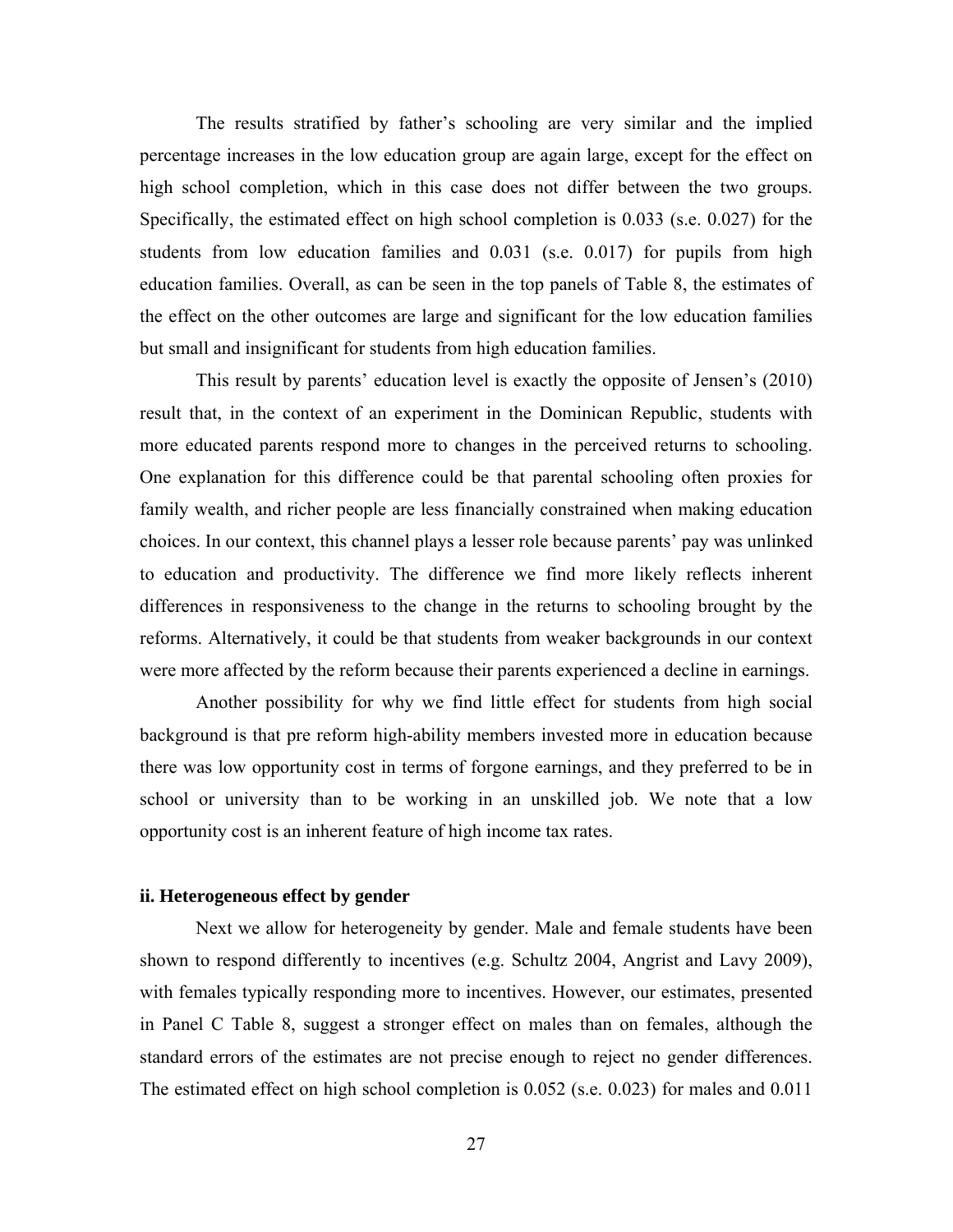(s.e. 0.019) for females, almost significantly different from each other. The two respective estimates for the average test scores are 4.820 and 2.549 and similar relative gaps are evident for the two *Bagrut* diploma related outcomes.

Our findings that boys are more affected by the pay reform, in particular in the school completion outcome, stand in contrast to Schultz (2004), who found that girls' school completion responded more to the incentives introduced by Progresa in Mexico. Our findings are also different from Angrist and Lavy (2009), who found that girls' *Bagrut* diploma attainment was affected by conditional bonus payments, whereas boys did not react to this monetary incentive. In these papers, girls responded more to an increase in incentives designed to directly increase educational outcomes. In our context, the pay reform does not increase such short run incentives to perform better in school. In contrast, the pay reform we study operates through affecting the future rewards in the labor market. It is possible that females perceive a lower return to education in the labor market, expect lower wages on average, or do not expect to become the main earner, for example because they plan to play a bigger role in raising children. Indeed, in regressions we run using the 1998-2000 Israeli labor force surveys and matching occupations to their mean earnings using income surveys, we find that females (both in kibbutzim and outside them) are substantially more likely to work in lower paying occupations; they sort into occupations and industries that pay around 20% less on average (regression results are available from the authors upon request).

## **c. Allowing for differential effect by "intensity" of reform**

The pay reform was not identical across kibbutz and some kibbutzim reformed to a greater degree than others. Specifically, some kibbutzim introduced a full pay reform and moved to a "safety net" model that reflected market forces (and only a small additional safety net to low-earners). Other kibbutzim introduced only a partial pay reform and moved to a "combined" (*meshulav*) model that was still based on market forces, but combined them with a more progressive tax and wider safety net to members. However, many kibbutzim that initially introduced a partial reform eventually implemented a full differential pay reform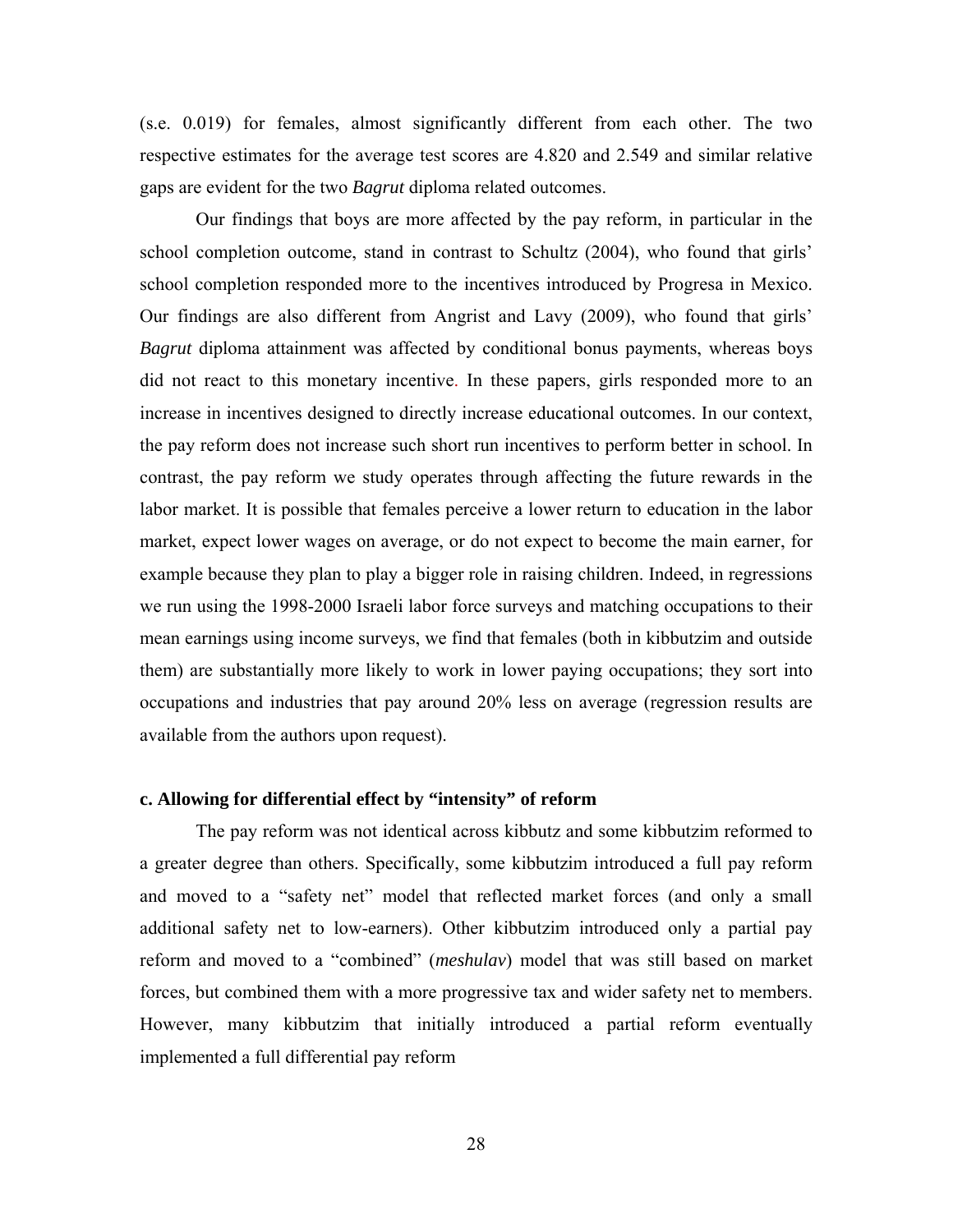In this section we take advantage of the variation over time in the degree of pay reform, which is present because some kibbutzim changed immediately from an equal sharing system to a full differential pay system, while others introduced a partial differential pay system initially but later changed it to a complete differential pay structure.<sup>19</sup> We can exploit these changes to define treatment intensity because some of these kibbutzim made the change within the period of treatment. Specifically, of the 37 kibbutzim in this group 17 introduced a full pay reform and 20 a partial reform, and of the latter group only 6 changed to a full reform within the treatment period. Of the 14 kibbutzim that reformed in 1999, 7 introduced a full pay reform and 7 a partial reform; of the latter group 6 kibbutzim changed to full reform by 2002. Of the 22 kibbutzim that reformed in 2000, 13 introduced a full pay reform and 9 a partial reform; of the latter group 4 kibbutzim changed to full reform by 2002.

We therefore measure intensity of the pay reform by counting the number of years each student's kibbutz operated under a system of full differential pay while he was of high school age. We therefore define the following four treatment groups: the first includes students whose kibbutzim introduced a partial differential pay system initially and changed it only after they graduated from high school (3 years of partial reform); The second includes students whose first two years of high school were under partial differential pay system and whose last year was under full differential pay system (1 year of full reform); The third group includes students who were exposed to two years of a full differential pay system during high school (2 years of full reform), and the fourth group includes students who spent their entire high school under full differential pay system (3 years of full reform). The first group account for thirty percent of the treated sample, the second 11 percent, the third 20 percent , and the fourth 39 percent. We then estimated the following controlled difference in differences model while including in the estimated model four treatment groups according to the value of the intensity measure:

$$
Y_{ijkc} = \gamma_k + \alpha_c + \beta_j (A \text{ffectedCohort}_c) + \delta X_{ikc} + \varepsilon_{ijkc}
$$
\n<sup>(7)</sup>

 $19$  We note that no kibbutz moved from a full to partial pay system.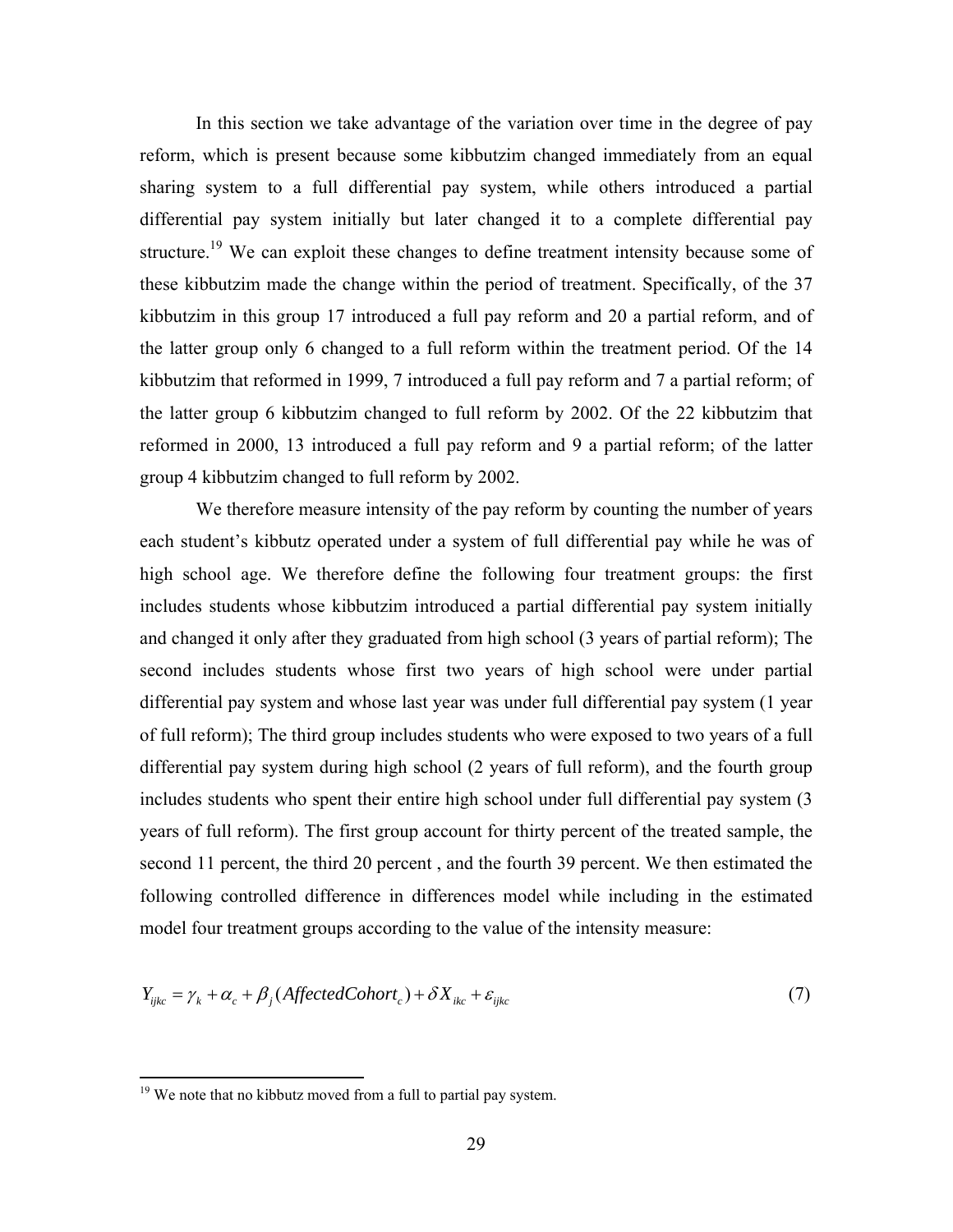where *j* is treatment intensity as defined above.  $\beta$  *i* are the coefficients of interest on the dummy variables indicating whether the student was treated with each of the four treatment intensities defined above.

The group with zero intensity of full pay had the lowest estimated effects, while the highest estimated effects are for the group with highest intensity of treatment. These results are presented in Table 9. The first panel presents the estimates with four intensity levels used as treatment measures. In panel B we use only two treatment groups, students exposed throughout high school (three years) to a partial pay reform versus students exposed to a full differential pay reform throughout their high school. Therefore panel B is based on a sample that excludes the two other treatment groups. The estimated effects of the lowest level of reform intensity on all four outcomes are very small and not significantly different from zero. On the other hand, the effect of being under a full differential pay system for 2 or 3 years has large and significant effect on all four outcomes. For example, the effect of three years in high school under a full differential pay system causes an 8.1 percentage point increase in the matriculation rate and 9.4 percentage point increase in the university qualified matriculation rate.

The results presented in panel B are very similar to the results in panel A and they reveal sharply the differences in estimated treatment effect of the full differential pay versus the zero estimated effect of the three years of partial differential pay system. Note that the size of the effect of the former is much larger than the average effect we presented in Table 7 for all outcomes besides high-school completion. For example, consider the treatment effect of the full differential pay system on the university qualified matriculation rate. This treatment effect is a 10.3 percentage points increase (up from average effect of 6 percentage points) in the university qualified matriculation rate, which amounts to a 20 percent increase relative to the counterfactual. The mean exam score is up by 4.43, or 0.21 standard deviations of the test score distribution.

Overall, the evidence reported in Table 9 suggests the magnitude of the treatment effect increases with years of exposure to a system of full differential pay. Especially important is the much larger estimated effect of treatment based on three years of exposure relative to the effect of only one year of exposure, because it is based on a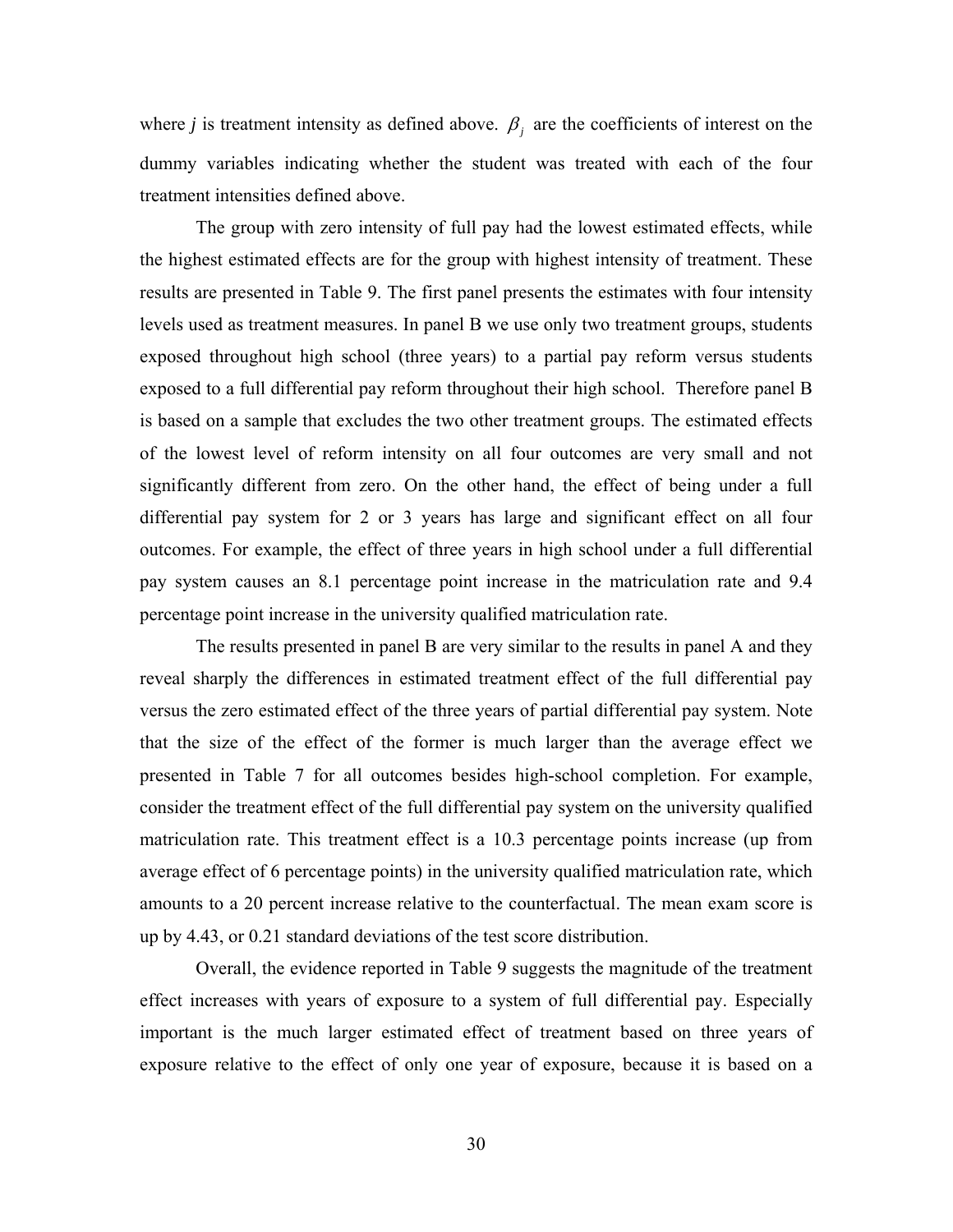comparison of the same type of treatment but with different "intensities". It is very unlikely that selection could explain this difference, and so this evidence strengthens the causal interpretation of our findings.

We next allow for heterogeneity of the effect by parental education and intensity of reform. Consistent with the evidence presented in this section and the previous one, the evidence presented in Table 10 suggests that the treatment effect is the largest for students who were exposed to a full differential pay system throughout their high schools and whose parents have lower levels of education. The treatment effect of the full differential pay system for students from lower social backgrounds is a 4.4 percentage point increase in high school completion rates, an 8.255 point increase in mean exam score, a 19.6 percentage point increase in the matriculation rate, and a 16.8 percentage point increase in the university qualified matriculation rate.

Similarly, Table 11 suggests that the treatment effect is not only larger for students who were exposed to a full differential pay system throughout their high schools, but it is the largest for *boys* who were fully exposed. The treatment effect of the full differential pay system for boys is a 4.2 percentage point increase (0.8 percentage points for girls) in high school completion rates, a 6.017 point increase (2.832 for girls) in mean exam score, a 10 percentage point increase (3.5 for girls) in the matriculation rate, and a 9.6 percentage point increase (4.8 for girls) in the university qualified matriculation rate.

## **VI. Putting the magnitude of the effects into perspective**

To put the magnitude of the effect we find on the matriculation rate (one of our outcomes) into perspective, it is useful to compare it with the effects of various forms of high school intervention that had the direct objective of raising the matriculation rate and were implemented in Israel around the same academic year,  $2000-2001$ <sup>20</sup> The first is a remedial education program that provided individualized instruction to high school students in preparation for the matriculation exams (Lavy and Schlosser, 2005). The second is a student matriculation awards program that provided monetary bonuses to students who earned matriculation certificates (Angrist and Lavy, 2009), the third is a

 $20$  We note that those interventions were local and did not affect students in our sample.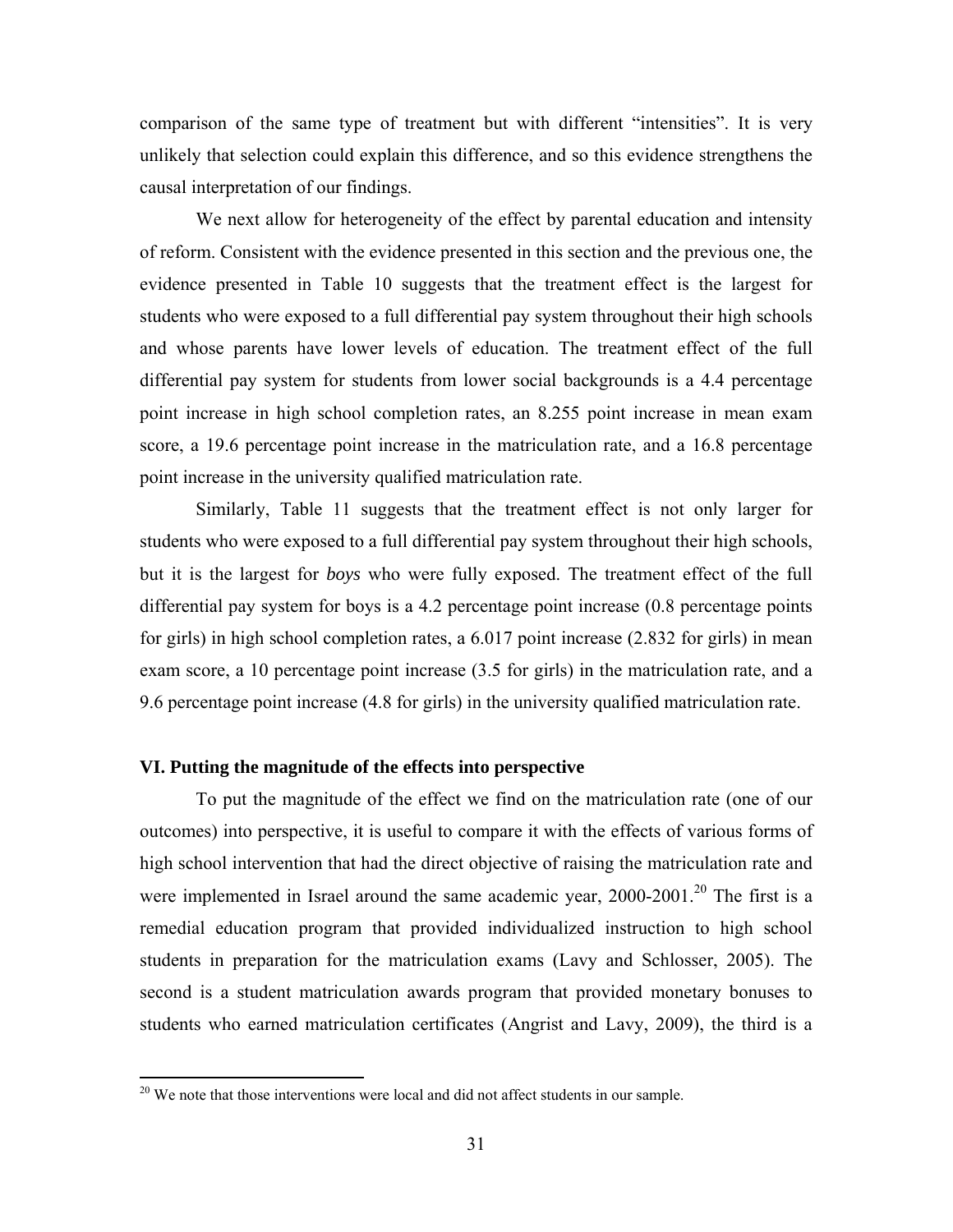teacher-bonus program that paid math, English and Hebrew teachers bonuses on the basis of their students' performance on matriculation exams (Lavy, 2009), and the fourth is a school choice program that allowed students in Tel Aviv to freely choose their secondary school in  $7<sup>th</sup>$  grade (Lavy, 2010).

The effect of pay reform we study here was larger than the effect of these other programs, except for the remedial program. Specifically, the remedial program produced a gain similar to that of the pay reform we study here: an increase of 12 percentage points in the matriculation rate of participants in comparison to a gain of 10 percentage points caused by a full differential pay reform. Note however, that the remedial program was targeted to students with low probability of passing some of the *Bagrut* exams while the pay reform affected students with a much higher Bagrut passing rate. The students' bonus program increased the matriculation rate by 6 percentage points, though the gain was mainly among girls. The teacher bonus program increased the matriculation rate by 3.3 percent, while the school choice program led to a 6.2 percentage point increase in the matriculation rate.

## **VII. Conclusions**

In this paper we use a natural experiment to test whether and to what extent investment in education is responsive to changes in the returns to education. This is, to the best of our knowledge, the first study that uses non-experimental data with an actual change in the rate of return to schooling to study the impact of an increase in the benefit from schooling on human capital investment. It allows an interesting comparison of our evidence with results from recent experiments that elicit potential schooling decisions of young adults as a reaction to possible rates of return to schooling (most notably, Jensen, 2010), and from similar studies based on correlating subjective expected rates of return to schooling with school enrollment decisions. For example, Attansio and Kaufmann (2010) find that youths' expectations about rates of return to schooling matter for high school and college attendance decisions.

The natural experiment that we exploit in this study is the reforms instituted by many Israeli kibbutzim in the late 1990s and early 2000s. These reforms took many kibbutzim from paying all their members the same wage regardless of their human capital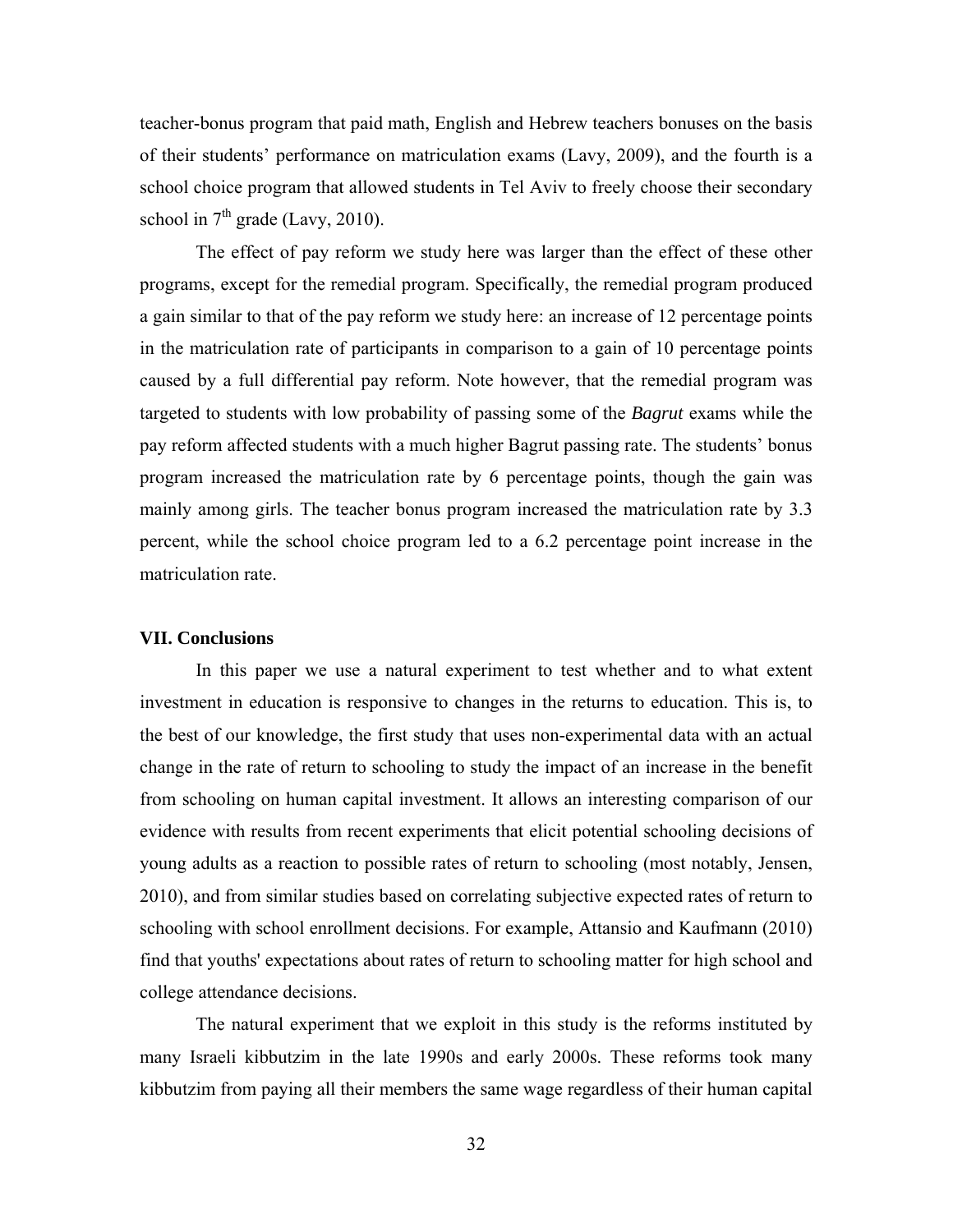and the jobs they performed, to paying wages based on the market rate of return to schooling. These reforms caused a sharp and salient increase in the returns to education for kibbutz members. We rely on this sharp change to test whether and to what extent an increase in returns induces high school students to invest more in their education, as reflected in their academic achievements.

We use a difference-in-differences approach and take advantage of the fact that different kibbutzim reformed at different times for our identification. Specifically, we compare educational outcomes of high school students in kibbutzim that reformed early (the treatment group) and late (the control group), before and after the early reforms (but before the late reforms). The treatment group is shown to be nearly identical to the control group in observable characteristics and pre-reform mean outcomes. We find students are indeed responsive to changes in returns to education: when their kibbutzim reformed, they considerably improved their educational outcomes such as whether they graduated and their average matriculation exam scores. Males reacted more strongly than females, and students with less educated parents reacted much more strongly than those with more educated parents. Students who spent their entire three years of high school in a kibbutz that reformed to a greater extent improved their educational outcomes more.

Our findings have important implications beyond the Israeli context. First, they shed light on the educational responses that could result from a decrease in the income tax rate, thus are informative on the long-run labor supply responses to tax changes. Second, they shed light on the educational responses expected when the return to education increases. For example, such changes might be occurring in many countries as technology-oriented growth increases the return to skills.<sup>21</sup> The transition from a centrally planned to a market economy in the former Soviet republics is another important historical episode that resulted in an increase in the rate of return to schooling. Brainerd (1998) shows that the transition to a market economy has produced a substantial and rapid change in the wage structure in Russia, the overall wage inequality nearly doubled from 1991 to 1994 and the returns to education have increased considerably. Svejnar (1999) for transitional central and east European economies. While our results are silent on the general equilibrium

<sup>&</sup>lt;sup>21</sup> See, for example, the discussion in Autor, Katz and Krueger (1999), Card and Dinardo (2002), and Golding and Katz (2008).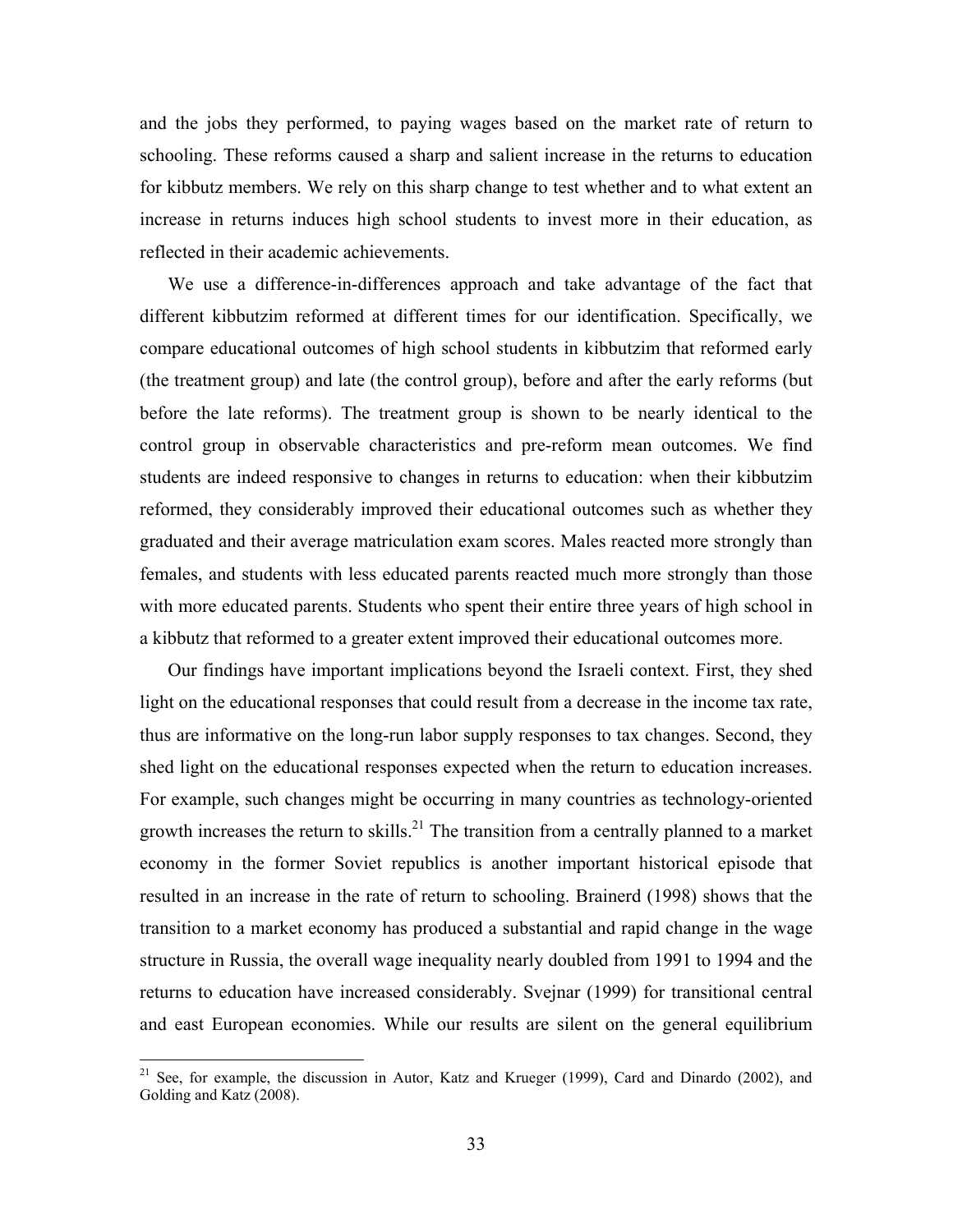effects that could result from such huge economy-wide changes, they shed light on the likely impact these changes had on human capital investment in the former Soviet nations. Third, our findings may suggest the likely human capital consequences in developing countries that liberalized their labor markets, for example Vietnam in the mid 1980's<sup>22</sup>, and as a result experienced increases in the rate of return to schooling. Finally, our findings may improve our understanding of the large human capital gap between first and second generation immigrants in developed countries.<sup>23</sup> Our findings suggest that part of the higher education of immigrants' children is due to the higher rates of return to schooling they experience in their host countries relative to the returns in their home country.

<sup>&</sup>lt;sup>22</sup> See Moock, Patrinos and Venkataraman (1998).

 $^{23}$  See Dustmann and Theodoropoulos (2010) and Aydemir and Sweetman (2006).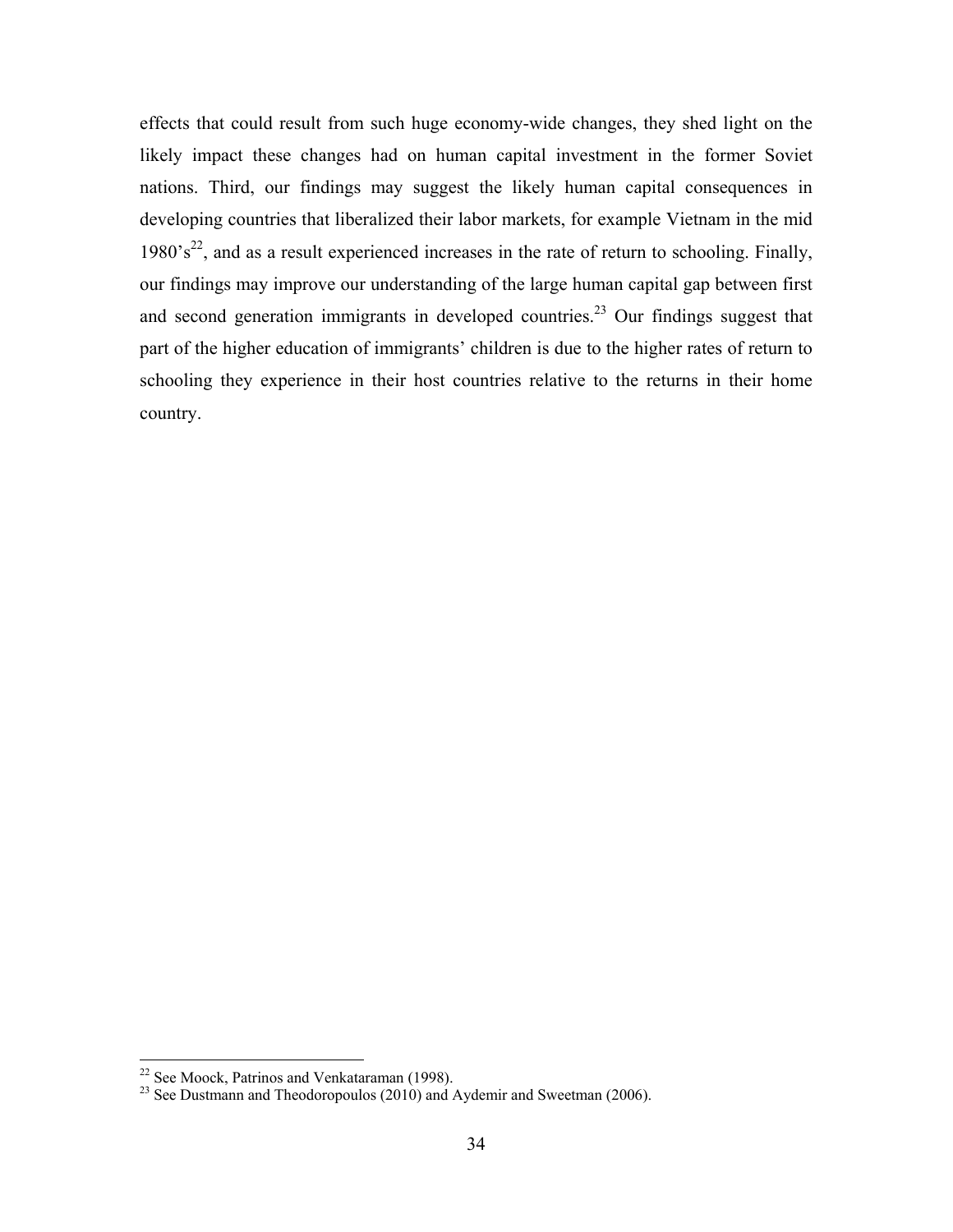### **References**

- Abramitzky, Ran, "The Limits of Equality: Insights from the Israeli Kibbutz," *Quarterly Journal of Economics,* 123:3, 1111-1159, 2008.
- Abramitzky, Ran, "The Effect of Redistribution on Migration: Evidence from the Israeli kibbutz," *Journal of Public Economics*, 93, 498-511, 2009.
- Abramitzky, Ran, "Lessons from the Kibbutz on the Equality-Incentives Trade-Off," *Journal of Economic Perspectives*, 25:1, 185-208, 2011.
- Angrist, D. Joshua, and Victor Lavy, "The Effect of High-Stakes High School Achievement Awards: Evidence from a Group-Randomized Trial," *American Economic Review*, 99:4, 1384-1414, 2009.
- Attansio, Orazio Pietro, and Katja Maria Kaufmann, "Educational Choices, Subjective Expectations, and Credit Constraints," NBER Working Paper 15087, 2009.
- Autor, David, Lawrence Katz, and Alan B. Krueger, "Computing Inequality: Have Computers Changed the Labor Market?" *Quarterly Journal of Economics* 113, 1169- 1214, 1999.
- Avery, Christopher, and Thomas J. Kane, "Student Perceptions of College Opportunities: The Boston COACH Program," in Hoxby, Caroline M., ed., *College Choices: The Economics of Where to Go, When to Go, and How to Pay for It*, Chicago: University of Chicago Press, 2004.
- Aydemir, Abdurrahman, and Arthur Sweetman, "First and Second Generation Immigrant Educational Attainment and Labor Market Outcomes: A Comparison of the United States and Canada," IZA Discussion Paper No. 2298, 2006.
- Brainerd, Elizabeth, "Winners and Losers in Russia's Economic Transition," *American Economic Review*, 88:5, 1094-1116, 1998.
- Becker, Gary, *Human Capital and the Personal Distribution of Income*, Ann Arbor Michigan: University of Michigan Press, 1967.
- Ben-Porath, Yoram, "The Production of Human Capital and the Life Cycle of Earning," *Journal of Political Economy*, 75, 352-365, 1967.
- Betts, Julian, "What Do Students Know About Wages? Evidence From a Survey of Undergraduates," *Journal of Human Resources*, 31:1, 27-56, 1996.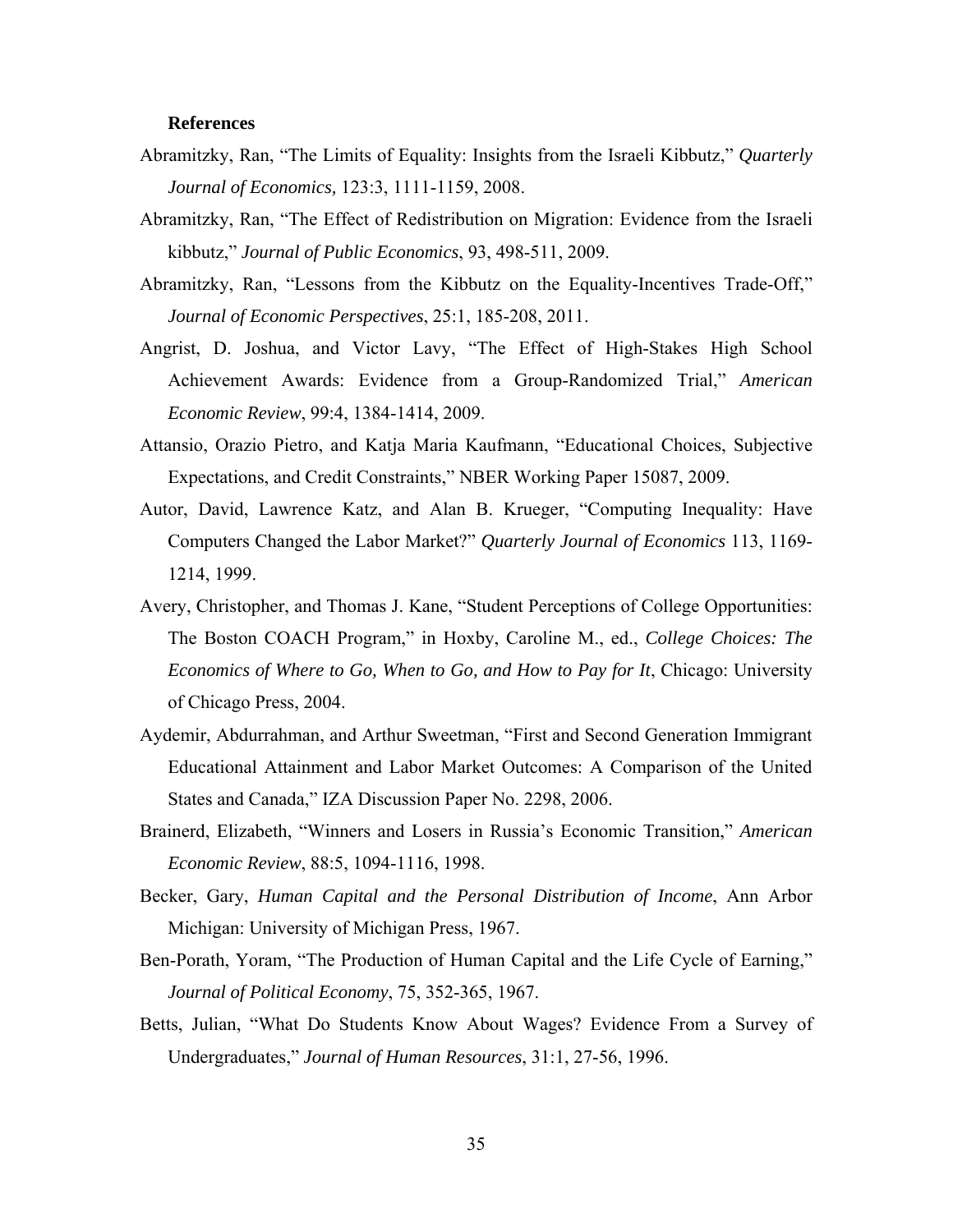- Card, David, "Using Geographic Variation in College Proximity to Estimate the Return to Schooling," in Louis N Christofides, E. Kenneth Grant and Robert Swidinksy, eds., *Aspects of Labour Market Behaviour,* Toronto: University of Toronto Press, 1995.
- - "The Causal Effect of Education on Earnings," in Orley Ashenfelter and David Card, eds., *Handbook of Labor Economics, Volume 3A*, Amsterdam and New York: North Holland, 1999.
- Card, David, and John DiNardo, "Skill-Biased Technological Change and Rising Wage Inequality: Some Problems and Puzzles," *Journal of Labor Economics*, 20:4, 733- 783, 2002.
- Chetty, Raj, John Friedman, Tore Olsen, and Luigi Pistaferri, "Adjustment Costs, Firm Responses, and Micro vs. Macro Labor Supply Elasticities: Evidence from Danish Tax Records," forthcoming *Quarterly Journal of Economics*.
- Dale, Stacy Berg, and Alan B. Krueger, "Estimating The Payoff To Attending A More Selective College: An Application Of Selection On Observables And Unobservables," *The Quarterly Journal of Economics*, 117:4, 1491-1527, 2002.
- Dominitz, Jeff and Charles F. Manski, "Eliciting Student Expectations of the Returns to Schooling," *Journal of Human Resources*, 31:1, 1-26, 1996.
- Dustmann, Christian, and Nikolaos Theodoropoulos, "Ethnic minority immigrants and their children in Britain," *Oxford Economic Papers*, Oxford University Press, 62:(2, 209-233, 2010.
- Freeman, Richard B., *The Overeducated American*, New York: Academic Press, 1976.
- Getz, Shlomo, "Surveys of Changes in Kibbutzim," Institute for Research of the Kibbutz and the Cooperative Idea, University of Haifa, Reports, 1998–2004 (in Hebrew).
- Gilboa, Yaakov, "Kibbutz Education: Implications for Nurturing Children From Low-Income Families," *Israel Economic Review*, l 2, 107-123, 2004.
- Goldin, Claudia, and Lawrence Katz, *The Race between Education and Technology*, Cambridge, MA: The Belknap Press of Harvard University Press, 2008.
- Hoxby, Caroline M., "The Return to Attending a More Selective College: 1960 to the Present," Forum Strategy Series, 3, 2000.
- Jensen, Robert, "The (Perceived) Returns to Education and the Demand for Schooling," *Quarterly Journal of Economics*, 125:2, 515 −548, 2010.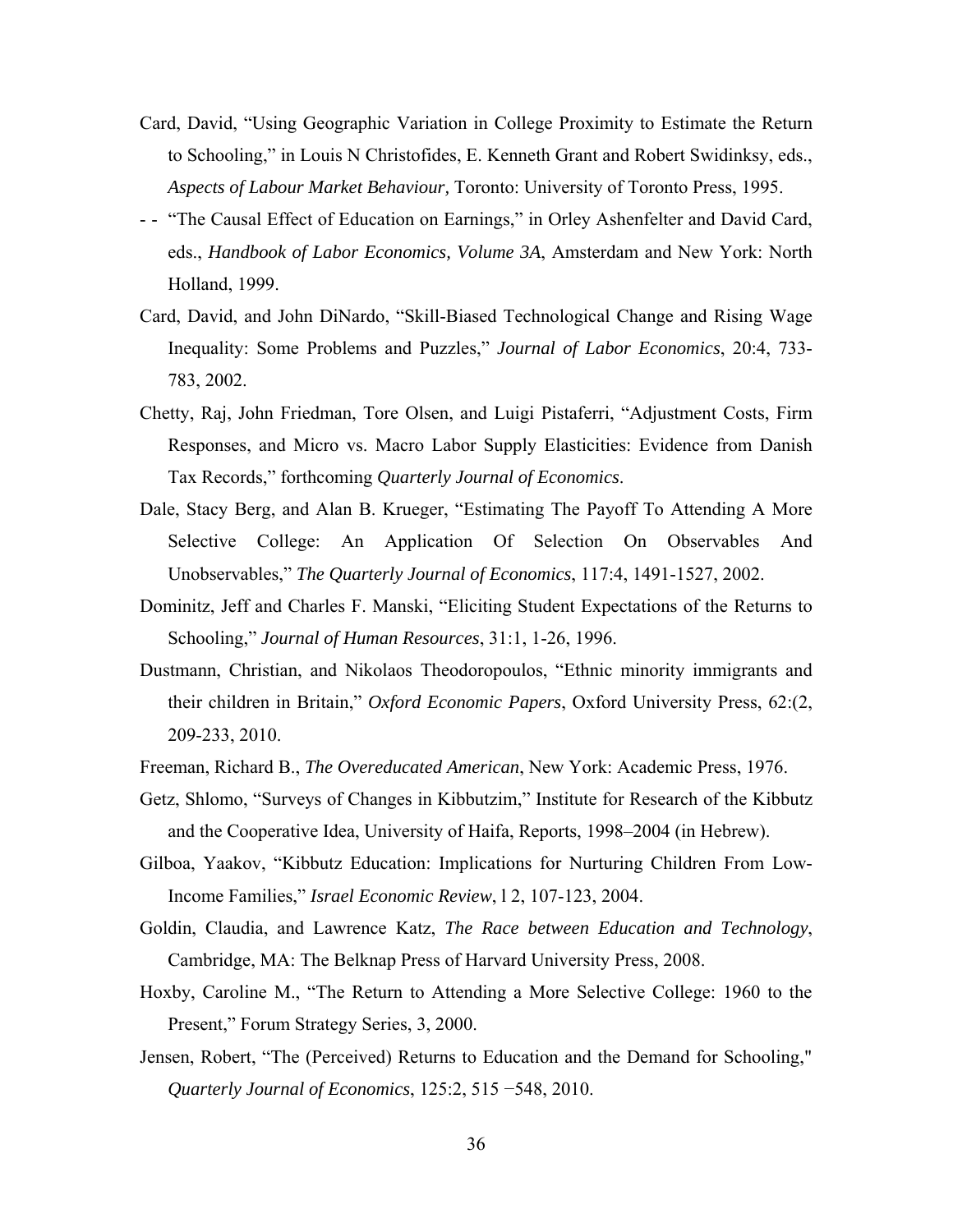- Kane, Thomas J., "College Entry by Blacks since 1970: The Role of College Costs, Family Background, and Returns to Education," *Journal of Political Economy*, 102:5, 878-911, 1994.
- Kane, Thomas J., and Cecilia Rouse, "Labor Market Returns to Two- and Four- Year Colleges: Is a Credit a Credit and Do Degrees Matter?" NBER Working Paper 4268, 1993.
- Klinov, Ruth, and Michal Palgi, "Standard of Living in Kibbutzim a comparison with Urban Families," Working Paper Number A06.05, The Falk Research Institute, Jerusalem Israel, 2006.
- Lavy, Victor, and Analia Schlosser, "Targeted Remedial Education for Under-Performing Teenagers: Costs and Benefits," *Journal of Labor Economics*, 23:4, 839-874, 2005.
- Lavy, Victor, "Performance Pay and Teachers' Effort, Productivity and Grading Ethics," *American Economic Review,* 99:5, 1979-2011, 2009.
- Lavy, Victor, "Effects of Free Choice among Public Schools," *Review of Economic Studies* 77, 1164–1191, 2010.
- Manski, Charles F., "Adolescent Econometricians: How Do Youth Infer the Returns to Education?" in Clotfelter, Charles T. and Michael Rothschild, eds., *Studies of Supply and Demand in Higher Education*, Chicago, Ill: University of Chicago Press, 1993.
- Moock Peter R., Harry A. Patrinos and Meera Venkataraman, "Education and Earnings in a Transition Economy (Vietnam)", January 1998, World Bank Policy Research Working Paper No. 1920
- Oreopoulos, Philip, and Kjell Salvanes, "How Large Are the Returns to Schooling? Hint: Money Isn't Everything," NBER Working Paper 15339, 2009.
- Akellaris, Plutarchos, and Antonio Spilimbergo, "Business cycles and investment in human capital: international evidence on higher education," Carnegie-Rochester Conference Series on Public Policy, 52, 221-256, 2000.
- Saez, Emmanuel, Joel B. Slemrod, and Seth H. Giertz, "The Elasticity of Taxable Income With Respect To Marginal Tax Rates: A Critical Review," Working Paper 15012, 2009.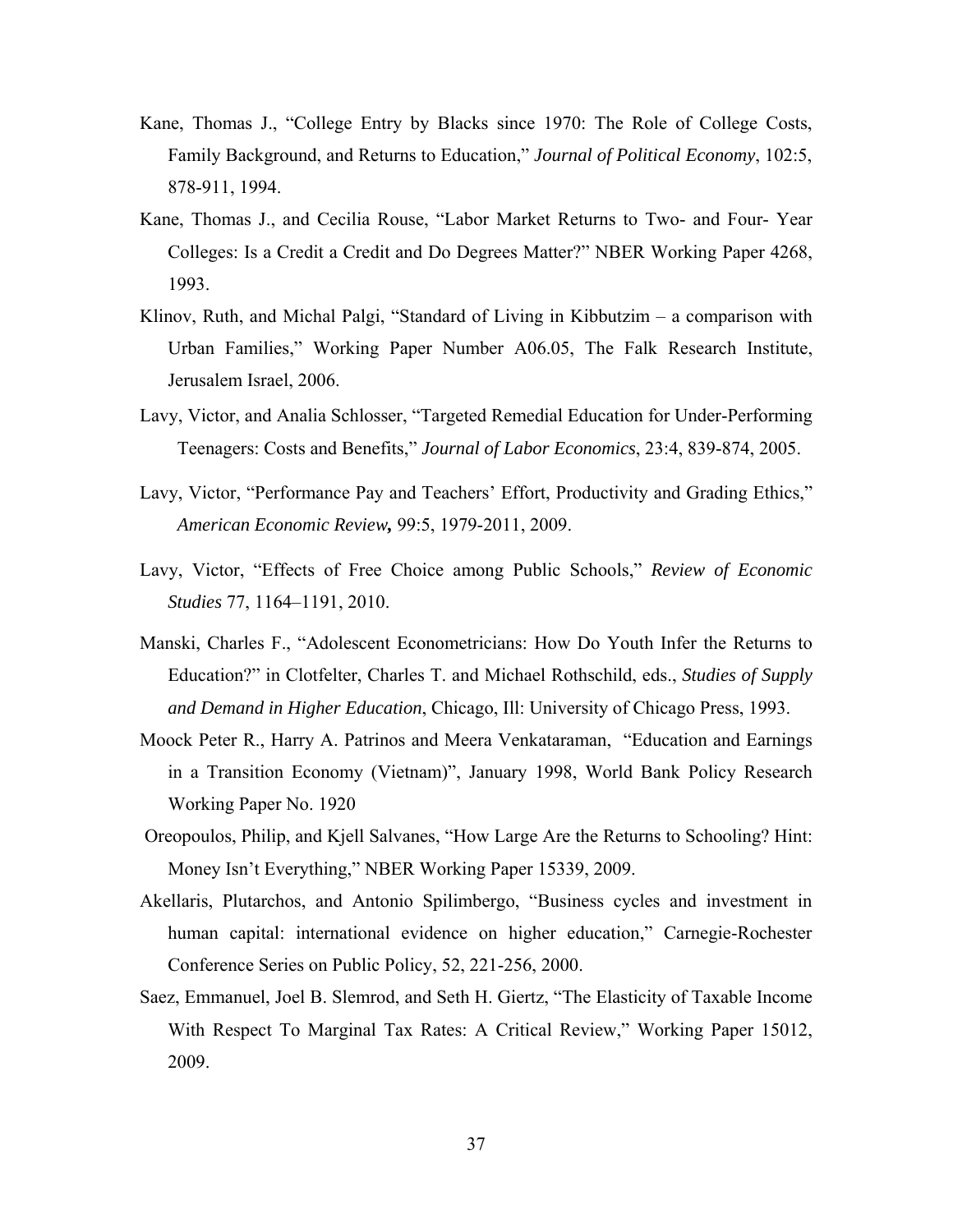- Schultz, T. Paul. 2004. "School Subsidies for the Poor: Evaluating the Mexican Progresa Poverty Program." *Journal of Development Economics*, 74(1): 199–250.
- Smith, Herbert L., and Brian Powell, "Great Expectations: Variations in Income Expectations Among College Seniors," *Sociology of Education*, 63:3, 194-207, 1990.
- Svejnar, Jan (1999), "Labor Markets in the Transitional Central and East European Economies", in Orley Ashenfelter and David Card (eds.), *Handbook of Labor Economics*, Vol. 3, North Holland .
- Trumper, Ricardo, "Differences in Motivation Towards Science Subjects Among Kibbutz and Urban High School Students," Interchange, 28:2, 205-218, 1997.
- Weiss, Andrew, "Human Capital vs. Signalling Explanations of Wages," *Journal of Economic Perspectives*, 4, 133-154, 1995.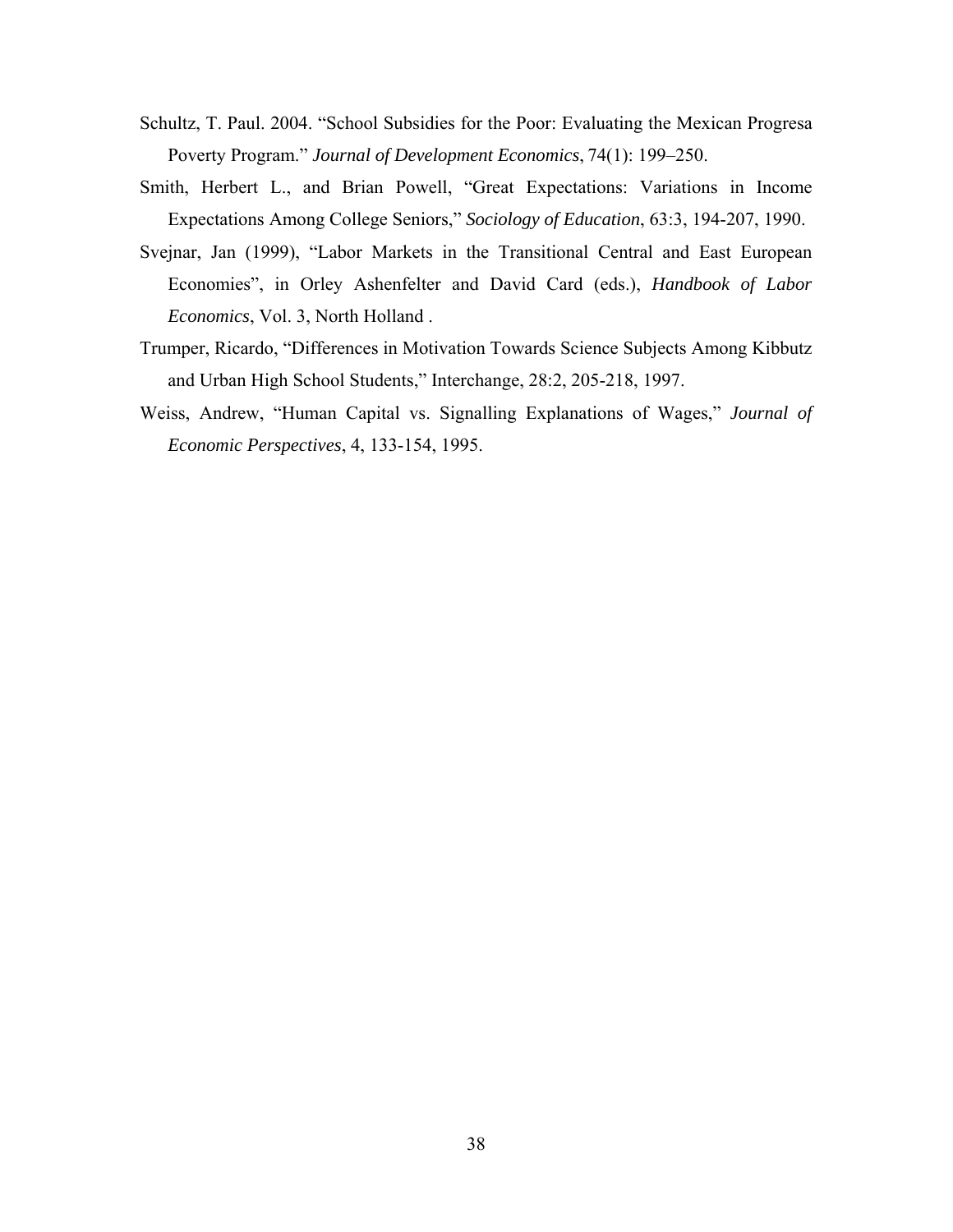|                                 |                |             | Pre reform       |        |             | Post reform |             |  |
|---------------------------------|----------------|-------------|------------------|--------|-------------|-------------|-------------|--|
|                                 | Number of obs  |             | Mean/Median Wage |        | Mean Wage   |             | Median Wage |  |
|                                 | all            | no outliers | all              | all    | no outliers | all         | no outliers |  |
| High school or less             | 44             | 37          | 8,661            | 7,980  | 9,331       | 6,929       | 8,000       |  |
| College or other post-secondary | 36             | 31          | 8,661            | 8,592  | 9,853       | 7,695       | 9,000       |  |
| <b>MA</b>                       | 20             | 19          | 8,661            | 10,060 | 10,536      | 9,750       | 10,500      |  |
| Phd                             | $\overline{2}$ | 2           | 8,661            | 10,881 | 10,881      | 10,881      | 10,881      |  |

## **Table 1: Wage by education of all working members in one particular kibbutz pre and post reform**

Notes: Wages are measured in New Israeli 2010 Shekels per month. 1 US dollar is currently equal to approximately 3.6 shekels. Outliers are members with wages below 2000 shekels. We exclude them because we suspect they only work part time.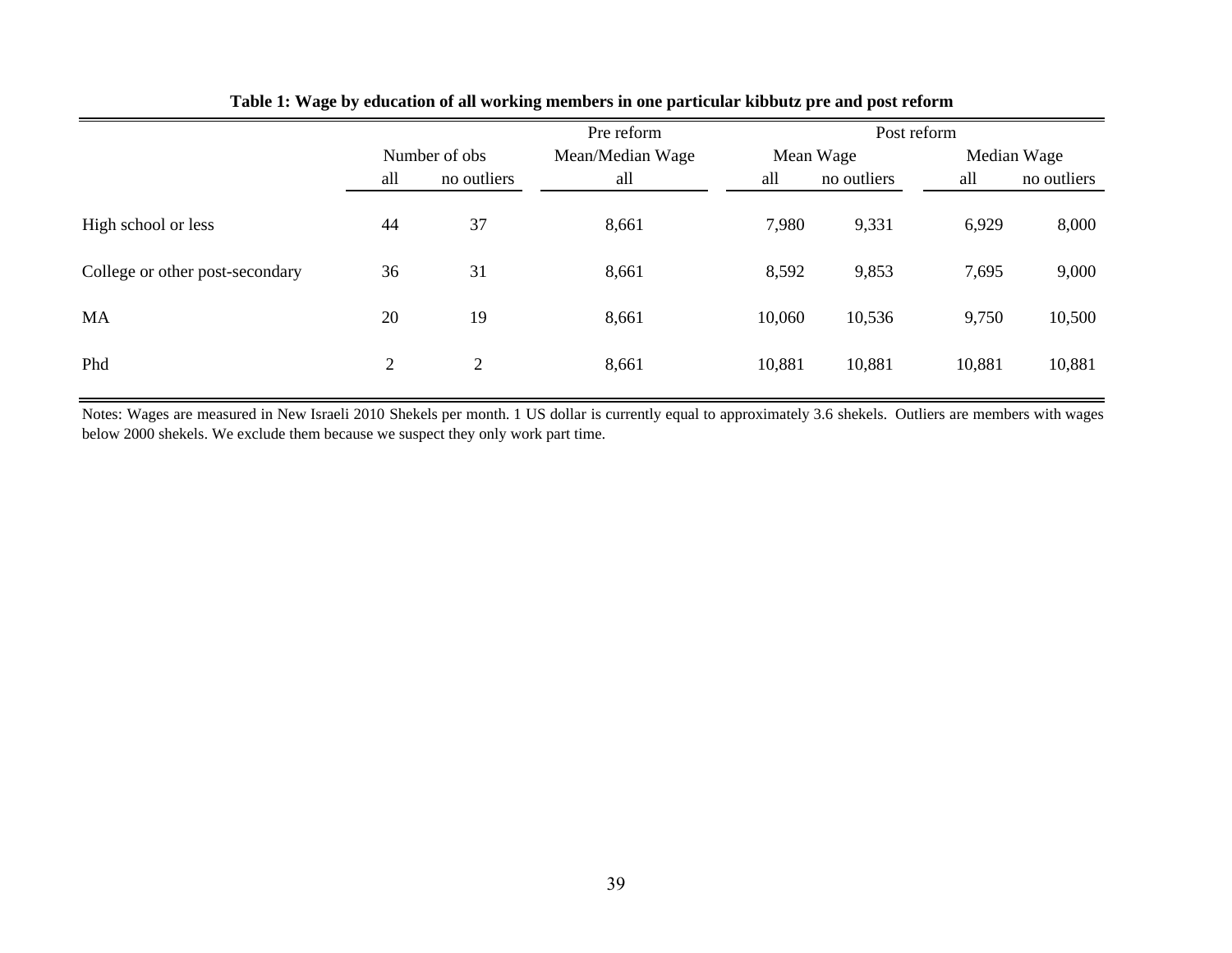|                                    | (1)            | (2)    | (3)            | (4)    |
|------------------------------------|----------------|--------|----------------|--------|
|                                    |                |        |                |        |
| Years of Schooling                 | .080           | .083   |                |        |
|                                    | (.021)         | (.021) |                |        |
| <b>B.A</b> or Other Post-Secondary |                |        | .318           | .306   |
|                                    |                |        | (.088)         | (.090) |
| Master                             |                |        | .443           | .456   |
|                                    |                |        | (.135)         | (.135) |
|                                    |                |        |                |        |
| Doctor                             |                |        | .584           | .639   |
|                                    |                |        | (.283)         | (.285) |
| Age and Age Squared                | N <sub>o</sub> | Yes    | N <sub>o</sub> | Yes    |
| Kibbutz Fixed Effects              | Yes            | Yes    | Yes            | Yes    |

**Table 2: Post reform wage by education of all working members in two kibbutzim**

*Notes*: This tables presents results from OLS regressions where the dependent variable is the natural log of wages, run for members of two reformed kibbutzim. Wages are measured in New Israeli 2010 Shekels per month. 1 US dollar is currently equal to approximately 3.6 shekels. Outliers are members with wages below 2000 shekels. We exclude them because we suspect they only work part time.Years of schooling are calculated as 8 for elementary, 12 for high school, 14 for other post-secondary, 15 for B.A, 16 for an engineer, 17 for master and 20 for doctorate.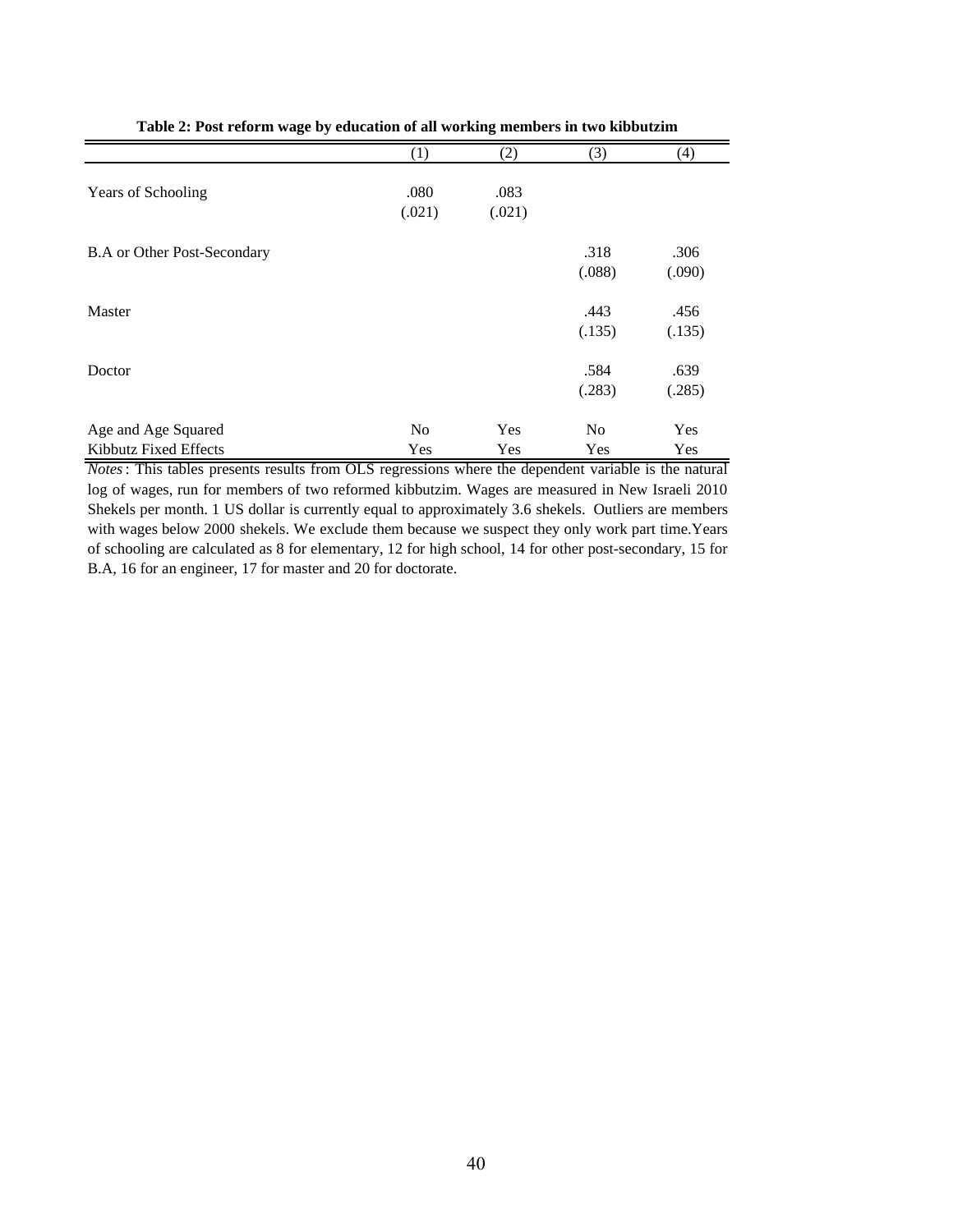|                                     | Year of Reform |           |  |
|-------------------------------------|----------------|-----------|--|
|                                     | 1998-2000      | 2003-2004 |  |
|                                     | (Treatment)    | (Control) |  |
|                                     | (1)            | (2)       |  |
| A. 10th Grade Students in 1995-1996 |                |           |  |
| Kibbutzim                           | 74             | 33        |  |
| <b>Students</b>                     | 1,100          | 601       |  |
| B. 10th Grade Students in 1999-2000 |                |           |  |
| Kibbutzim                           | 74             | 33        |  |
| <b>Students</b>                     | 1,043          | 605       |  |

| Table 3: Distribution of Kibbutzim, Schools and Students by Year of |  |
|---------------------------------------------------------------------|--|
| <b>Reform and by 10th Grade Cohorts</b>                             |  |

*Notes*: This table presents the number of kibbutzim and students in the treatment and control kibutzim and treated (10th grade in 1999-2000) and untreated (10th grade in 1995-96) cohorts.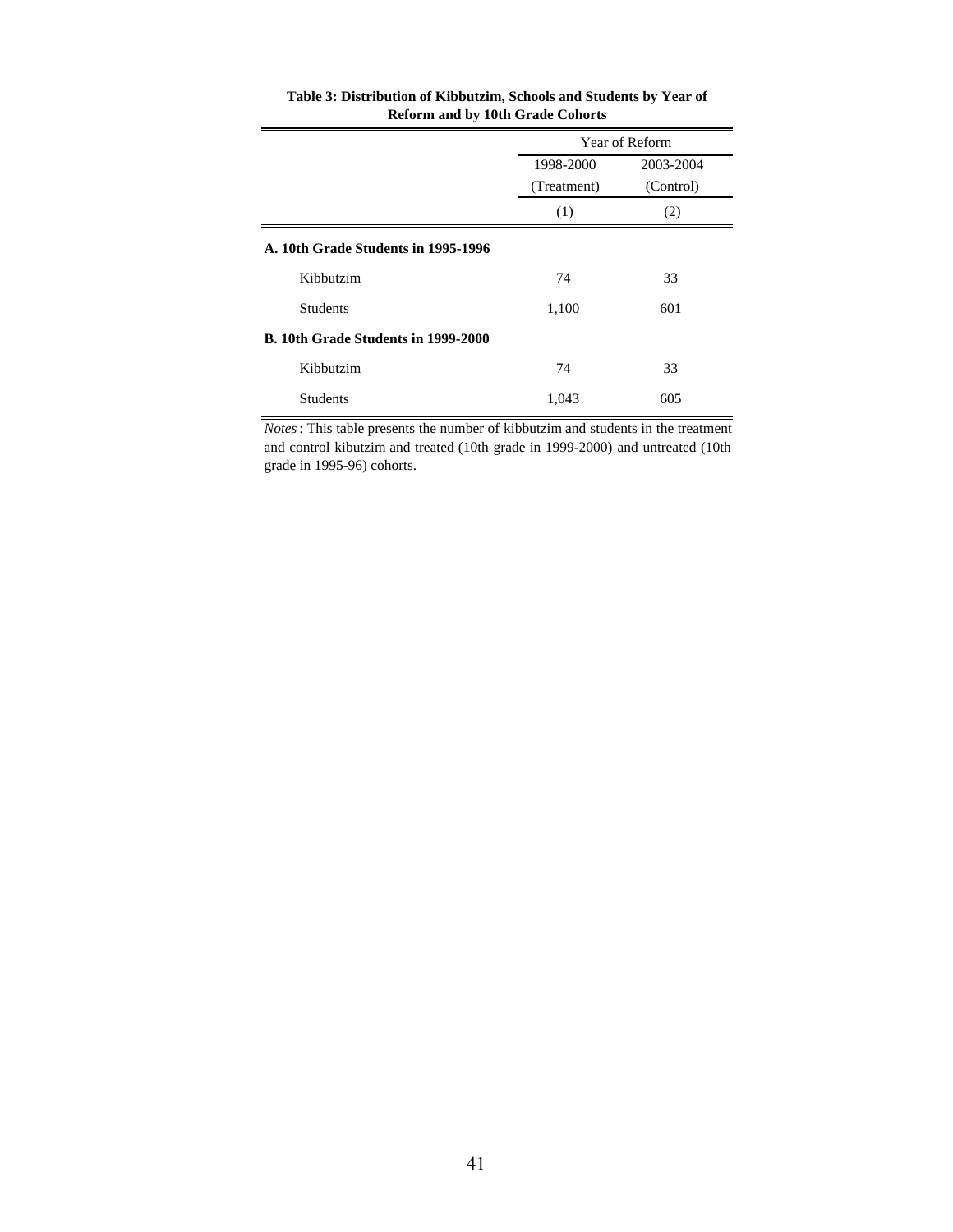|                                     |                   | 10th Grade Students |                     |                  | 10th Grade Students |                     |
|-------------------------------------|-------------------|---------------------|---------------------|------------------|---------------------|---------------------|
|                                     |                   | in 1995 and 1996    |                     |                  | in 1999 and 2000    |                     |
|                                     | Treatment         | Control             | Difference          | Treatment        | Control             | Difference          |
|                                     | (1)               | (2)                 | (3)                 | (4)              | (5)                 | (6)                 |
| <b>A. Student's Characteristics</b> |                   |                     |                     |                  |                     |                     |
| Male                                | 0.495<br>(0.500)  | 0.507<br>(0.500)    | $-0.013$<br>(0.027) | 0.523<br>(0.500) | 0.536<br>(0.499)    | $-0.012$<br>(0.023) |
| Father's Years of Schooling         | 13.26<br>(2.776)  | 13.59<br>(2.841)    | $-0.328$<br>(0.264) | 13.60<br>(2.525) | 14.12<br>(2.973)    | $-0.523$<br>(0.419) |
| Mother's Years of Schooling         | 13.42<br>2.47     | 13.71<br>2.44       | $-0.292$<br>(0.174) | 13.94<br>2.23    | 14.08<br>2.25       | $-0.140$<br>(0.229) |
| Number of Siblings                  | 2.56<br>(1.357)   | 2.65<br>(1.358)     | $-0.094$<br>(0.199) | 2.53<br>(1.249)  | 2.77<br>(1.581)     | $-0.239$<br>(0.280) |
| Ethnic Origin: Africa/Asia          | 0.105<br>(0.306)  | 0.103<br>(0.304)    | 0.001<br>(0.016)    | 0.091<br>(0.288) | 0.079<br>(0.270)    | 0.012<br>(0.021)    |
| Ethnic Origin: Europe/America       | 0.346<br>(0.476)  | 0.379<br>(0.486)    | $-0.033$<br>(0.035) | 0.360<br>(0.480) | 0.306<br>(0.461)    | 0.054<br>(0.033)    |
| Immigrants from non-FSU countries   | 0.016<br>(0.127)  | 0.015<br>(0.122)    | 0.001<br>(0.006)    | 0.013<br>(0.115) | 0.013<br>(0.114)    | 0.000<br>(0.006)    |
| Immigrants from FSU countries       | 0.013<br>(0.112)  | 0.017<br>(0.128)    | $-0.004$<br>(0.007) | 0.031<br>(0.173) | 0.023<br>(0.150)    | 0.008<br>(0.009)    |
| <b>B. High School Outcomes</b>      |                   |                     |                     |                  |                     |                     |
| High School Completion              | 0.951<br>(0.216)  | 0.967<br>(0.180)    | $-0.016$<br>(0.011) |                  |                     |                     |
| <b>Mean Matriculation Score</b>     | 70.62<br>(23.250) | 72.48<br>(21.039)   | $-1.862$<br>(1.309) |                  |                     |                     |
| Matriculation Certification         | 0.549<br>(0.498)  | 0.569<br>(0.496)    | $-0.020$<br>(0.036) |                  |                     |                     |
| University Qualified Matriculation  | 0.516<br>(0.500)  | 0.536<br>(0.499)    | $-0.019$<br>(0.035) |                  |                     |                     |
| Observations                        | 1,100             | 601                 | $\overline{a}$      | 1,043            | 605                 |                     |

| Table 4: Balancing Tests of Students' Characteristics and Outcomes in Treatment and Control Kibbutzim |  |  |
|-------------------------------------------------------------------------------------------------------|--|--|
|-------------------------------------------------------------------------------------------------------|--|--|

*Notes*: Columns 1, 2, 4 and 5 present means and standard deviations (in parentheses) of characteristics and outcomes of students in treatment and control kibbutzim for affected (1999-2000) and unaffected (1995-1996) cohorts of 10th graders. Columns 3 and 6 present the differences between treatment and control kibbutzim from regression equation 3. Standard errors of these differences clustered at the kibbutz level are given in parentheses. Treatment kibbutzim are those that reformed in 1998-2000. Control kibbutzim are those that reformed in 2003-2004.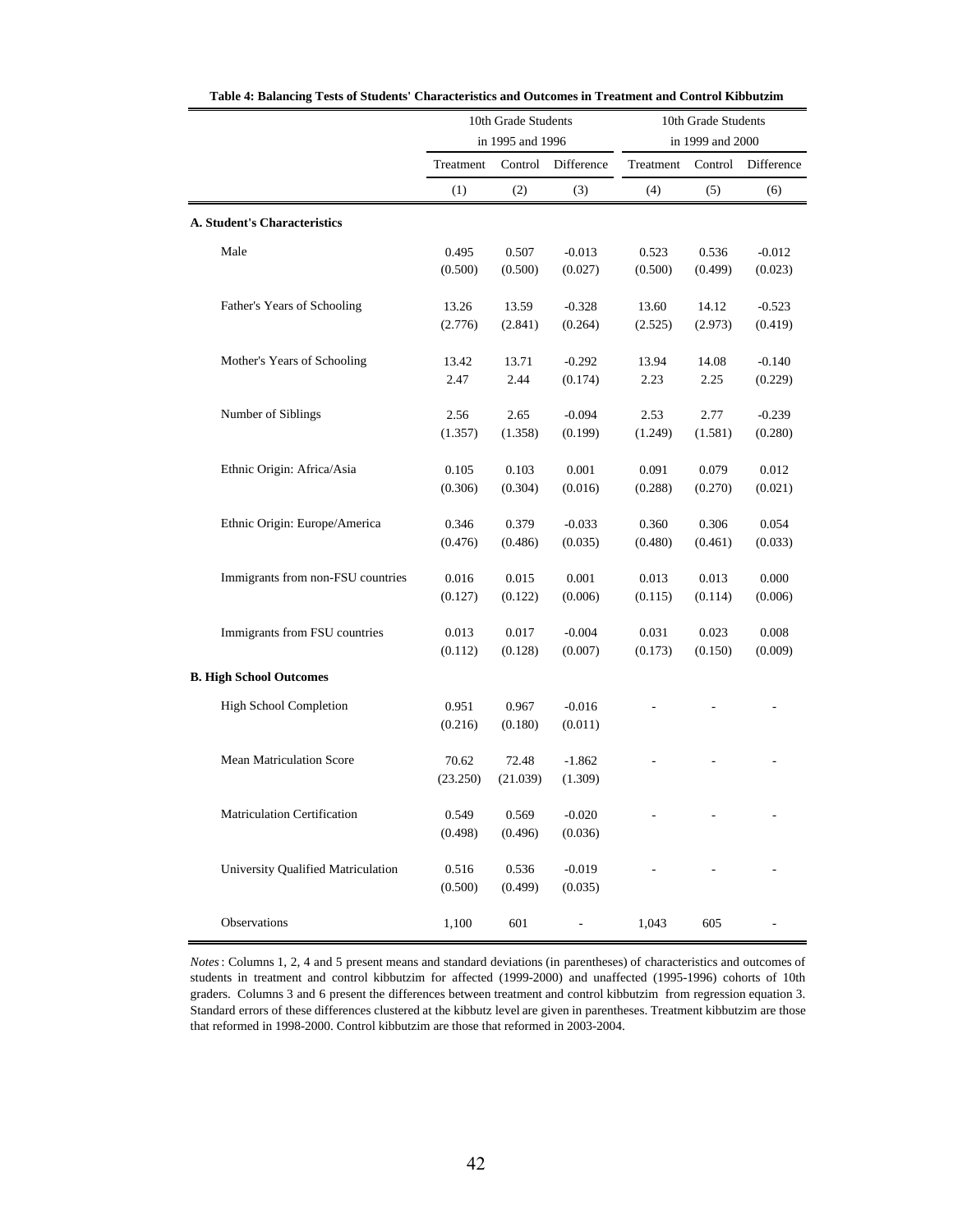|                                  | Treatment | Control  | Difference |
|----------------------------------|-----------|----------|------------|
|                                  | (1)       | (2)      | (3)        |
| 10th Grade Students in 1995-1996 | 0.056     | 0.042    | 0.015      |
|                                  | (0.231)   | (0.200)  | (0.016)    |
| 10th Grade Students in 1999-2000 | 0.052     | 0.038    | 0.014      |
|                                  | (0.222)   | (0.191)  | (0.011)    |
| Difference                       | $-0.005$  | $-0.004$ |            |
|                                  | (0.010)   | (0.016)  |            |

| Table 5: Treatment-Control and Between-Cohort Differences in Students' Exit Rates From |  |
|----------------------------------------------------------------------------------------|--|
| <b>Their Kibbutzim</b>                                                                 |  |

*Notes*: This table presents exit rates from their kibbutzim of three cohorts of students in treatment and control kibbutzim. Columns 1 and 2 show means and standard deviations (in parentheses) of exit rates for the different groups of students. Column 3 shows differences between the groups and standard errors of the differences clustered at the kibbutz level (in parentheses), estimated from equation (4) in the text. Exit is defined as living in the kibbutz at the start of 10th grade, and living outside the kibbutz by the end of 12th grade. Treatment kibbutzim are those that reformed in 1998-2000. Control kibbutzim are those that reformed in 2003-2004.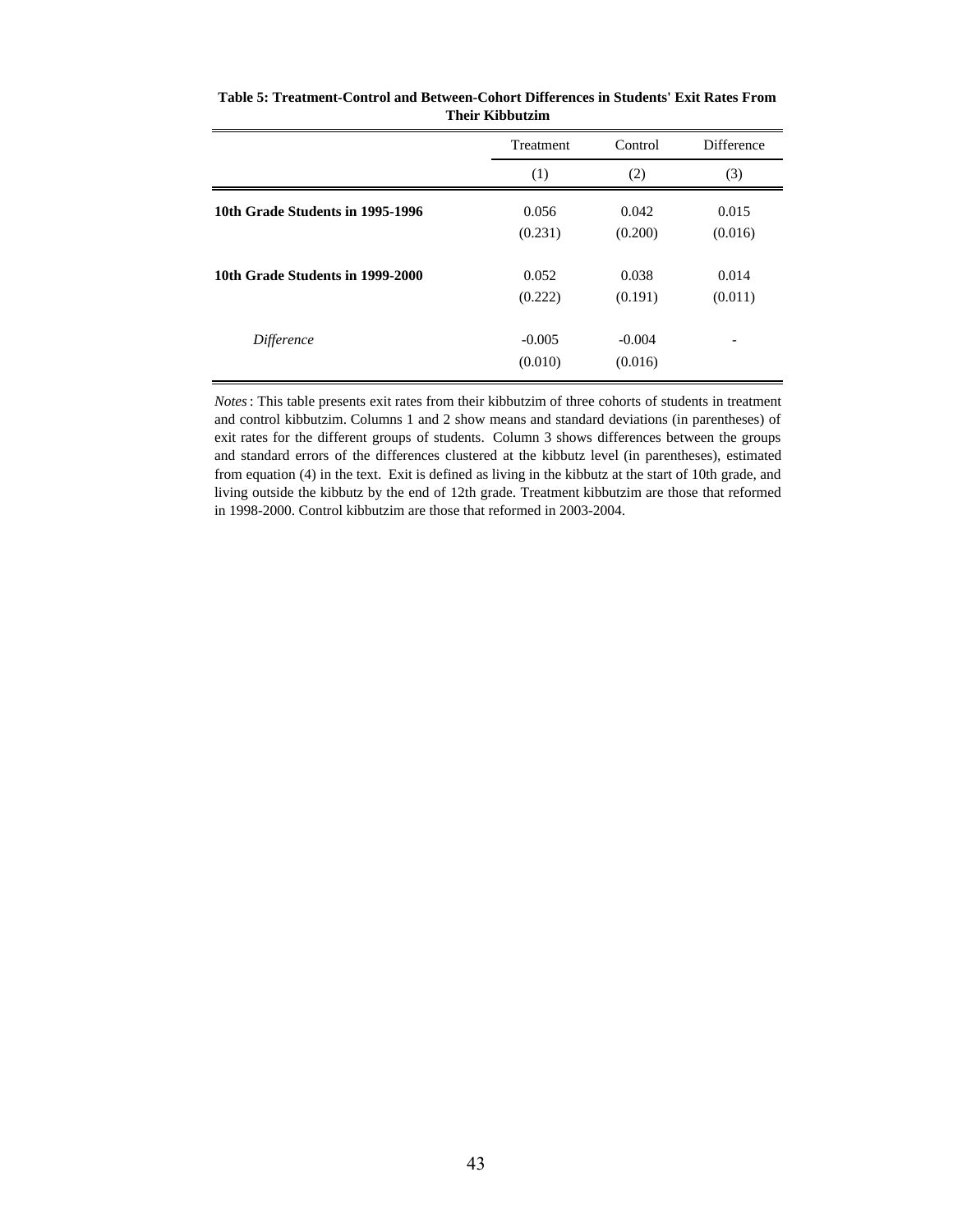|                                |               | <b>Matriculation Certification</b> |               | <b>Mean Matriculation Score</b> |
|--------------------------------|---------------|------------------------------------|---------------|---------------------------------|
|                                | (1)           | (2)                                | (3)           | (4)                             |
| <b>A. Linear Trend Model</b>   |               |                                    |               |                                 |
| Time Trend                     | 0.025         | 0.026                              | 1.225         | 1.287                           |
|                                | (0.011)       | (0.010)                            | (0.478)       | (0.451)                         |
| <b>Treatment X Time Trend</b>  | $-0.008$      | $-0.006$                           | $-0.267$      | $-0.361$                        |
|                                | (0.013)       | (0.012)                            | (0.580)       | (0.547)                         |
| Treatment                      | 0.005         |                                    | 0.681         |                                 |
|                                | (0.050)       |                                    | (2.270)       |                                 |
| <b>B. Cohort Dummies Model</b> |               |                                    |               |                                 |
| Treatment X 1994               | $-0.022$      | $-0.005$                           | 2.178         | 2.329                           |
|                                | (0.076)       | (0.070)                            | (3.481)       | (3.295)                         |
| Treatment X 1995               | $-0.011$      | 0.003                              | $-1.716$      | $-1.782$                        |
|                                | (0.075)       | (0.070)                            | (3.446)       | (3.255)                         |
| Treatment X 1996               | $-0.030$      | $-0.008$                           | 0.403         | 0.024                           |
|                                | (0.075)       | (0.070)                            | (3.446)       | (3.255)                         |
| Treatment X 1997               | 0.036         | 0.051                              | 1.765         | 0.816                           |
|                                | (0.075)       | (0.070)                            | (3.449)       | (3.259)                         |
| Treatment X 1998               | $-0.087$      | $-0.074$                           | $-2.019$      | $-1.962$                        |
|                                | (0.075)       | (0.069)                            | (3.416)       | (3.221)                         |
| Treatment                      | $-0.002$      |                                    | $-0.358$      |                                 |
|                                |               |                                    | (2.424)       |                                 |
|                                | $F(5, 488) =$ | 0.66                               | $F(5, 488) =$ | 0.48                            |
|                                | $Prob > F =$  | 0.6516                             | $Prob > F =$  | 0.7897                          |

| Table 6: Treatment-Control Differences in Pre-Reform Time Trends in Schooling Outcomes, 10th |
|----------------------------------------------------------------------------------------------|
| Grade Students in 1993-1998                                                                  |

*Notes*: This table presents the results from OLS regressions run at the kibbutz level predicting the proportion of students who received matriculation certificates (columns 1 and 2) or the mean scores in the matriculation exams (columns 3 and 4) for the cohorts of 10th graders from 1993 to 1998 (pre reform). In the regressions in Panel A, outcomes are allowed to vary according to a linear time (cohort) trend that differs in treatment and control kibbutzim, as described in regression equation 5. In the regressions in Panel B, the difference between treatment and control kibbutzim is allowed to vary freely for each cohort of students. Cohort dummies are included in the Panel B regressions but their coefficients are not reported. Estimates in columns 2 and 4 include kibbutz fixed effects. Standard errors are presented in parentheses. The number of observarions in each regression is 605. The F statistics at the bottom of the table test whether all the interaction terms in Panel B between treatment kibbutzim and the cohorts are jointly zero.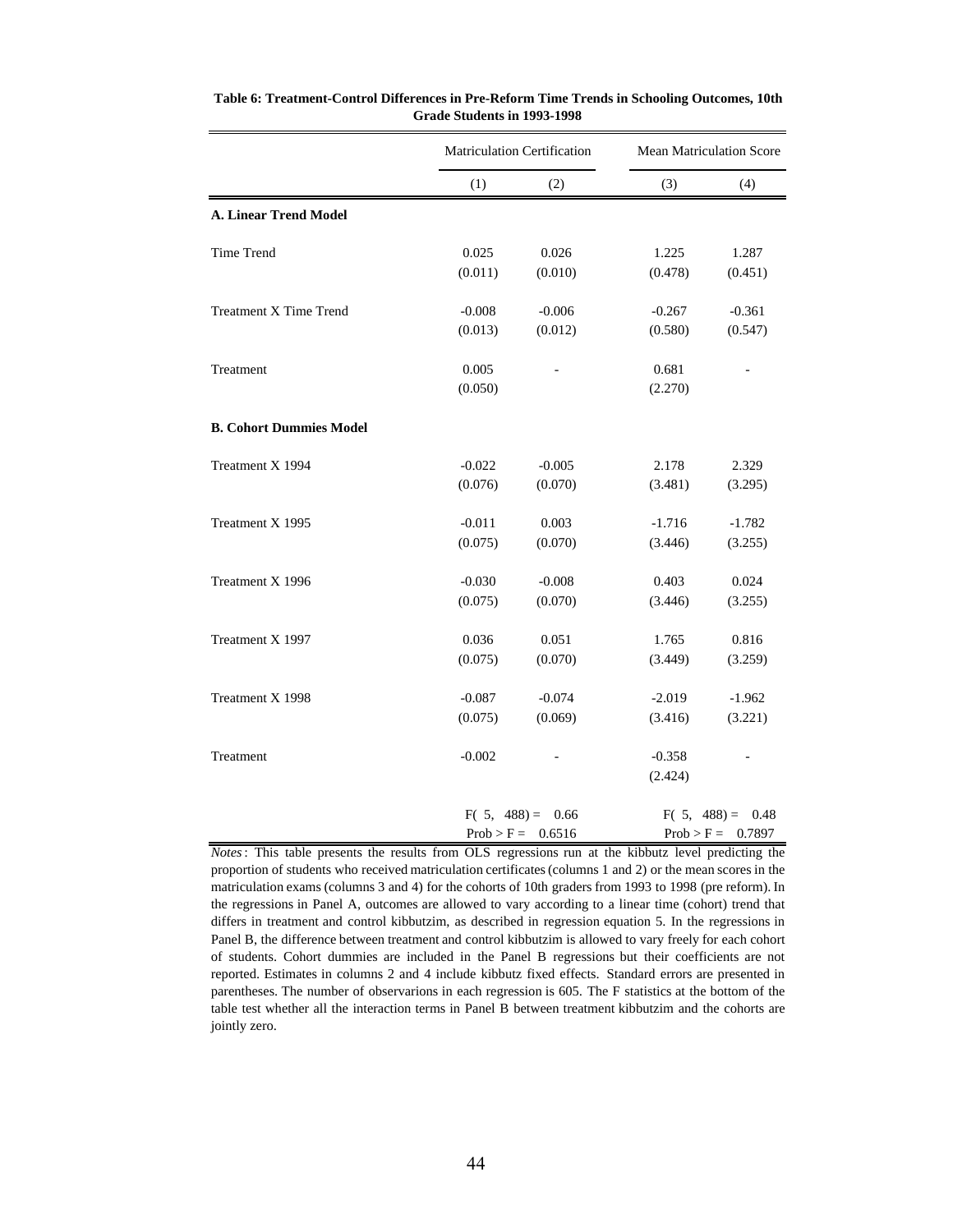|                                                                           | <b>High School</b><br>Completion | Mean<br>Matriculation<br>Score | Matriculation<br>Certification | University<br>Qualified<br>Matriculation |
|---------------------------------------------------------------------------|----------------------------------|--------------------------------|--------------------------------|------------------------------------------|
|                                                                           | (1)                              | (2)                            | (3)                            | (4)                                      |
| A. Experiment of Interest, 10th Grade Students in 1995-1996 and 1999-2000 |                                  |                                |                                |                                          |
| <b>Cross-Section Regressions</b>                                          |                                  |                                |                                |                                          |
| Treatment-Control Difference, 1995-1996                                   | $-0.015$<br>(0.010)              | $-1.554$<br>(1.091)            | $-0.010$<br>(0.025)            | $-0.008$<br>(0.025)                      |
| Treatment-Control Difference, 1999-2000                                   | 0.020<br>(0.011)                 | 2.200<br>(1.187)               | 0.032<br>(0.024)               | 0.041<br>(0.025)                         |
| <b>Difference in Differences Regressions</b>                              |                                  |                                |                                |                                          |
| Simple Difference in Differences                                          | 0.033<br>(0.016)                 | 3.112<br>(1.517)               | 0.029<br>(0.035)               | 0.040<br>(0.035)                         |
| Controlled Difference in Differences                                      | 0.033<br>(0.015)                 | 3.546<br>(1.604)               | 0.049<br>(0.035)               | 0.060<br>(0.035)                         |
| B. Control Experiment, 10th Grade Students in 1995-1996 and 1997-1998     |                                  |                                |                                |                                          |
| <b>Difference in Differences Regressions</b>                              |                                  |                                |                                |                                          |
| Simple Difference in Differences                                          | 0.011<br>(0.015)                 | 0.213<br>(1.527)               | $-0.016$<br>(0.036)            | $-0.025$<br>(0.036)                      |
| Controlled Difference in Differences                                      | 0.011<br>(0.015)                 | 0.304<br>(1.544)               | $-0.013$<br>(0.035)            | $-0.027$<br>(0.035)                      |

|  |  |  | Table 7: Cross-Section Treatment-Control Differences and Difference-in-Differences Estimates |  |
|--|--|--|----------------------------------------------------------------------------------------------|--|
|  |  |  |                                                                                              |  |

*Notes*: The first half of Panel A presents the coefficients of interest in single difference regressions comparing outcomes of students of the same cohort between treatment kibbutzim (reformed in 1998-2000) and control kibbutzim (reformed in 2003-04). The dependent variable in column 1 is whether the student completed high school; in column 2 it is her mean score in the matriculation exams; in column 3 it is whether she received a matriculation certificate; in column 4 it is whether she received a matriculation certificate that satisfies the requirements for university study.

The second half of Panel A presents the coefficients of interest in difference-in-differences regressions comparing students in treatment and control kibbutzim who are treated (10th grade in 1999-2000) and untreated (10th grade in 1995-96). The single difference and simple difference-in-differences regressions include cohort dummies and standard errors (in parentheses) are clustered at the kibbutz level. The controlled difference-in-differences estimation (equation 2 in the text) include cohort dummies, kibbutz fixed effects, and the demographic controls gender, father's and mother's education, number of siblings, a set of ethnic dummies (origin from Africa/Asia, Europe/America, immigrants from FSU, Ethiopia and other countries). Panel B presents difference-in-differencesregressions parallel to those in Panel A, but that compare two untreated cohorts. For the controlled difference-in-differences regressions, robust standard errors are presented in parentheses.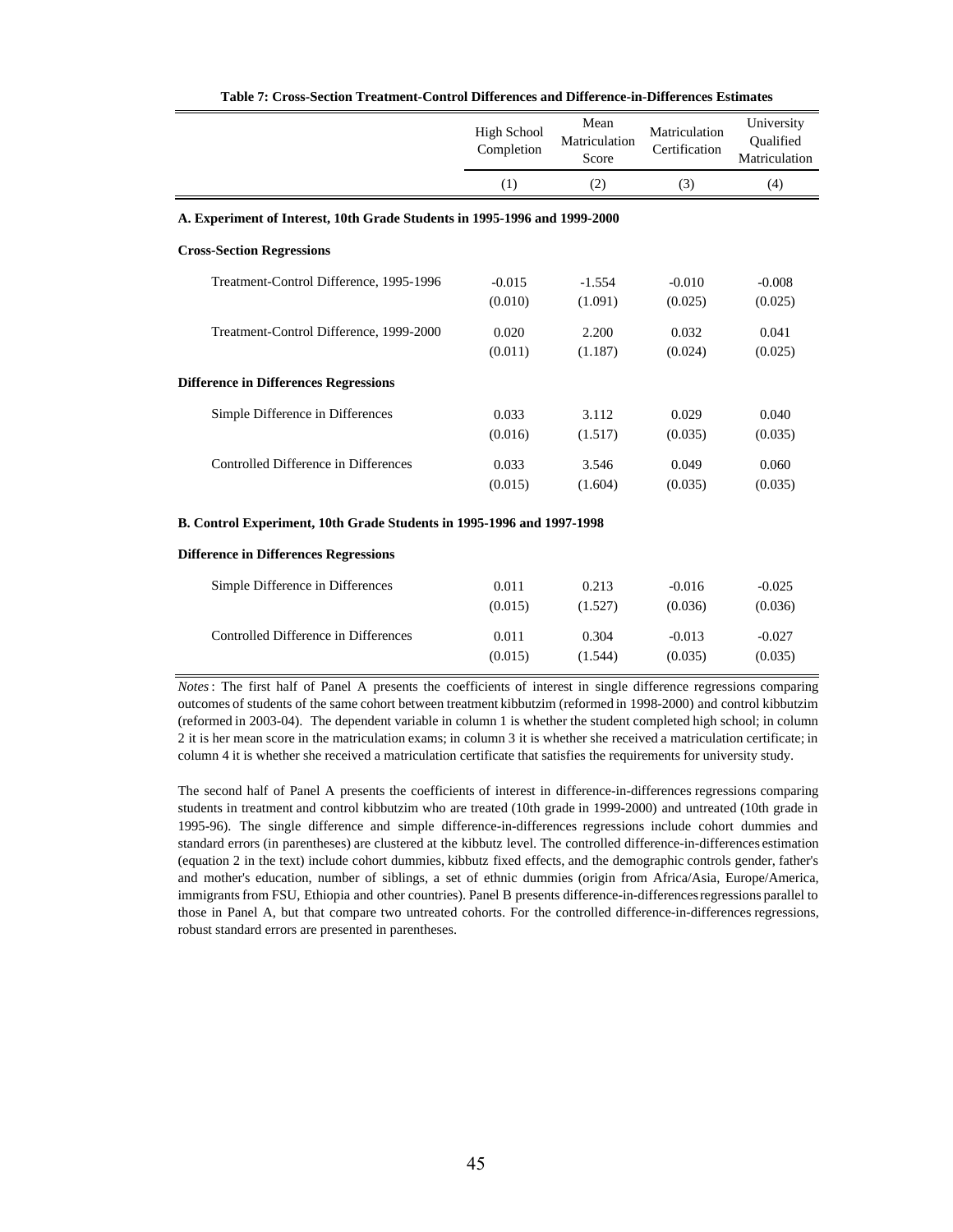|                                                                        | <b>High School</b><br>Completion | Mean<br>Matriculation<br>Score | Matriculation<br>Certification | University<br>Qualified<br>Matriculation |  |  |
|------------------------------------------------------------------------|----------------------------------|--------------------------------|--------------------------------|------------------------------------------|--|--|
|                                                                        | (1)                              | (2)                            | (3)                            | (4)                                      |  |  |
| Experiment of Interest, 10th Grade Students in 1995-1996 and 1999-2000 |                                  |                                |                                |                                          |  |  |
| A. Sample Stratification By Mother's Education                         |                                  |                                |                                |                                          |  |  |
| Low                                                                    | 0.049                            | 6.175                          | 0.116                          | 0.100                                    |  |  |
|                                                                        | (0.024)                          | (2.553)                        | (0.053)                        | (0.053)                                  |  |  |
| High                                                                   | 0.014                            | 0.329                          | $-0.031$                       | 0.002                                    |  |  |
|                                                                        | (0.019)                          | (2.114)                        | (0.047)                        | (0.048)                                  |  |  |
| B. Sample Stratification By Father's Education                         |                                  |                                |                                |                                          |  |  |
| Low                                                                    | 0.033                            | 5.879                          | 0.093                          | 0.086                                    |  |  |
|                                                                        | (0.027)                          | (2.781)                        | (0.055)                        | (0.055)                                  |  |  |
| High                                                                   | 0.031                            | 1.701                          | 0.010                          | 0.034                                    |  |  |
|                                                                        | (0.017)                          | (1.924)                        | (0.046)                        | (0.047)                                  |  |  |
| C. Sample Stratification By Gender                                     |                                  |                                |                                |                                          |  |  |
| Male                                                                   | 0.052                            | 4.820                          | 0.060                          | 0.056                                    |  |  |
|                                                                        | (0.023)                          | (2.505)                        | (0.051)                        | (0.051)                                  |  |  |
| Female                                                                 | 0.011                            | 2.549                          | 0.027                          | 0.034                                    |  |  |
|                                                                        | (0.019)                          | (2.037)                        | (0.049)                        | (0.049)                                  |  |  |

#### **Table 8: Controlled Differences in Differences Estimates in Sub-Samples by Gender and Parental Education**

*Notes*: This table presents the coefficients of interest in difference-in-differences regressions (equation 2 in the text) comparing students in treatment (reformed 1998-2000) and control (reformed 2003-04) kibbutzim who are treated (10th grade in 1999-2000) and untreated (10th grade in 1995-96), stratified by background characteristics. The dependent variable in column 1 is whether the student completed high school; in column 2 it is her mean score in the matriculation exams; in column 3 it is whether she received a matriculation certificate; in column 4 it is whether she received a matriculation certificate that satisfies the requirements for university study. All regressions include cohort dummies, kibbutz fixed effects, and the demographic controls gender, father's and mother's education, number of siblings, a set of ethnic dummies (origin from Africa/Asia, Europe/America, immigrants from FSU, Ethiopia and other countries). Robust standard errors are presented in parentheses.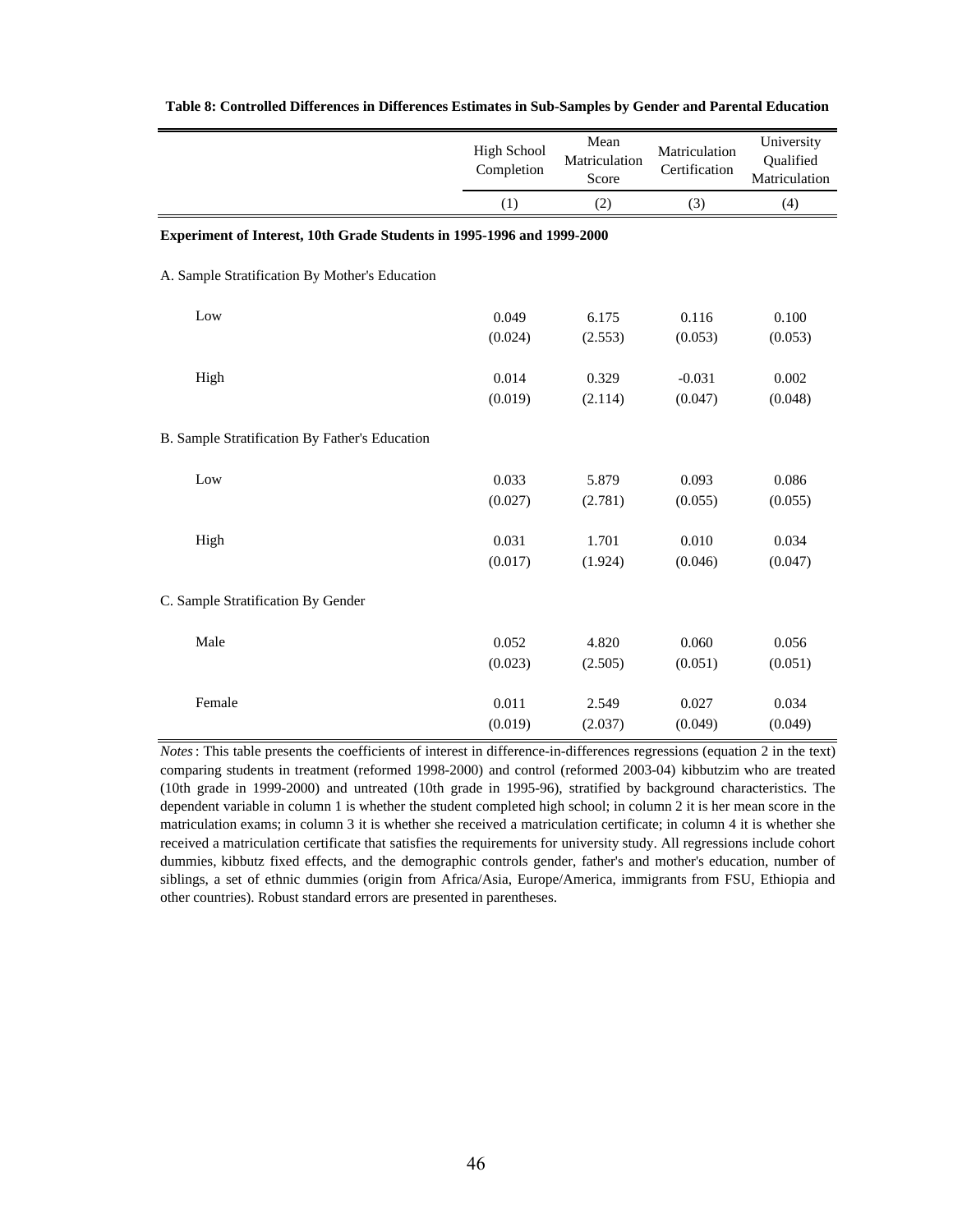|                                                      | <b>High School</b><br>Completion | Mean<br>Matriculation<br>Score | Matriculation<br>Certification | University<br>Oualified<br>Matriculation |
|------------------------------------------------------|----------------------------------|--------------------------------|--------------------------------|------------------------------------------|
|                                                      | (1)                              | (2)                            | (3)                            | (4)                                      |
| A. Intensity of Exposure                             |                                  |                                |                                |                                          |
| Three Years of Full Reform                           | 0.029                            | 4.288                          | 0.082                          | 0.100                                    |
| $(N=405)$                                            | (0.019)                          | (2.055)                        | (0.043)                        | (0.043)                                  |
| Two Years of Full Reform                             | 0.054                            | 5.621                          | 0.031                          | 0.083                                    |
| $(N=211)$                                            | (0.018)                          | (1.925)                        | (0.047)                        | (0.047)                                  |
| One Year of Full Reform                              | 0.053                            | 3.744                          | 0.009                          | $-0.020$                                 |
| $(N=114)$                                            | (0.024)                          | (2.485)                        | (0.058)                        | (0.059)                                  |
| Three Years of Partial Reform                        | 0.016                            | 1.239                          | 0.036                          | 0.025                                    |
| $(N=313)$                                            | (0.020)                          | (2.202)                        | (0.045)                        | (0.045)                                  |
| <b>B.</b> Intensity of Exposure: partial versus full |                                  |                                |                                |                                          |
| Three Years of Full Reform                           | 0.030                            | 4.431                          | 0.084                          | 0.103                                    |
| $(N=405)$                                            | (0.019)                          | (2.064)                        | (0.045)                        | (0.043)                                  |
| Three Years of Partial Reform<br>$(N=313)$           | 0.015<br>(0.021)                 | 1.285<br>(2.221)               | 0.035<br>(0.045)               | 0.026<br>(0.045)                         |
|                                                      |                                  |                                |                                |                                          |

**Table 9: Controlled Difference in Differences Estimates by Level of Intensity of Exposure to Full Differential Pay**

*Notes*: This table presents the results of difference-in-differences regressions comparing students in treatment (reformed 1998- 2000) and control (reformed 2003-04) kibbutzim who are treated (10th grade in 1999-2000) and untreated (10th grade in 1995- 96), where the treatment effect varies by the number of years the student spent in high school under a full relative to partial differential pay system (versions of equation (7) in the text). The value of N for each intensity of treatment is the number of students who faced that intensity of treatment. The Panel A regressions interact dummies for the number of years each treated student spent in high school under a full differential pay system with the treatment cohort dummy.

Panel B regressions duplicate panel A regressions, but omit students who spent some high school years under a partial differential pay system and some under a full. In each case, estimation includes cohort dummies, kibbutz fixed effects, and the demographic controls gender, father's and mother's education, number of siblings, a set of origin dummies (Africa/Asia, Europe/America, immigrants from FSU, Ethiopia and other countries). Robust standard errors are presented in parentheses.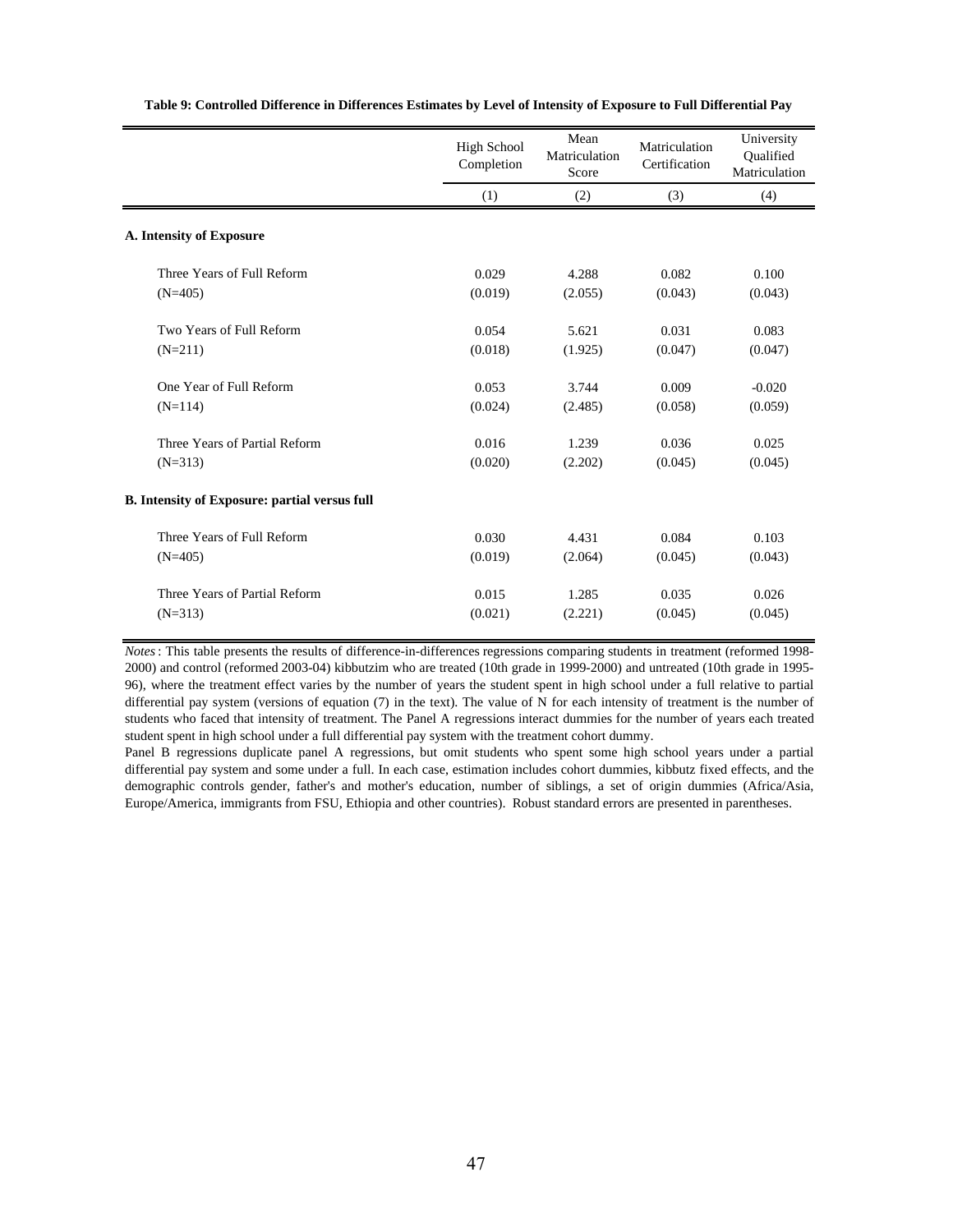|                                                       | <b>High School</b><br>Completion | Mean<br>Matriculation<br>Score | Matriculation<br>Certification | University<br>Qualified<br>Matriculation |
|-------------------------------------------------------|----------------------------------|--------------------------------|--------------------------------|------------------------------------------|
|                                                       | (1)                              | (2)                            | (3)                            | (4)                                      |
| A. Sample Stratification by Mother's Education        |                                  |                                |                                |                                          |
| Low                                                   |                                  |                                |                                |                                          |
| Three Years of Full Reform                            | 0.044                            | 8.255                          | 0.196                          | 0.168                                    |
|                                                       | (0.033)                          | (3.421)                        | (0.067)                        | (0.068)                                  |
| Three Years of Partial Reform                         | 0.026                            | 2.792                          | 0.109                          | 0.085                                    |
|                                                       | (0.033)                          | (3.612)                        | (0.069)                        | (0.069)                                  |
| High                                                  |                                  |                                |                                |                                          |
| Three Years of Full Reform                            | 0.008                            | $-0.011$                       | $-0.034$                       | 0.023                                    |
|                                                       | (0.024)                          | (2.624)                        | (0.058)                        | (0.059)                                  |
| Three Years of Partial Reform                         | 0.006                            | $-0.246$                       | $-0.047$                       | $-0.036$                                 |
|                                                       | (0.027)                          | (2.899)                        | (0.063)                        | (0.064)                                  |
| <b>B. Sample Stratification by Father's Education</b> |                                  |                                |                                |                                          |
| Low                                                   |                                  |                                |                                |                                          |
| Three Years of Full Reform                            | 0.027                            | 9.547                          | 0.205                          | 0.190                                    |
|                                                       | (0.035)                          | (3.591)                        | (0.069)                        | (0.069)                                  |
| Three Years of Partial Reform                         | 0.025                            | 0.996                          | $-0.015$                       | $-0.035$                                 |
|                                                       | (0.036)                          | (3.990)                        | (0.072)                        | (0.071)                                  |
| High                                                  |                                  |                                |                                |                                          |
| Three Years of Full Reform                            | 0.026                            | $-0.207$                       | $-0.006$                       | 0.035                                    |
|                                                       | (0.024)                          | (2.508)                        | (0.057)                        | (0.058)                                  |
| Three Years of Partial Reform                         | 0.016                            | 2.964                          | 0.091                          | 0.096                                    |
|                                                       | (0.024)                          | (2.576)                        | (0.061)                        | (0.062)                                  |

#### **Table 10: Controlled Difference in Differences Estimates by Level of Intensity of Exposure to Full Differential Pay, Sub-Samples by Parental Education**  $\overline{\phantom{0}}$

*Notes*: This table presents the results of difference-in-differences regressions comparing students in treatment (reformed 1998- 2000) and control (reformed 2003-04) kibbutzim who are treated (10th grade in 1999-2000) and untreated (10th grade in 1995- 96), where the treatment effect varies by the number of years the student spent in high school under a full relative to partial differential pay system (versions of equation (7) in the text), stratified by mother's (Panel A) or father's (Panel B) education. The regressions omit students who spent some high school years under a partial differential pay system and some under a full. They interact dummies for the number of years each treated student spent in high school under a full differential pay system with the treatment cohort dummy.

Estimation includes cohort dummies, kibbutz fixed effects, and the demographic controls gender, father's and mother's education, number of siblings, a set of origin dummies (Africa/Asia, Europe/America, immigrants from FSU, Ethiopia and other countries). Robust standard errors are presented in parentheses.